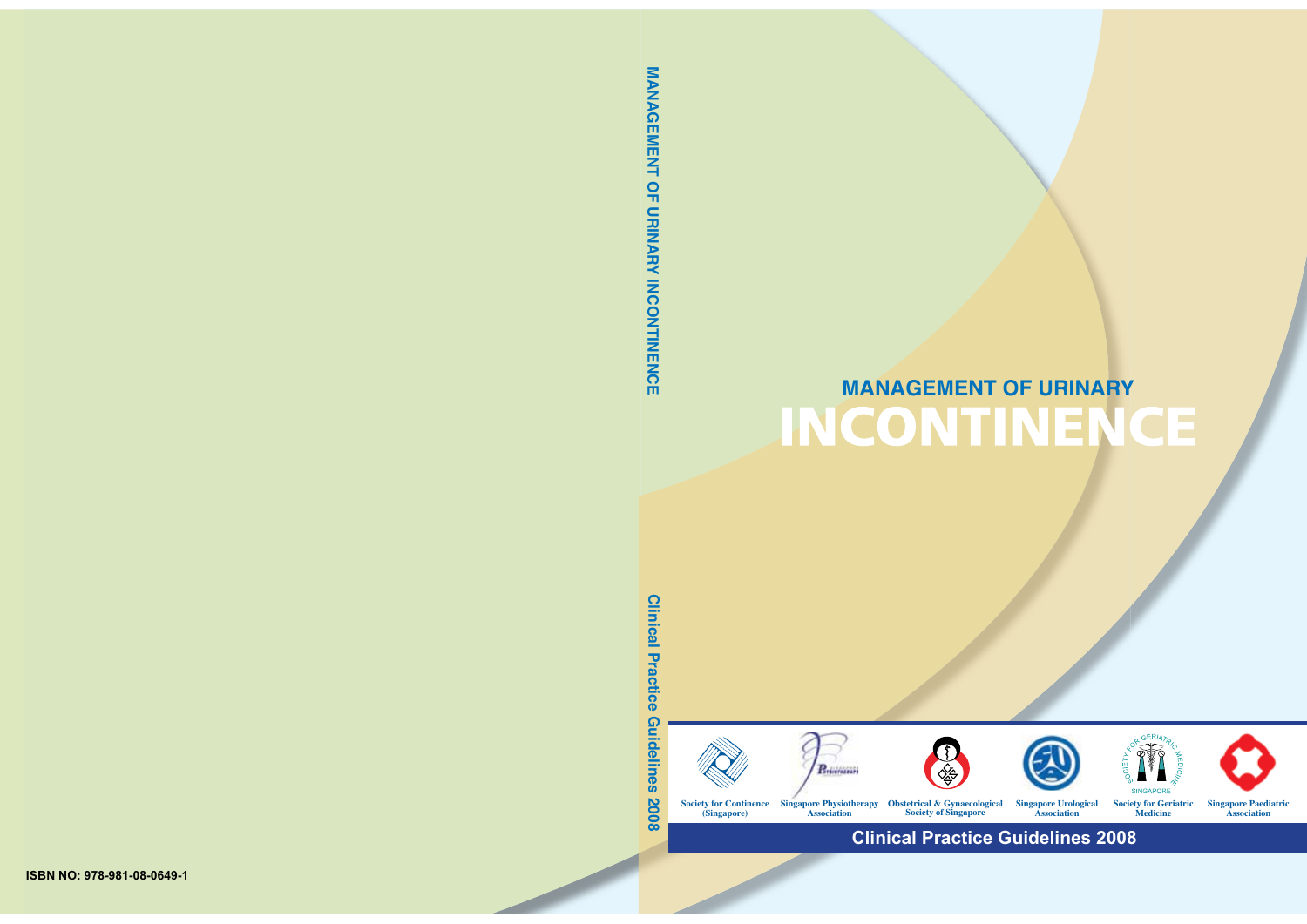# **CLINICAL PRACTICE GUIDELINES**

MANAGEMENT OF URINARY INCONTINENCE

**2008**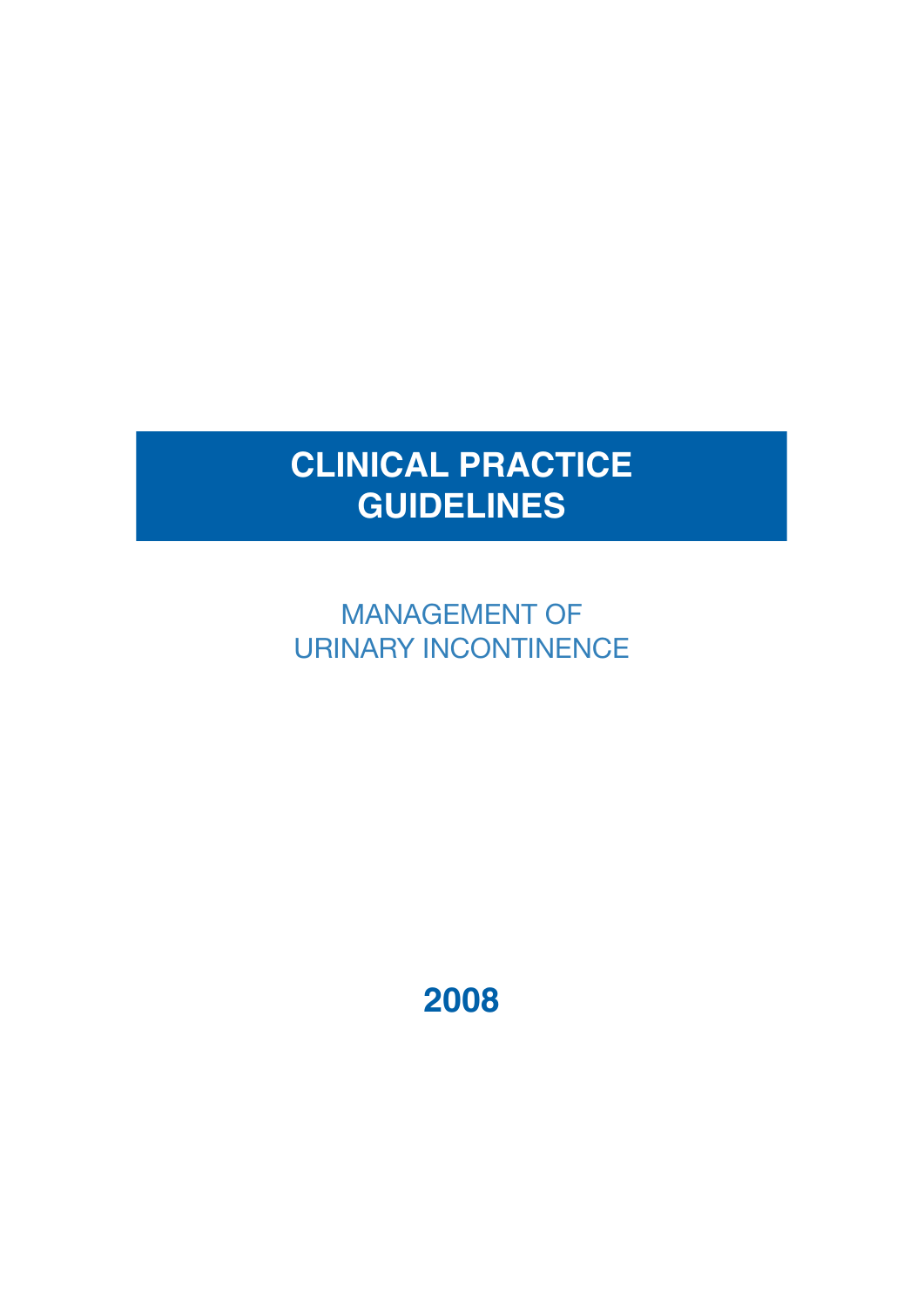#### **Statement of Intent**

This set of guidelines aims to serve as a guide for practitioners who are involved in caring for patients with urinary incontinence. These guidelines are not intended to serve as a standard of medical care. Standards of medical care are determined on the basis of all clinical data available for an individual case and are subject to change as scientific knowledge advances and patterns of care evolve.

The contents of this publication are guidelines to clinical practice, based on the best available evidence at the time of development. Adherence to these guidelines may not ensure a successful outcome in every case. These guidelines should neither be construed as including all proper methods of care, nor exclude other acceptable methods of care. Each physician is ultimately responsible for the management of his/ her unique patient, in the light of the clinical data presented by the patient and the diagnostic and treatment options available.

Copyright © Society for Continence (Singapore) 2008 ISBN No: 978-981-08-0649-1

*Designed and produced by CreativPlus Pte Ltd Tel: (65) 6250 5998*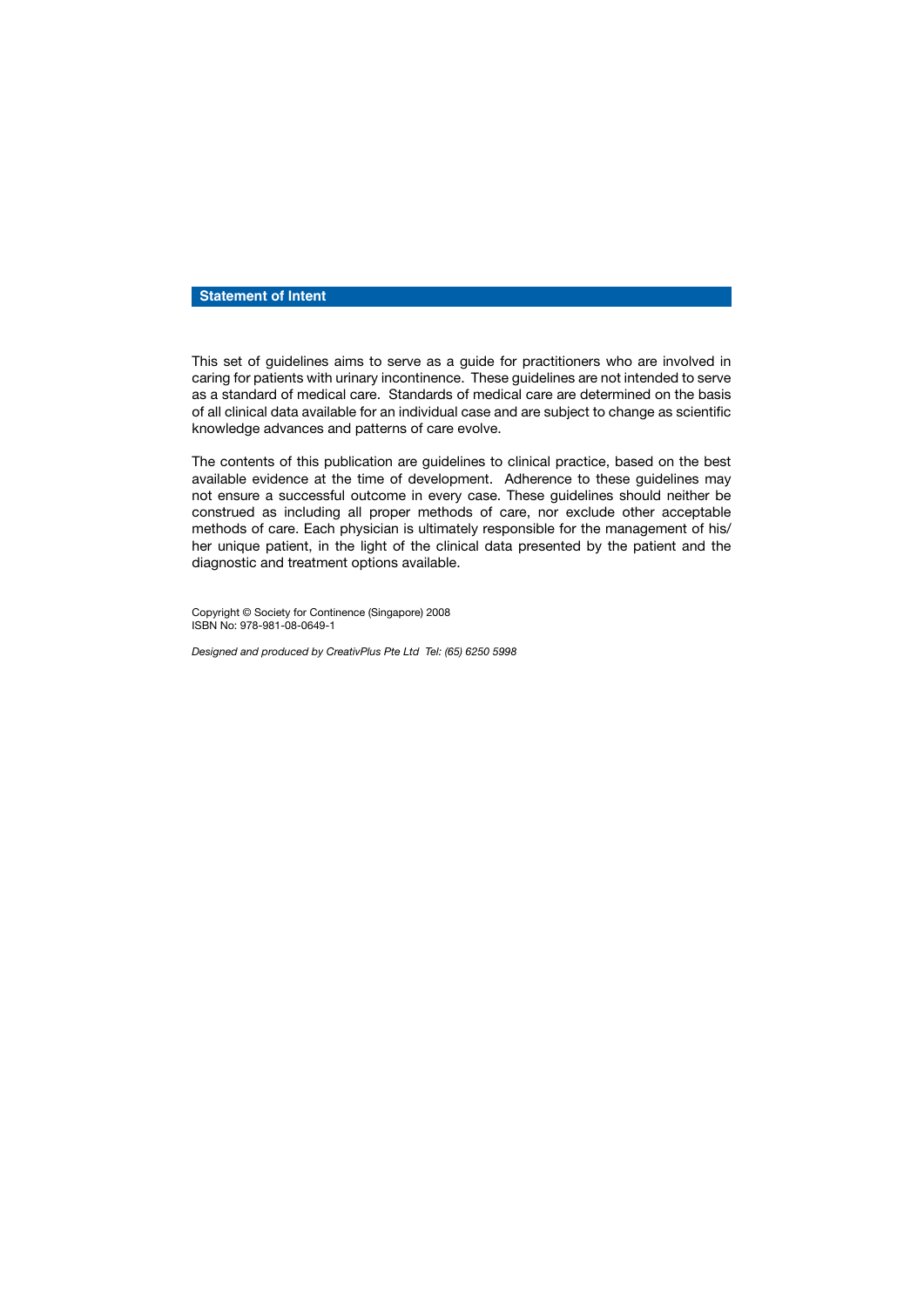#### **Foreword**

Urinary incontinence is an unpleasant and distressing condition an individual can suffer from. It affects the quality of life as patients develop urinary tract complications, become restricted in their toilet habits and shy away from the community. Recent awareness of the high prevalence of urinary incontinence in the community led to the formation of the quidelines.

These guidelines aim to assist the general practitioners by providing them with the necessary knowledge and understanding of urinary incontinence, diagnosis and management options in the various age and gender groups as well as what help and services are available to them.

These guidelines are based on the recommendations of the International Consultation on Incontinence and the International Continence Society, with modifications for our local needs based on local clinical research and the availability of resources.

It is hoped that these guidelines will help clinicians and health care providers with the initial treatment of urinary incontinence and decide when to refer to the appropriate specialist when the condition does not improve or when complicated management is envisaged.

**PROFESSOR PETER LIM HUAT CHYE ADVISOR SOCIETY FOR CONTINENCE (SINGAPORE)**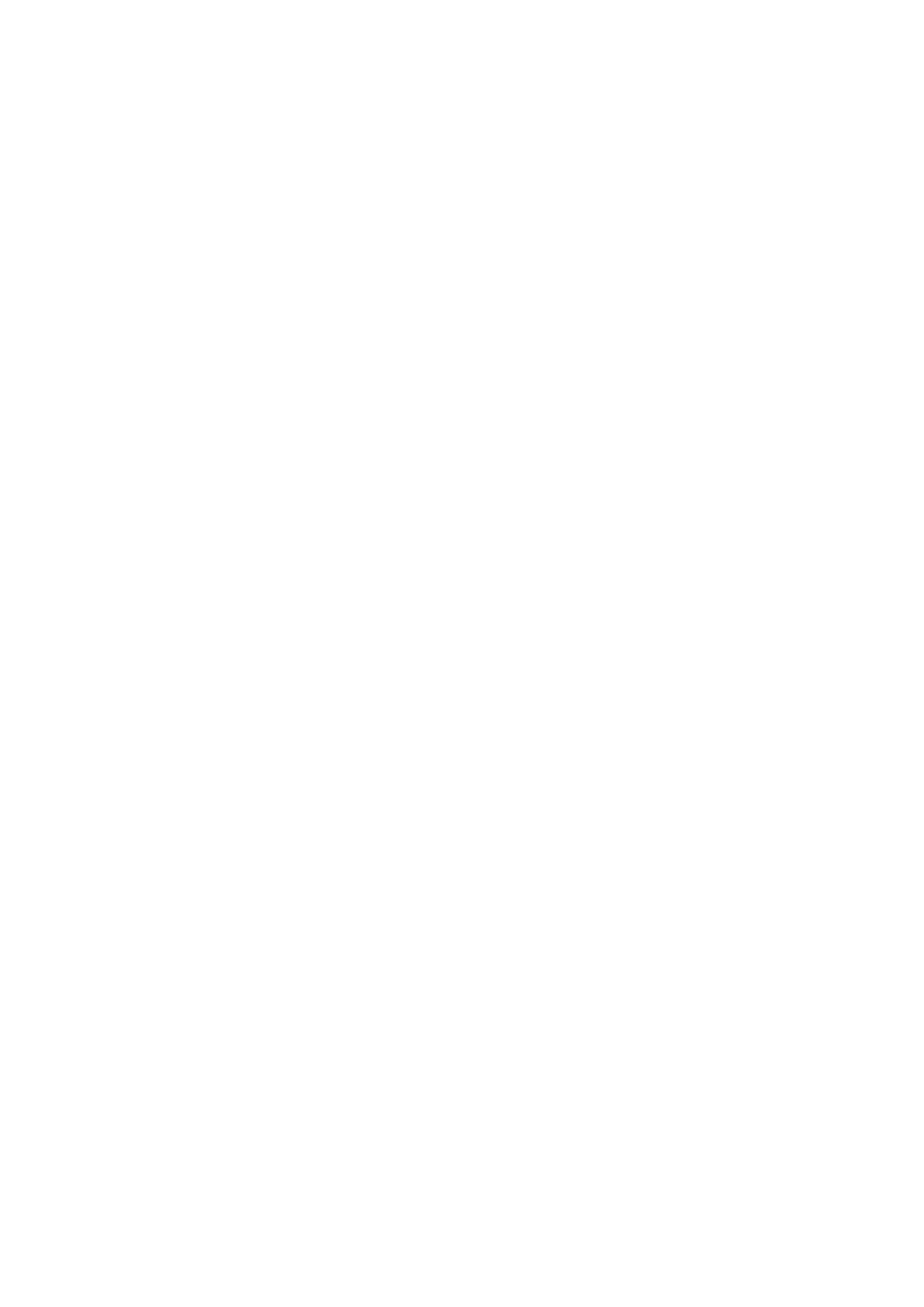#### **Contents**

|                   |                                                            | Page |  |
|-------------------|------------------------------------------------------------|------|--|
| 1                 | <b>Introduction</b>                                        | 1    |  |
| 2                 | Levels of Evidence and Grades of Recommendation            |      |  |
| 3                 | Definitions and Types of Urinary Incontinence              |      |  |
| 4                 | Urinary Incontinence in Children: Daytime                  |      |  |
| 5                 | Urinary Incontinence in Children: Nighttime                |      |  |
| 6                 | Urinary Incontinence in Men                                |      |  |
| 7                 | Urinary Incontinence in Women                              |      |  |
| 8                 | Urinary Incontinence in Frail-Elderly People               |      |  |
| 9                 | Urinary Incontinence in Neuropathic Patient                |      |  |
|                   | : Pelvic Floor Muscle Rehabilitation<br>Annex <sub>1</sub> | 66   |  |
|                   | Annex 2<br><b>Catheter Care</b><br>÷.                      | 68   |  |
|                   | Annex 3<br>: Other Measures and Supportive Care            | 69   |  |
|                   | <b>Bladder Chart</b><br>Annex 4<br>÷.                      | 71   |  |
| 10                | Self-assessment (MCQs)                                     | 73   |  |
| 11                | <b>Workgroup Members</b>                                   |      |  |
| $12 \overline{ }$ | <b>Partners</b>                                            | 77   |  |
| 13                | Acknowledgements                                           |      |  |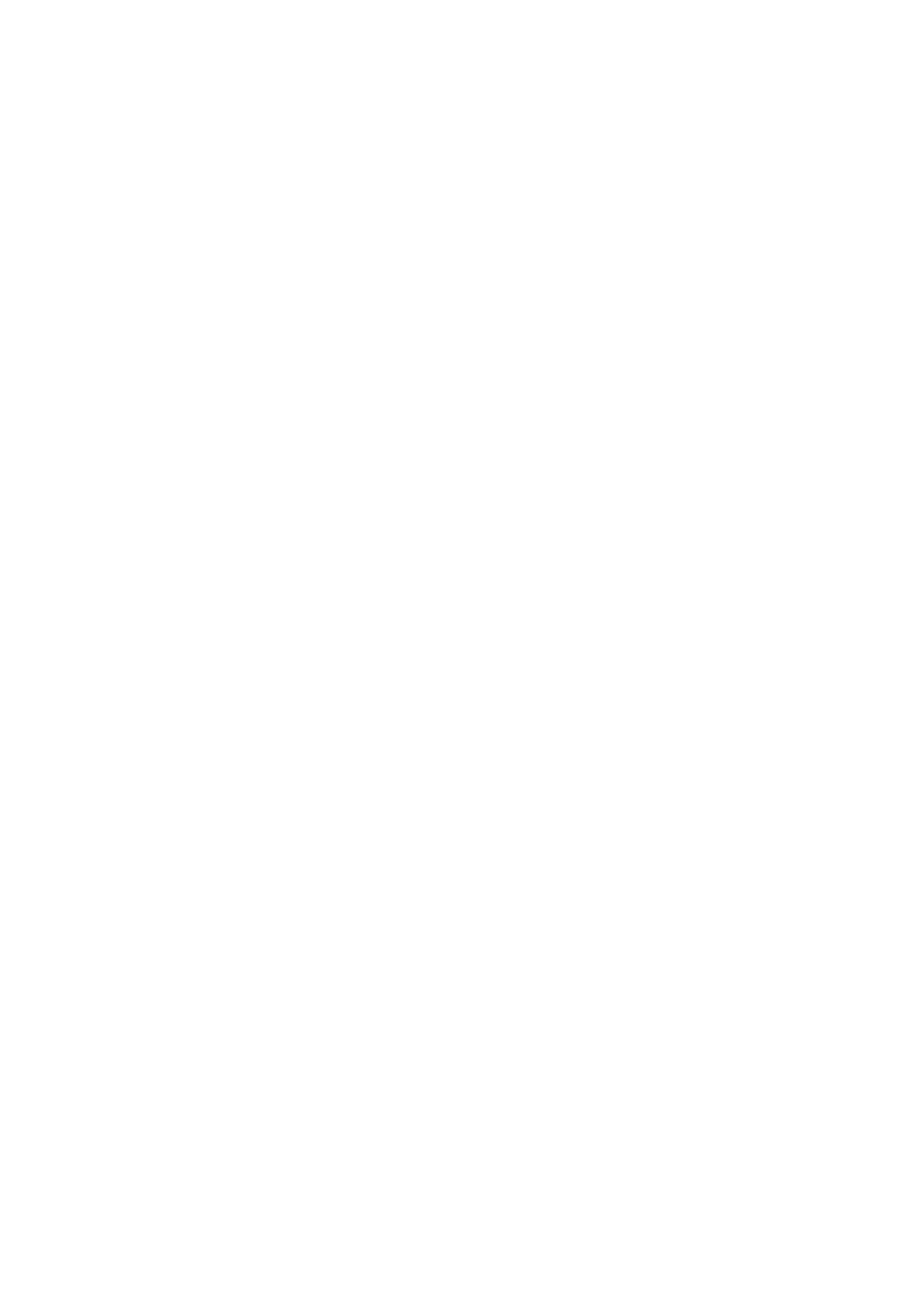#### **Introduction**

#### **1.1 Background**

 Urinary incontinence (UI) is a common and embarrassing problem that affects the quality of life in the suffering patient. Although UI is a common problem, it is frequently not identified because most affected patients accept it as part of normal ageing or do not express it for fear of embarrassment. The social implications of UI include loss of self esteem, restriction of social and sexual activities, depression and dependence of caregivers. In USA, it is estimated that UI affects more than 10 million adult Americans in the community (NIH, 1988). It also has important medical, psychosocial and economic implications. Similar prevalence studies have not yet been conducted in Singapore but the prevalence of sufferers is expected to be just as high.

#### **1.2 Methodology**

 These guidelines were developed by a workgroup of urologists, gynaecologists, paediatricians, geriatricians, and continence nurses made up of members from the Society for Continence (Singapore), Singapore Paediatric Society, Singapore Physiotherapy Association, Obstetrical & Gynaecological Society of Singapore, Society for Geriatric Medicine and the Singapore Urological Association.

 These guidelines provide recommendations that were adapted from the recommendations of the International Consultations on Incontinence. They were modified for our local needs based on local clinical research, availability of resources in Singapore and expert judgement.

#### **1.3 Target Group**

These guidelines are developed for primary care physicians and health care providers involved in the care of patients with urinary incontinence. Because UI afflicts all age groups and the aetiology, investigations and management vary accordingly, the guidelines are split according to the target subpopulations (children, women, men, frail-elderly and neuropathics). As for management algorithm, only the initial treatment options are presented due to the complexity and variability of specialised management should the patient so require. The clinician is advised to make the appropriate specialist referral where the diagnostic workup so indicates and when their initial management has not led to improvement of the incontinence.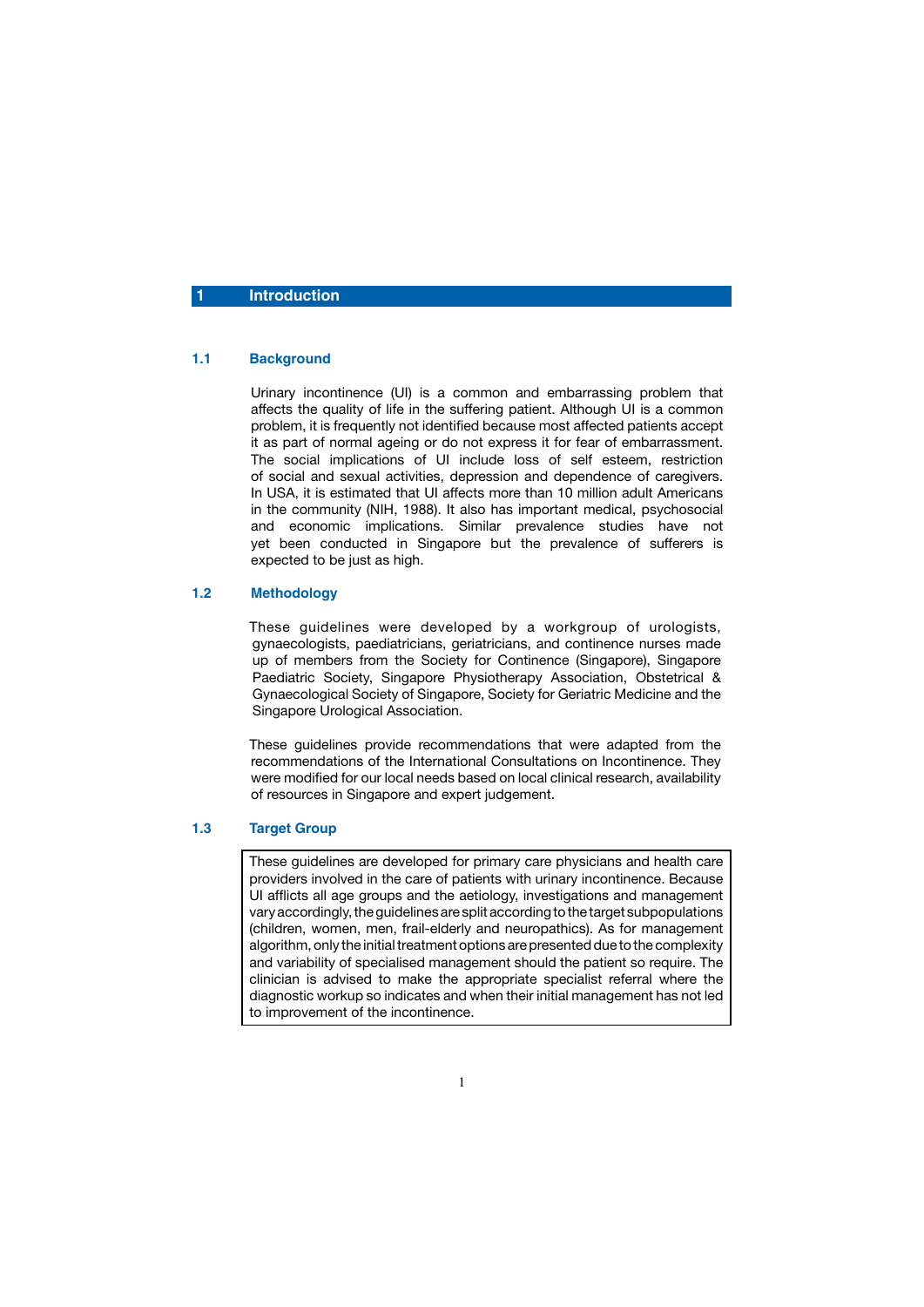## **2 Levels of Evidence and Grades of Recommendation**

#### Levels of Evidence

| <b>Level</b>   | <b>Type of Evidence</b>                                                                                                                          |  |  |
|----------------|--------------------------------------------------------------------------------------------------------------------------------------------------|--|--|
|                |                                                                                                                                                  |  |  |
| la             | Evidence obtained from meta-analysis of randomised controlled trials.                                                                            |  |  |
| $\mathbf{I}$   | Evidence obtained from at least one randomised controlled trial.                                                                                 |  |  |
| <b>Ila</b>     | Evidence obtained from at least one well-designed controlled study without<br>randomisation.                                                     |  |  |
| I <sub>1</sub> | Evidence obtained from at least one other type of well-designed<br>quasi-experimental study.                                                     |  |  |
| Ш              | Evidence obtained from well-designed non-experimental descriptive studies,<br>such as comparative studies, correlation studies and case studies. |  |  |
| IV             | Evidence obtained from expert committee reports or opinions and/or clinical<br>experiences of respected authorities.                             |  |  |
|                |                                                                                                                                                  |  |  |

#### Grades of Recommendation

| <b>Grade</b>                         | <b>Recommendation</b>                                                                                                                                                                                           |  |
|--------------------------------------|-----------------------------------------------------------------------------------------------------------------------------------------------------------------------------------------------------------------|--|
| A<br>(evidence levels la, lb)        | Requires at least one randomised controlled trial,<br>as part of the body of literature of overall good<br>quality and consistency, addressing the specific<br>recommendation.                                  |  |
| B<br>(evidence levels IIa, IIb, III) | Requires availability of well conducted clinical<br>studies, but no randomised clinical trials on the<br>topic of recommendation.                                                                               |  |
| C<br>(evidence level IV)             | Requires evidence obtained from expert committee<br>reports or opinions, and/or clinical experiences of<br>respected authorities. Indicates absence of directly<br>applicable clinical studies of good quality. |  |
| GPP<br>(good practice points)        | Recommended best practice based on the clinical<br>experience of the guideline development group.                                                                                                               |  |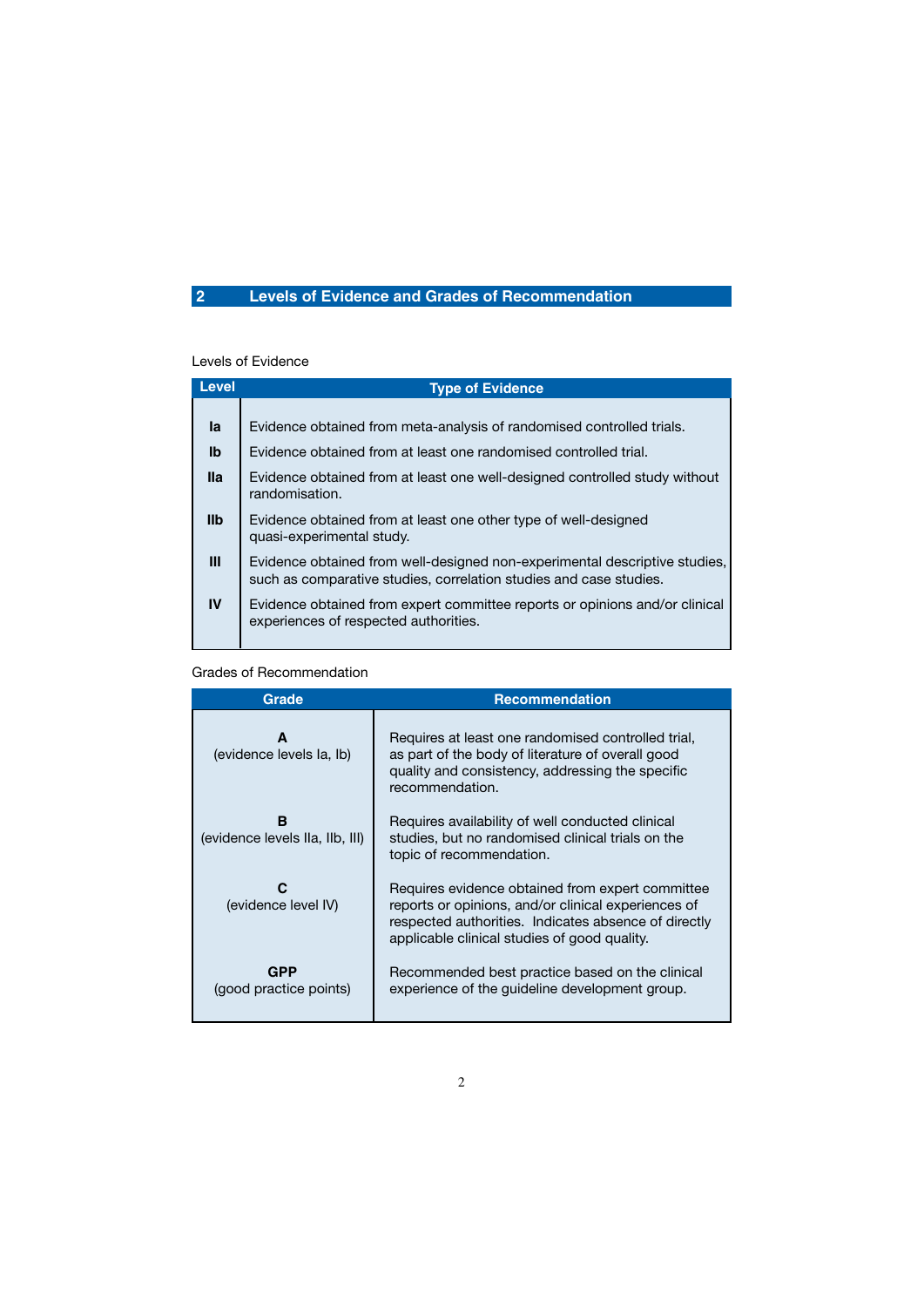#### **3 Definitions and Types of Urinary Incontinence**

The terminology and definitions used are in accordance to the 2005 standardisation report of the International Continence Society (ICS).

#### **3.1 Definition of Urinary Symptoms**

**Urinary incontinence** is defined as the complaint of any involuntary leakage of urine.

**Increased daytime frequency** is the complaint by the patient who considers that he/she voids too often by day.

**Nocturia** is the complaint that the individual has to wake at night one or more times to void.

**Urgency** is the complaint of a sudden compelling desire to pass urine which is difficult to defer.

**Enuresis** means any involuntary loss of urine. If it is used to denote incontinence during sleep, it should always be qualified with the adjective 'nocturnal'.

**Nocturnal enuresis** is the complaint of loss of urine occurring during sleep.

#### **3.2 Types of Incontinence**

**Urge urinary incontinence** is involuntary leakage of urine, usually preceded by urgency.

 **Stress urinary incontinence** is the complaint of involuntary leakage on effort or exertion, or on sneezing or coughing.

**Mixed urinary incontinence** is the complaint of involuntary leakage associated with urgency and also with exertion, effort, sneezing or coughing.

**Overflow incontinence** is caused by the overflow of urine due to urinary retention, which can be acute or chronic.

 **Continuous urinary incontinence** is the complaint of continuous leakage.

 **Post-micturition dribble** is the term used when an individual describes the involuntary loss of urine immediately after he or she has finished passing urine, usually after leaving the toilet in men, or after rising from the toilet in women.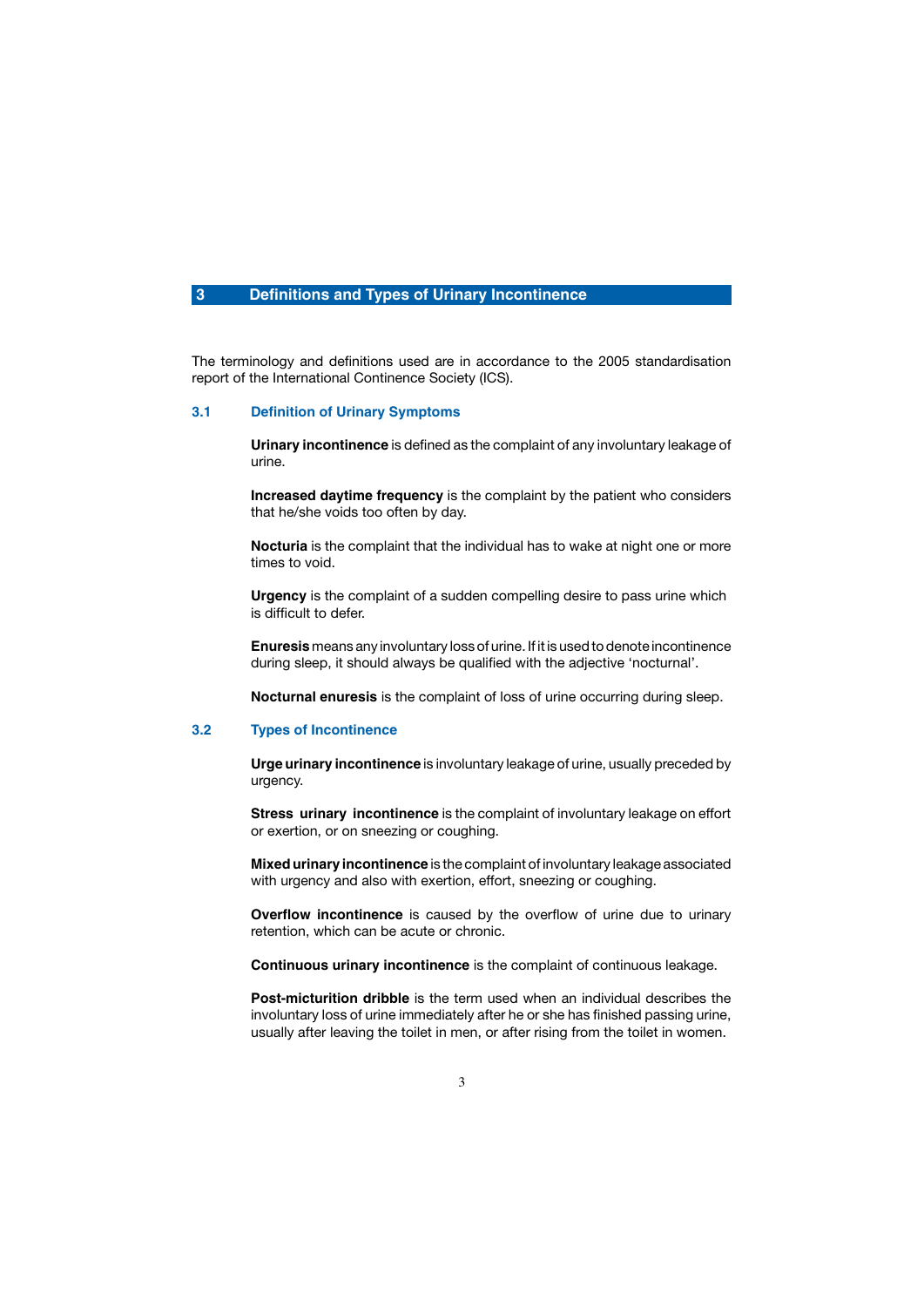#### **4 Urinary Incontinence in Children : Daytime**

#### **4.1. Introduction**

 Urinary incontinence in children causes significant social and psychological problems to the child as well as the family. It may affect as many as 10% of otherwise healthy children. As incontinence is associated with punishment at home, ridicule in school and psychological sequelae for the child, it is important to recognise early and initiate treatment as soon as possible.

 Clinical presentations by history and symptoms can be divided into 3 groups: wetting at any time of day; incontinence associated with urinary tract abnormalities; neuropathies or previous pelvic surgery; and nocturnal enuresis.

#### **4.2. Background**

 At birth voiding is a reflex action and the infant voids on average 20 times in a 24-hour period. Voiding frequency will then decrease to about 8 to 10 times per day over the next 2 to 3 years. The majority of children will achieve daytime control by 2 years old and nighttime control by 4 years. Voluntary suppression of an urge will usually be possible also by 4 years of age<sup>1</sup>.

 Daytime incontinence that is not associated with urinary infection or anatomic abnormalities is less common than nighttime incontinence and tends to disappear much earlier than the nighttime versions. One likely cause of daytime incontinence is an overactive bladder. Many children with daytime incontinence have abnormal elimination habits, the most common being infrequent voiding and constipation. This section covers all types of wetting other than nocturnal enuresis.

 Conditions resulting in incontinence may be classified as anatomical or physiological. Surgical treatment is usually aimed at correcting the deficit causing incontinence, be it at the bladder or storage function, or sphincter/ urethra level. Multiple mechanisms for incontinence may coexist in the same patient.

#### **4.3 Abnormalities of Storage**

- 4.3.1 Anatomical
	- a) Bladder exstrophy the bladder and the urethra is open and splayed out on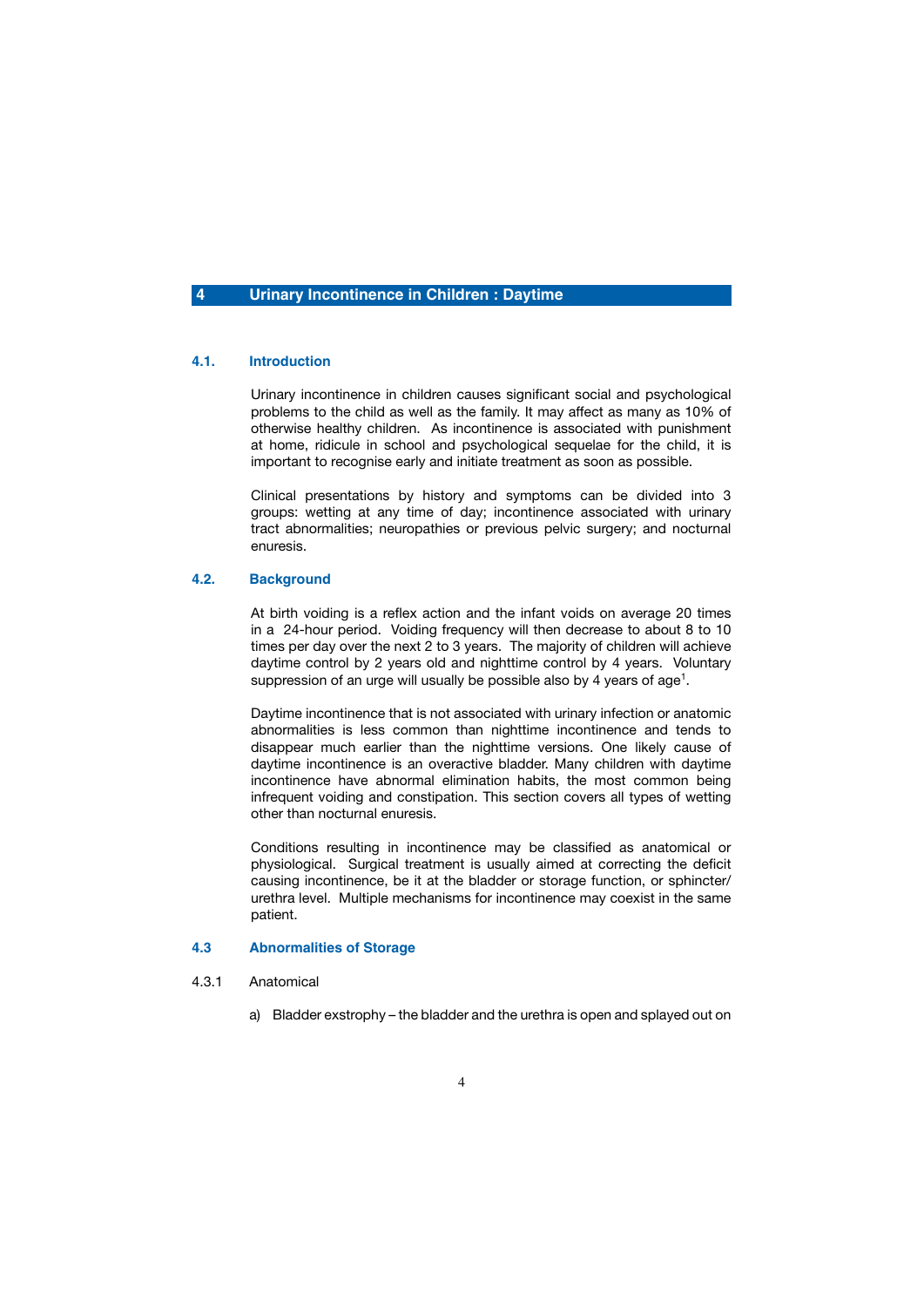the lower anterior abdominal wall;

b) Cloacal exstrophy – the bowel as well as the bladder opens on the lower anterior wall.

#### 4.3.2 Physiological

- a) Non-neuropathic the bladder is overactive due to unco-ordinated detrusor contractions resulting in urgency and urge incontinence;
- b) Neuropathic sacral anomalies and posterior urethral valves can give rise to neurological deficit or bladder outlet obstruction.

#### **4.4 Abnormalities of Sphincter Function**

- 4.4.1 Anatomical
	- a) Epispadias in epispadias, the sphincter mechanism is incomplete or closed;
	- b) Urogenital sinus in this anomaly, there is only one opening into the female perineum. The sphincteric mechanism is insufficient and neuropathy may be associated;
	- c) Ectopic ureters ectopic ureters may open into the sphincter or distal to the sphincter mechanism or end in uretero coeles. Seen mostly in girls, it is often associated with duplicate ureters; the upper pole ureter will drain distally, often into the urethra or vaginal vestibule. The clinical presentation is classical with continence against a background of varied degrees of dampness;
	- d) Urethral duplication duplications of the urethra are rare, and one of the urethras may bypass the external sphincter;
	- e) Vesico-vaginal fistulas such fistulas are usually iatrogenic following pelvic fractures or bladder neck procedures.

#### 4.4.2 Physiological

a) Spina bifida – sphincter abnormalities secondary to neuropathic dysfunction may result in an overactive or an incompetent sphincter.

#### **4.5 Evaluation**

4.5.1 History

 Incontinence or wetting exists when the child fails to achieve control of voiding by the expected age. Any voiding dysfunction interview demands a well-tuned elimination interview and a careful search for physical clues<sup>2</sup>.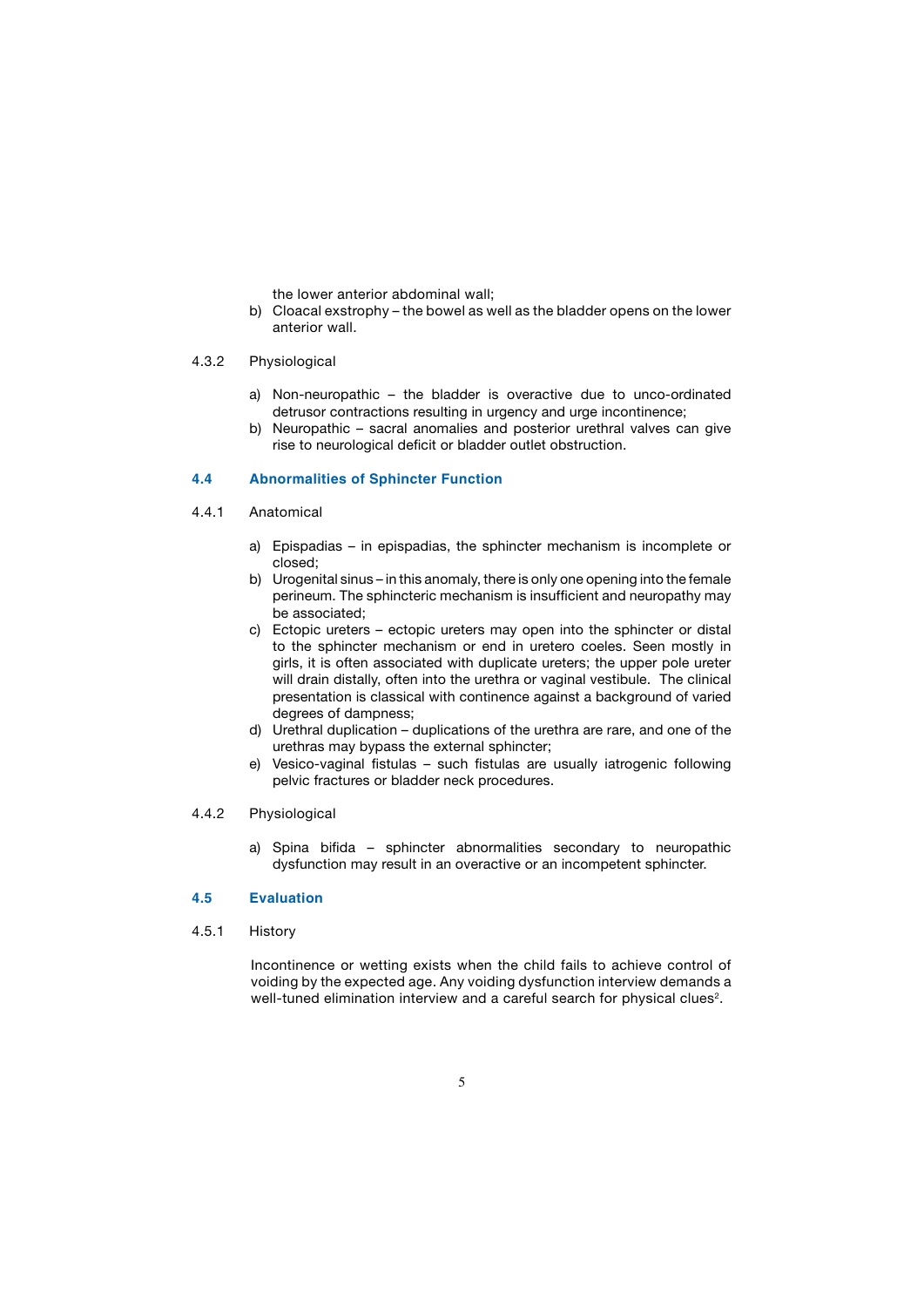**B** Validated questionnaires (Figure 1) are very helpful in structuring **the history-taking. The history must include: age of toilet training, current voiding symptoms and status of continence, input, bowel function, past medical history and family history. A quantitative analysis using a frequency-volume chart is also advised3 .** 

**Grade B, Level II**

### **History-taking** • Questionnaire for voiding and wetting - daytime or nighttime wetting - urge to void - holding manoeuvres • Bowel function: constipation or soiling • Urinary diary (frequency/volume chart) • Behavioural profile/family history

 *Figure 1 : Structured approach to history-taking in children who wet*

#### 4.5.2 Physical Examination (Figure 2)

**GPP** In addition to a general examination, examination of the lower **abdomen, genitalia/perineum and lumbosacral spine are essential.**

**GPP And the contract of the contract of the contract of the contract of the contract of the contract of the contract of the contract of the contract of the contract of the contract of the contract of the contract of the c** 

#### **Physical Examination**

- Inspection of genital area
- Lumbosacral signs of spinal dysmorphism
- Neurological defects in lower limbs pes cavus hyper-reflexia
- Lumbosacral reflex activity when indicated
- Observed any moist perineum or voiding pattern

*Figure 2 : Physical examination in children who wet*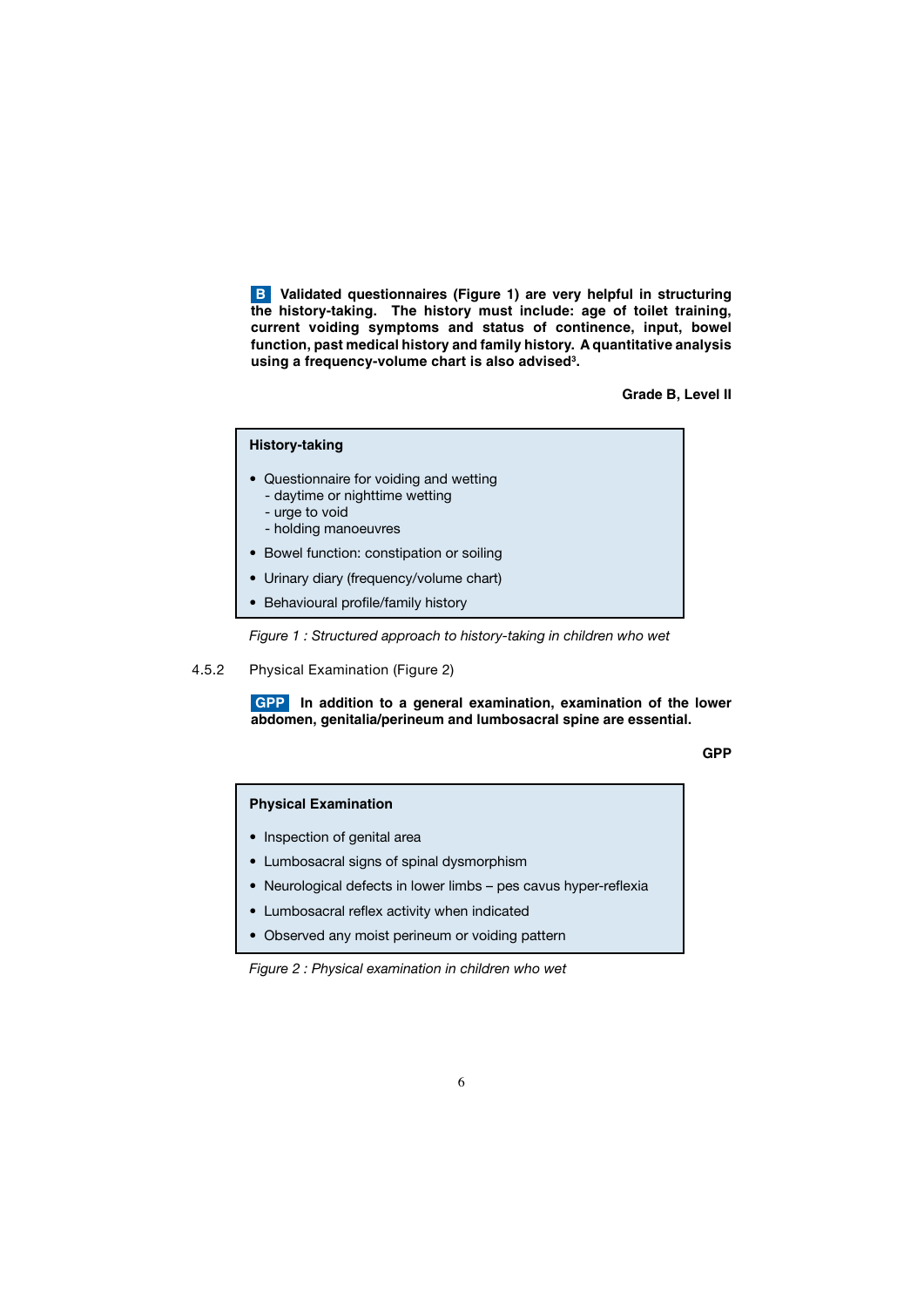#### 4.5.3 Investigations

**C** Conduct urinalysis +/- urine culture to detect urinary infection as a **cause.**

 **Grade C, Level IV**

 **Imaging studies are essential to assess anatomical abnormalities GPP causing incontinence.**

- a) Ultrasound to assess both kidneys, pelvicalyceal system and ureters and pre- and post-void bladder volumes. A general abdominal scan is also useful.
- b) Voiding cystourethrogram particularly useful in children with a history of urinary tract infection. In neuropathy the VCUG is also essential. Amount of contrast instilled and post-void residues are useful parameters to assess in addition to reflux and bladder configuration.

**GPP** and the contract of the contract of the contract of the contract of the contract of the contract of the contract of the contract of the contract of the contract of the contract of the contract of the contract of the

#### **Urodynamic studies offer a near-physiological investigation of GPP the bladder and sphincter to help determine the type and nature of the incontinence.**

 Basic office urodynamic investigation includes a uroflow assessment with pre-and post-void bladder scanning. Water cystometry is used in children without established voluntary voiding and perineal surface electrodes is added when neuropathy or dyssynergia is suspected.

**GPP** and the contract of the contract of the contract of the contract of the contract of the contract of the contract of the contract of the contract of the contract of the contract of the contract of the contract of the

#### **4.6 Therapeutic Approach**

4.6.1 Storage Function

#### **Non-neurogenic daytime incontinence can be treated with anti-Bmuscarinics.**

 The antimuscarinics oxybutynin and tolterodine are, presently the most commonly used drugs to treat urge incontinence. Common side effects with these agents are reduced saliva production and worsening constipation. This can be severe and can cause up to 10% of children using oxybutynin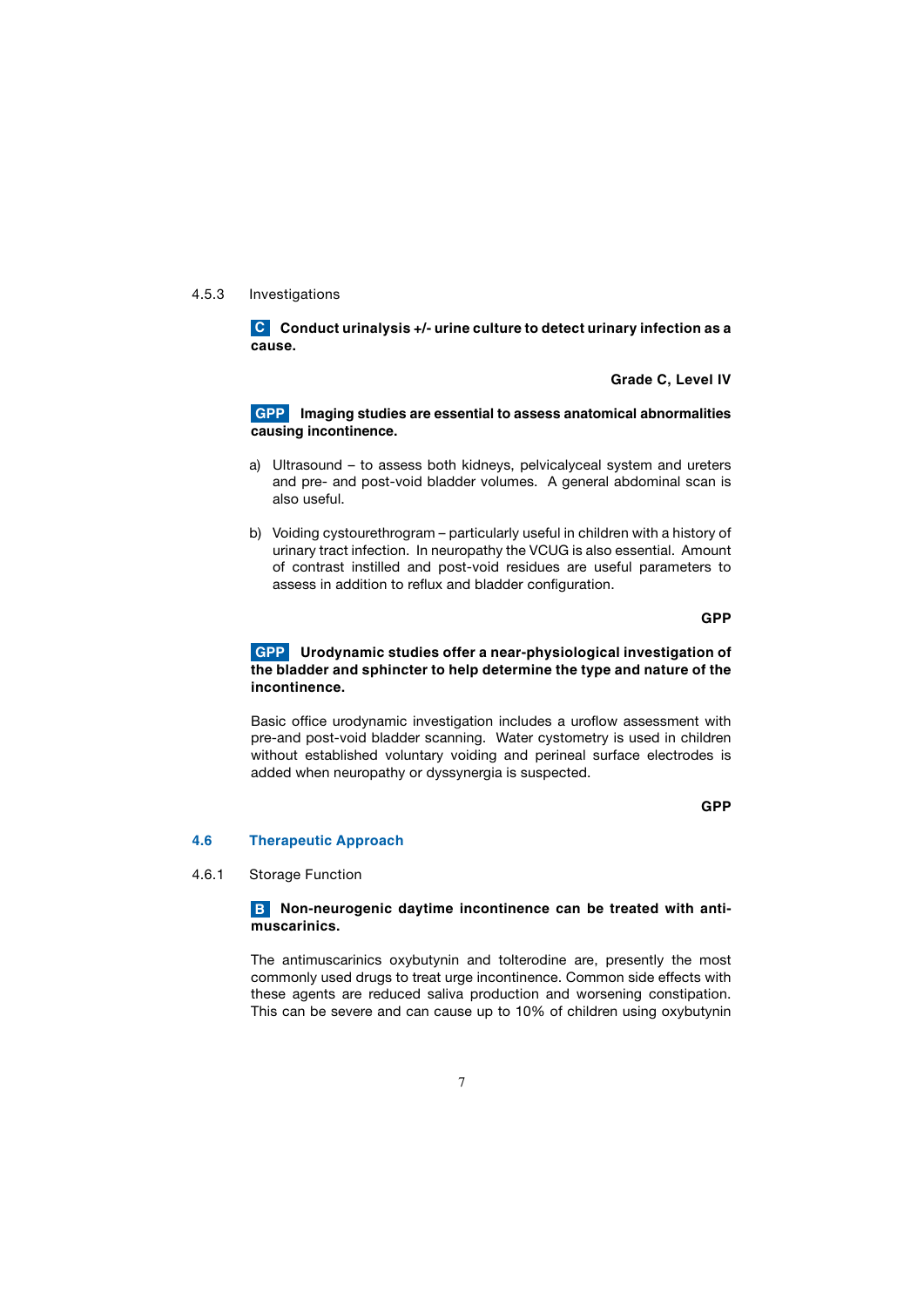to discontinue treatment. Current evidence suggests that tolterodine has a better safety profile than oxybutynin<sup>4</sup>.

#### **Grade B, Level II**

#### **B** Reduced bladder capacity is the main indication for a bladder **augmentation.**

 Stomach, ileum, large bowel or ureters can be used to achieve the augmentation. In general the patients require intermittent catherisation following augmentation. This can be via the urethra or via a continent catheterisable abdominal wall stoma.

 Following augmentation, the physician is committed to long-term followup and monitoring for complications such as electrolyte imbalance, reservoir rupture, stone formation and malignant change<sup>5-8</sup>.

#### **Following augmentation a vaginal delivery is preferred, as a caesarean section will often disrupt the augment or its vascular pedicle9.**

 **Grade B, Level III**

4.6.2 Sphincter Function

**B** Sling procedures, artificial sphincter insertion and bladder neck **procedures are appropriate choices to correct sphincteric deficiency in children.** 

 In exstrophy/epispadias early anatomic reconstruction may allow normal bladder and sphincter function. Combined bladder and sphincter surgery is often required. The continence rate ranges from 80% to 97%<sup>10, 11</sup>.

**Grade B, Level III**

4.6.3 Bypassing the Sphincter

**A continent stoma may be created on the anterior abdominal wall. BThe continent stoma may be combined with bladder augmentation and/or bladder neck closure. Continence rates of 90% to 100% are reported4,12.**

 **Grade B, Level III**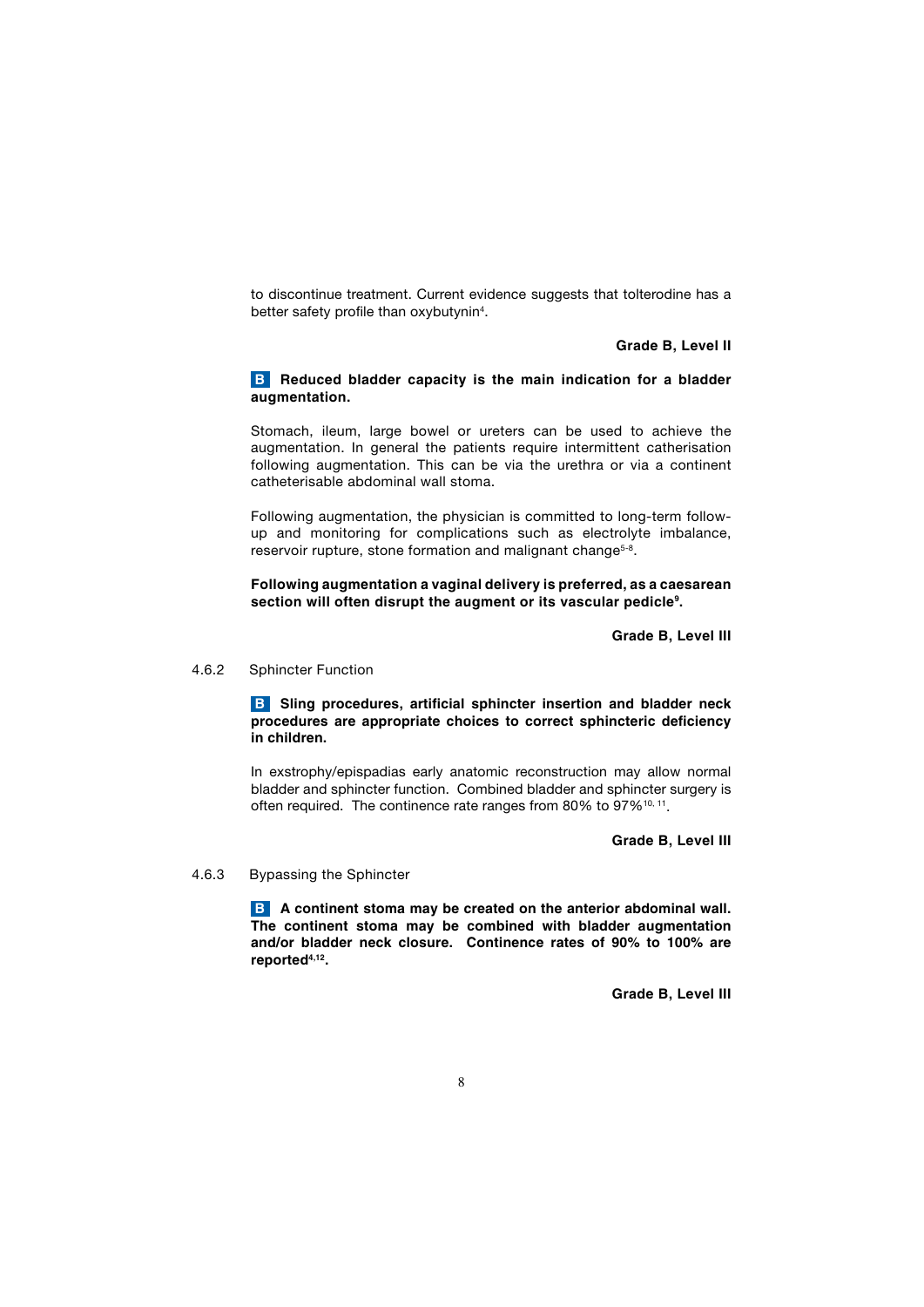**Follow-up in small numbers of children for at least 10 years has**  shown that the system is resilient<sup>13</sup>. Children especially may benefit **from a 'pop-off' valve if catheterisation is impossible or forgotten14. B**

 **Grade B, Level III**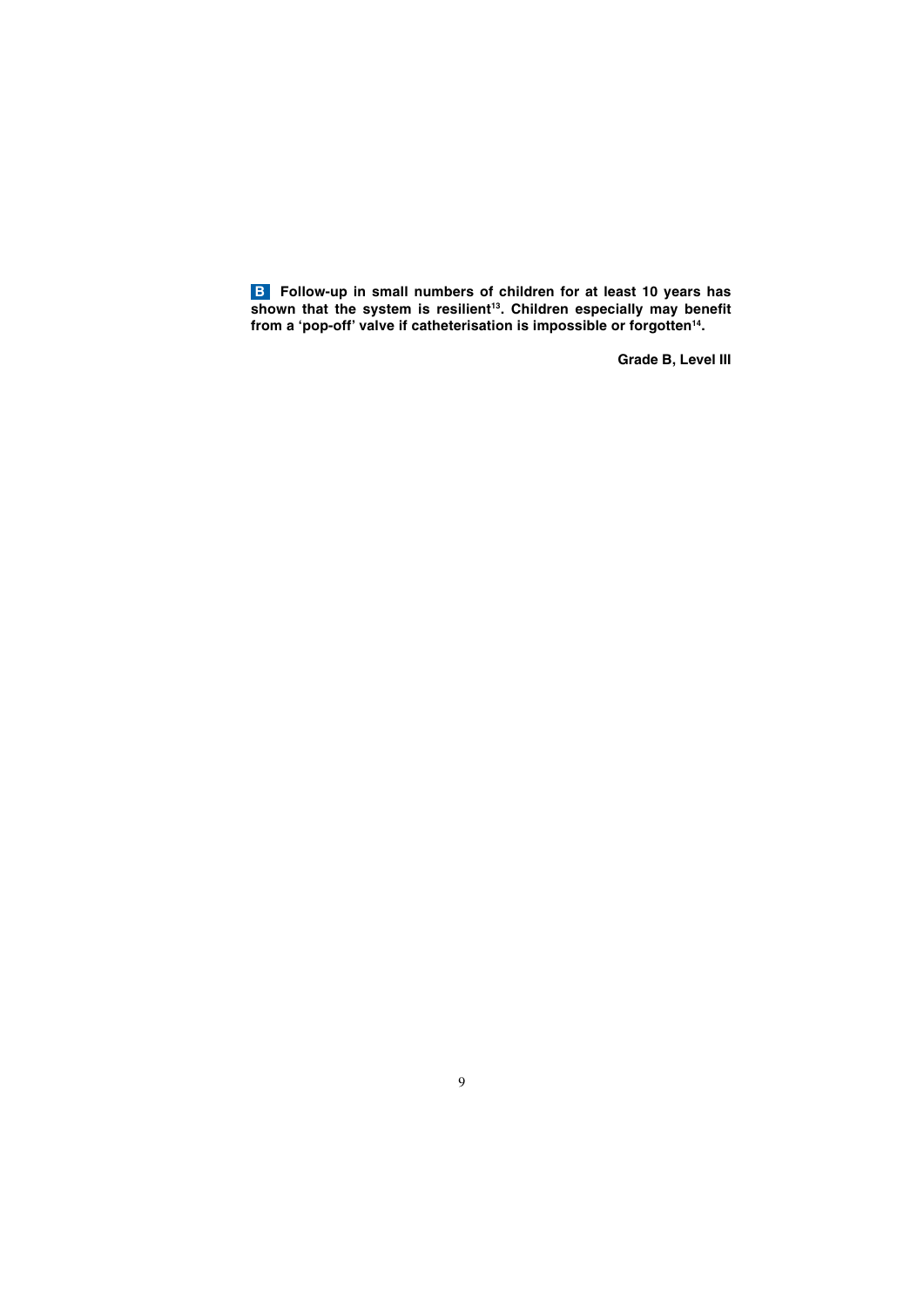#### **5 Urinary Incontinence in Children : Nighttime**

#### **5.1 Introduction**

 Nocturnal enuresis (NE) is a common, socially disruptive and stressful condition affecting 10% of school going children with 1% continuing into adulthood<sup>15-17</sup>. Although there is a high rate of spontaneous resolution and incidence decreases with time<sup>18</sup>, the social, emotional and psychological costs to the child and family can be great<sup>19-20</sup> and requires intervention.

#### **5.2 Background**

 After age 5, wetting at night – often called bedwetting, is more common than daytime wetting. Experts do not know what causes nighttime incontinence. Young people who experience nighttime wetting are usually physically and emotionally normal. Most cases probably result from a mix of factors including slower physical development, an overproduction of urine at night, a lack of response or arousal to a full bladder when asleep. For many, there is a strong family history of bedwetting, suggesting dominant inheritance. About 10% of 5-year olds, 5% of 10-year olds experience nocturnal enuresis. It is twice as common in boys compared to girls.

Rarely bedwetting is unacceptable for children under the age of 5 years<sup>21</sup>. In Singapore it was found that most parents who sought treatment had affected children aged 7 years or older and had severe bedwetting<sup>22</sup>.

 Nocturnal enuresis appears to be a multi-factorial condition and no treatment is specific enough to guarantee cure. NE can be reviewed as a combination of a) patients having an excessive amount of urine for their bladder capacity plus b) failure to awaken in response to a distended bladder. How genetics influence this mechanism or how genetics influence the maturation of bladder control at night remain unclear.

 **Majority of enuretic children have an abnormally large and diluted B urine at night and in many there is a lack of a normal nocturnal rise in vasopressin (AVP) that is responsible for antidiuresis and urine concentration23-24.**

 **Grade B, Level IIa**

**B** Almost all enuretics were 'deep' sleepers with elevated arousal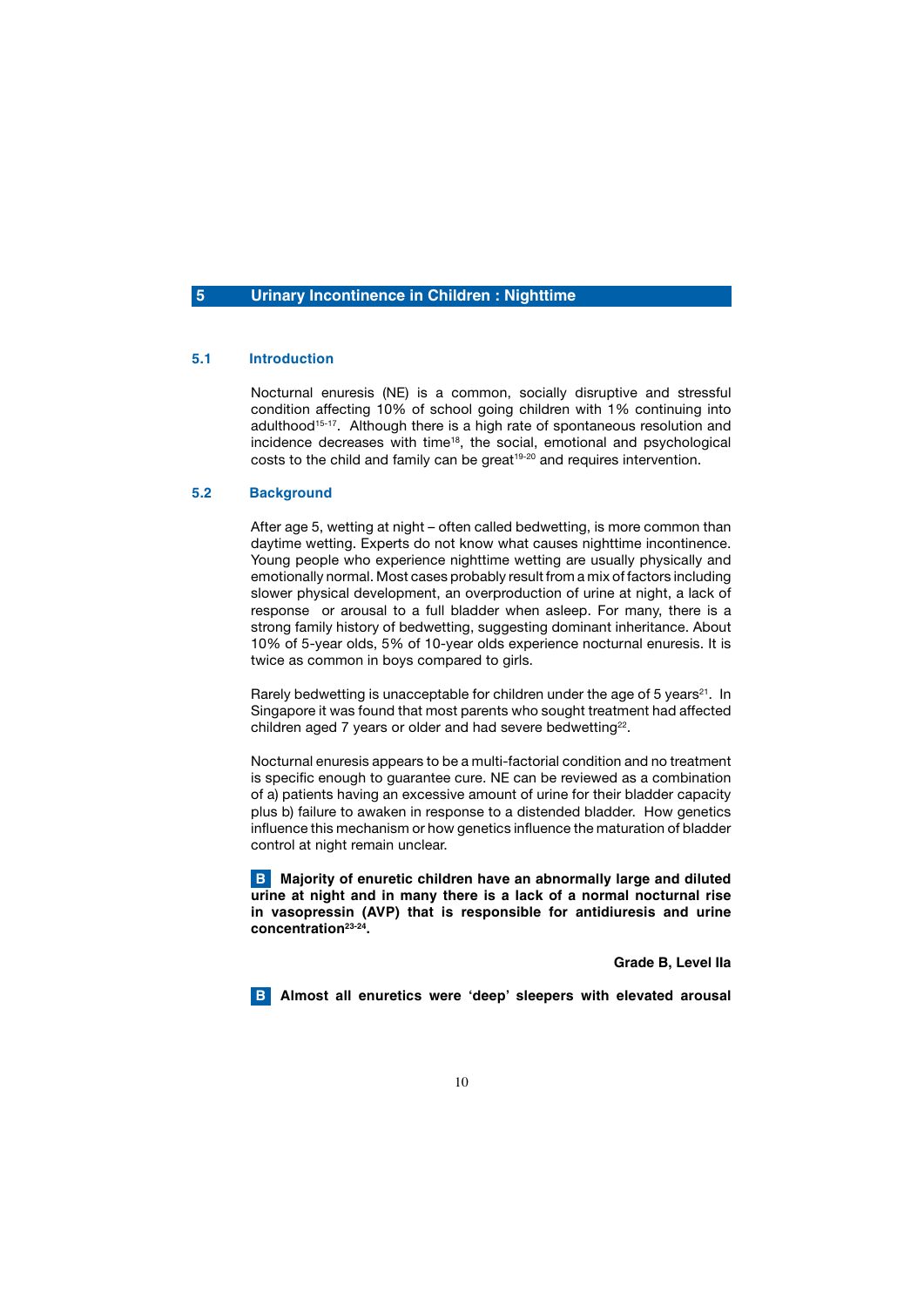**thresholds25-26.**

**Grade B, Level III**

 **Nocturnal enuresis has a strong genetic basis with high rate (60% B to 80%) of affected 1st degree relatives 27-28.**

 **Grade B, Level III**

#### **5.3 Definitions**

 Adapted from a report on standardisation and terminology in lower urinary tract dysfunction in children adopted by the International Children's Continence Society (1998)<sup>29</sup>.

#### **Nocturnal Enuresis (NE)/Bedwetting**

 Wetting while asleep beyond 5 years of age and frequent enough to be disturbing. Usually 2 times or more in a week.

#### **Primary Nocturnal Enuresis**

Never been dry for extended period of more than 6 months.

#### **Primary Monosymptomatic Nocturnal Enuresis (PMNE)**

 Primary Nocturnal Enuresis that occur as the only problem i.e. the patient is otherwise well with normal voiding pattern and no constitutional symptoms.

#### **Secondary Nocturnal Enuresis**

 Was consistently dry for at least 6 months and then bedwetting recurred. May be stress related or due to other underlying pathology like UTI.

 Management of neuropathic bladder, vesicoureteric reflux complicating nocturnal enuresis are not within the scope of this guidelines.

#### **5.4 Evaluation**

#### 5.4.1 History

**B** Many signs and symptoms pertaining to voiding and wetting are **new to the parents and they should be directly and specifically asked for, with the questionnaire as checklist30.**

 **Grade B, Level IIa**

 **Up to 30% bedwetters of so-called 'Monosymptomatic' enuretics are B**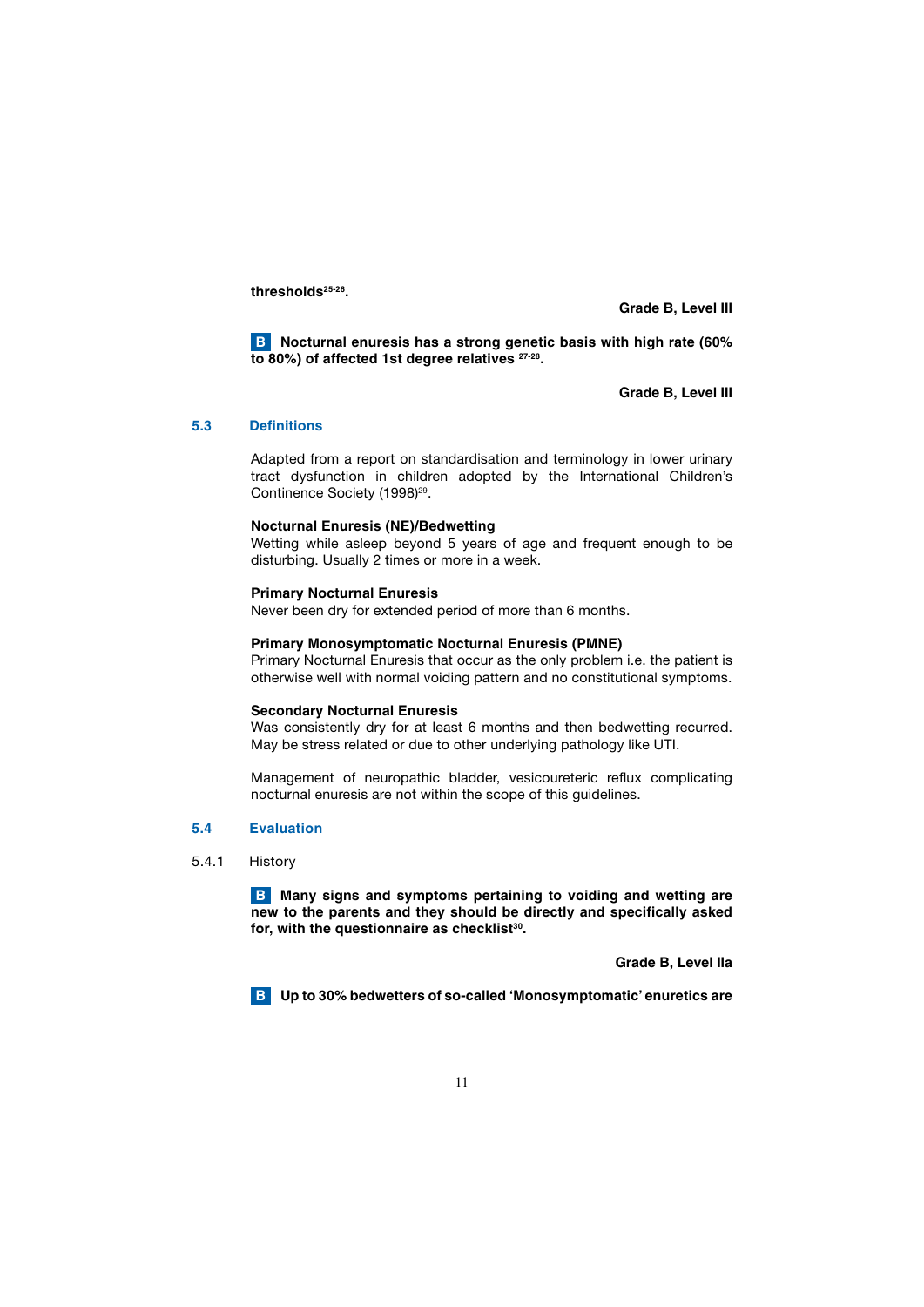**found to have an overactive bladder ("bladder instability"). Identification of this group of patients is important for successful treatment 31-34.**

 **Grade B, Level IIa**

5.4.2 Physical Examination

**GPP** Physical examination in an enuretic is commonly normal. Careful **examination however allays fears of underlying abnormality which constitutes one of important reasons for parents seeking**  treatment<sup>22</sup>.

**A good history and careful examination followed by a simple urinalysis as screen for urinary abnormalities are all that is needed for diagnosis of Primary Monosymptomatic Nocturnal Enuresis (PMNE).**

 **GPP STATE STATE STATE STATE STATE STATE STATE STATE STATE STATE STATE STATE** 

5.4.3 Investigations

**C** Conduct urinalysis +/- urine culture to detect urinary infection as a **cause.**

 **Grade C, Level IV**

**B** Imaging studies and urodynamic studies should be reserved for those with complicating history or abnormal clinical findings<sup>35</sup>.

 **Grade B, Level III**

#### **5.5 Therapeutic Approach**

**GPP** Good 'doctoring' is essential – explanation of 'benign' nature **and not a psychopathological condition36.**

 **GPP STATE OF A STATE OF A STATE OF A STATE OF A STATE OF A STATE OF A STATE OF A STATE OF A STATE OF A STATE** 

 **Active intervention or therapy can achieve dryness in 30% to 70% B enuretic children within 1 to 3 months.**

 **Grade B, Level IIa**

**Although outcome can be unpredictable in untreated cases, severe enuretics should be given the benefit of treatment.**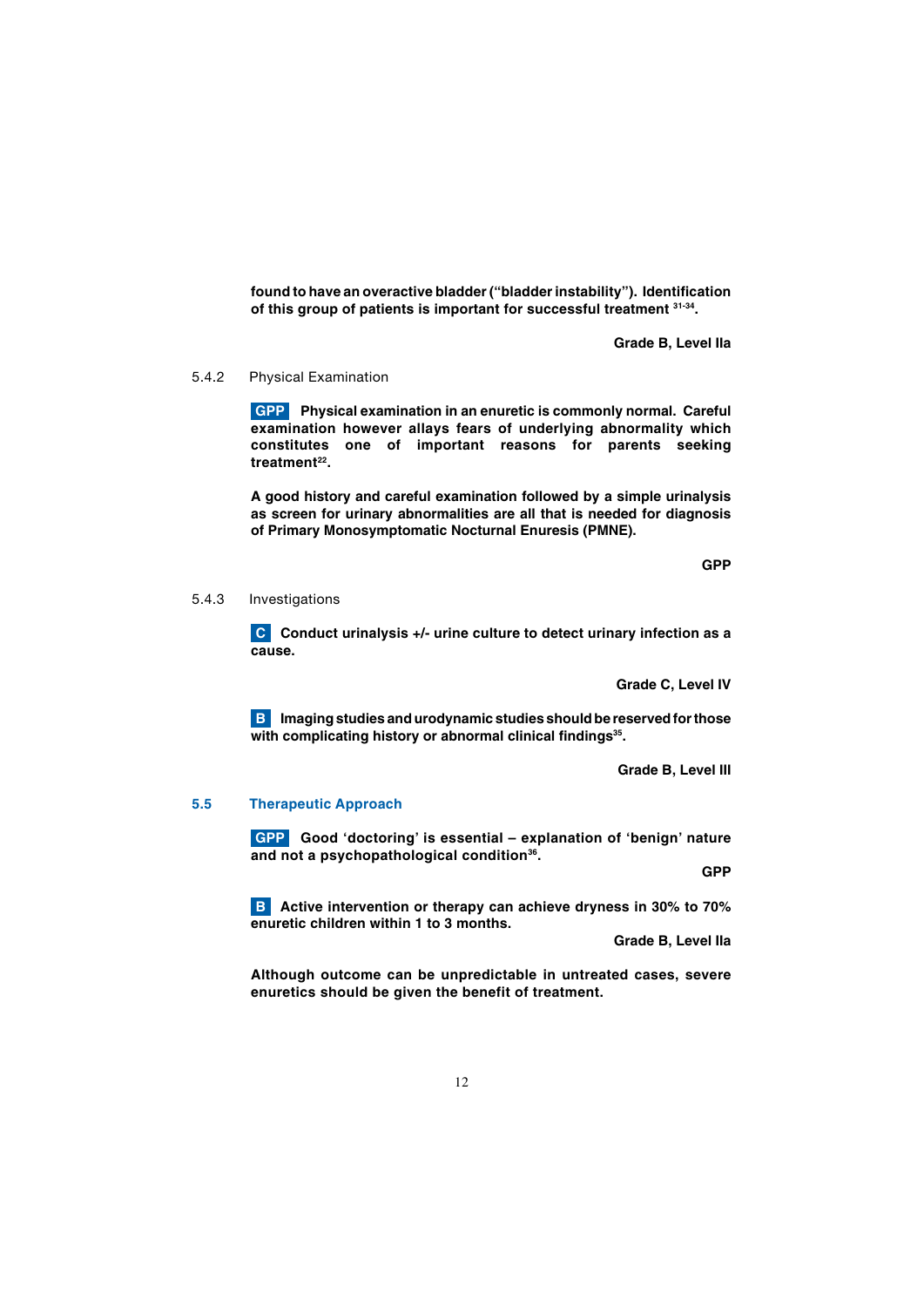**GPP** Generally enuretic children older than 5 years of age with **wetting more than twice a week should be given the benefit of treatment21-22.**

 **GPP STATE STATE STATE STATE STATE STATE STATE STATE STATE STATE STATE STATE** 

 There are two established treatment modalities: pharmacotherapy with desmopressin (dDAVP) and enuresis alarm.

5.5.1 Desmopressin

 Desmopressin (dDAVP) is a synthetic analogue of the natural occurring antidiuretic hormone or vasopressin (AVP) but is more potent in its antidiuretic effect and thus will always improve incontinence<sup>37</sup>.

**B** Tricyclic antidepressant (imipramine) cannot be generally **recommended because of its potential fatal side-effect with reported lasting cure rate of 17%38-39.**

 **Grade B, Level III**

**B** Anticholinergics like oxybutynin is ineffective when used alone, **but can act as adjunctive therapy when detrusor overactivity is one of**  aetiologic factors<sup>33, 34, 40</sup>.

 **Grade B, Level IIa**

 **Desmopressin has been proven to be more effective than placebo A with up to 70% favourable response rate and is free of clinically significant**  side-effects<sup>42-46</sup>.

#### **Grade A, Level Ib**

 In the Cochrane review (2000) examining 21 randomised trials involving 948 children treated with dDAVP, it was concluded that desmopressin rapidly reduced wet nights (within days) compared with placebo, even though some of the trials lacked clear definitions and treatment regimen. However there was some evidence that this favourable response was not sustained when treatment stopped.

 **dDAVP treatment in NE was rarely ever associated with water A intoxication. Nonetheless parents and their families need to be warned**  of potential adverse effects and avoid overdrinking before bedtime<sup>42-4</sup> **.**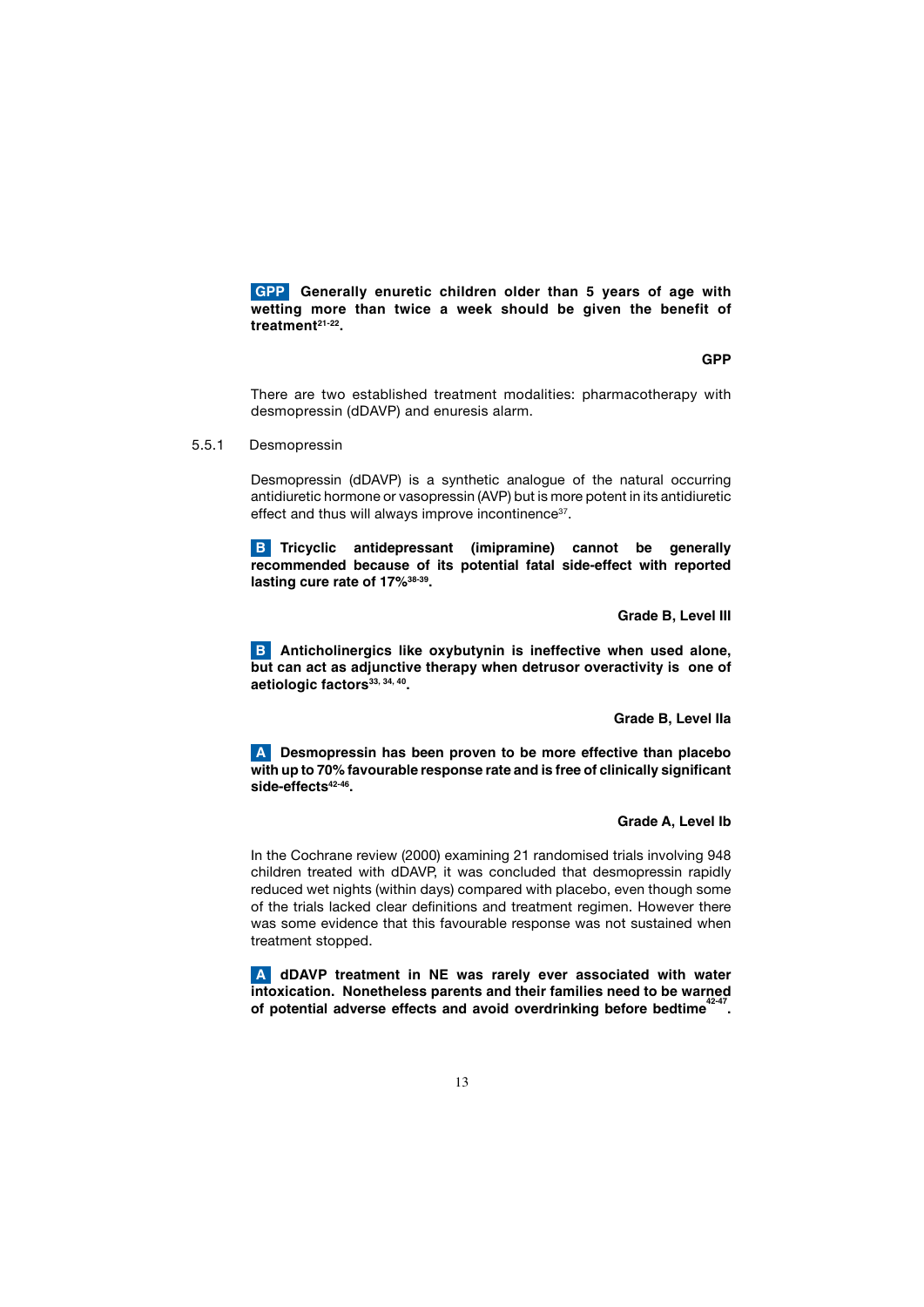**Minor side-effects reported include headache, nausea, abdominal pain and fatigue<sup>40</sup> .**

 **Grade A, Level Ib**

 dDAVP can be given via intranasal or oral route. Oral route is especially helpful in children with allergic rhinitis.

 **A dose of 20 to 40 microgram intranasal dDAVP (2-4 puffs/metered Adose divided and given through the nostrils) at bedtime is effective and safe42-45. Alternatively oral dDAVP of 0.2 to 0.4 mg (1-2 tablets) is equally effective and safe46-49.**

 **Grade A, Level Ib**

 **An initial 4 to 6 weeks dose titration with dDAVP is GPP recommended and if response is partial or more (>50% reduction), then a longer term treatment should be considered with a stepwise reduction in dose41, 45.**

 **To test for cure and avoid over-treatment, medication with dDAVP GPP should be stopped and interrupted for at least 1 week after every 3 months of treatment45.**

**It is not recommended that initial treatment be continued beyond that**  initial 6 months if there is unsatisfactory response<sup>41,45</sup> (<50% reduction in **wet nights).**

 **GPP STATE OF A STATE OF A STATE OF A STATE OF A STATE OF A STATE OF A STATE OF A STATE OF A STATE OF A STATE** 

 **GPP STATE OF A STATE OF A STATE OF A STATE OF A STATE OF A STATE OF A STATE OF A STATE OF A STATE OF A STATE** 

 The long–term effects of dDAVP treatment in PMNE of a year or more had not been adequately studied except of a Swedish Enuresis open multicentre trial (SWEET trial)<sup>45</sup> - an ongoing trial on 399 children aged 6 to 12 years. At individually adjusted doses of 20 – 40 μg intranasal dDAVP administered for 3 to 12 months, 38% patients became dry on or off treatment (22% completely dry, 16% dry with continued use of desmopressin) and concluded that longer term desmopressin treatment is effective and safe. Most children (83%) who became dry without continued medication did so during the first 6 months. There were no signs of developing tolerance to dDAVP.

 **GPP STATE STATE STATE STATE STATE STATE STATE STATE STATE STATE STATE STATE**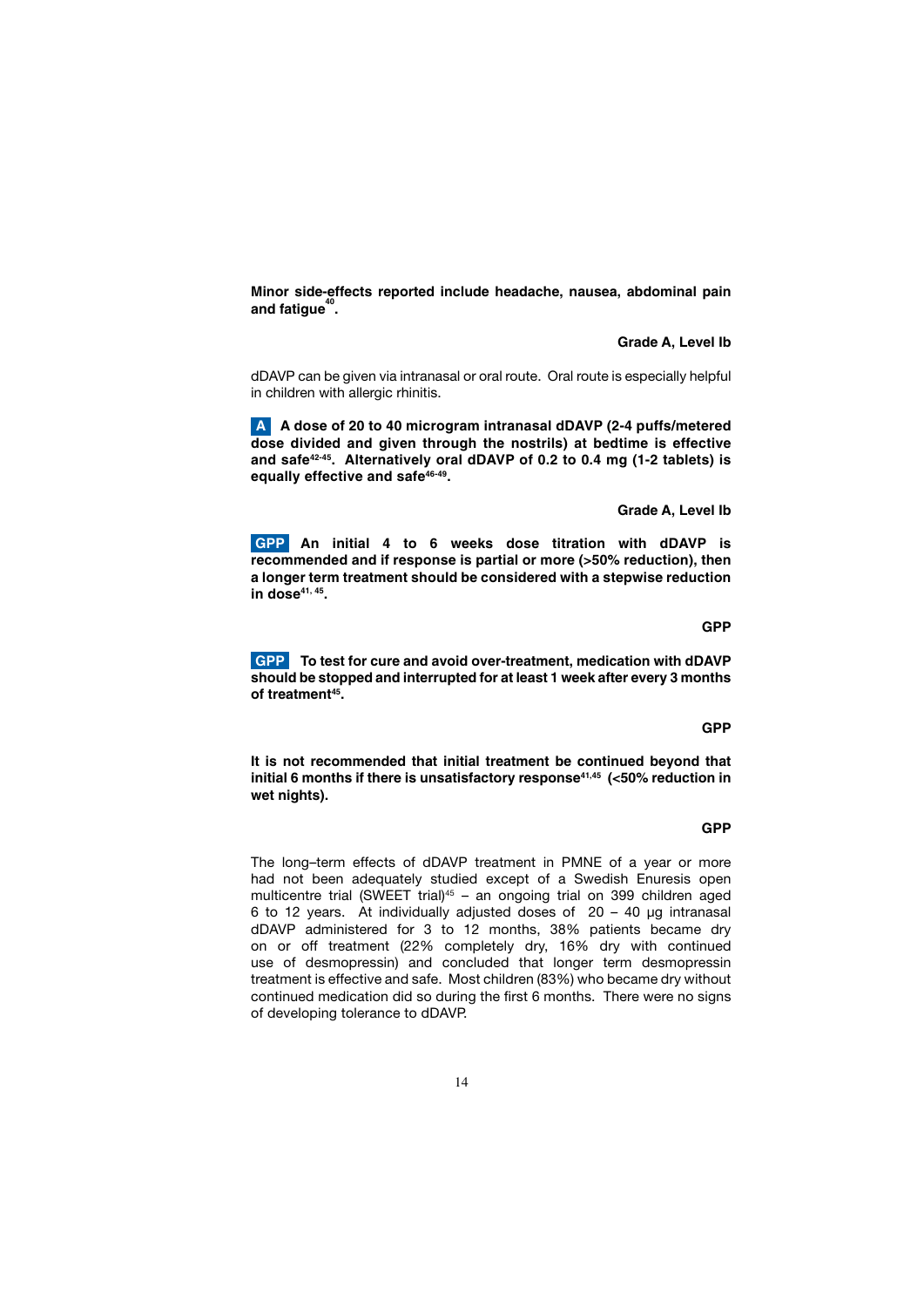#### 5.5.2 Precautions for Use of dDAVP

 There had been reports of hyponatremia and water intoxication causing fits and rare instance of death with indiscriminate use of dDAVP.

Precautions include:

- Always instruct parents to monitor water intake;
- No water 1 to 2 hours before taking the medicine and use the minimum amount of water to take dDAVP if it is an oral tablet;
- Omit and interrupt the use of dDAVP in situations or acute illnesses that can lead to increased water consumption or fluid/electrolyte imbalance. Such events can include fever, persistent diarrhea/vomiting, medications that increase thirst, hot weather, vigorous exercise, habitual drinking;
- Contraindicated in patients taking tricyclic antidepressants and seratonin inhibitors.
- 5.5.3 Enuresis Alarm

**B** Enuresis alarm is effective with reported success rate generally **around 60% to 80%50-53.**

 **Grade B, Level III**

**B** Alarm training has a reported relapse rate of 15% to 40%. **Retreatment is often effective54, 55.**

#### **Grade B, Level III**

 The Cochrane review (2000) analysed 22 randomised trials of alarm therapy in PMNE involving 1125 children showed that children treated with alarms were significantly more likely than untreated controls to become dry though many of the trials were of poor quality.

 **When compared with pharmacotherapy, alarm treatment appeared C to have more sustained effect when off treatment.**

 **Grade C, Level IV**

 **Alarm treatment also suffers from a high drop-out rate up to 35% B due to disruptive nature of the training54, 55.**

 **Grade B, Level III**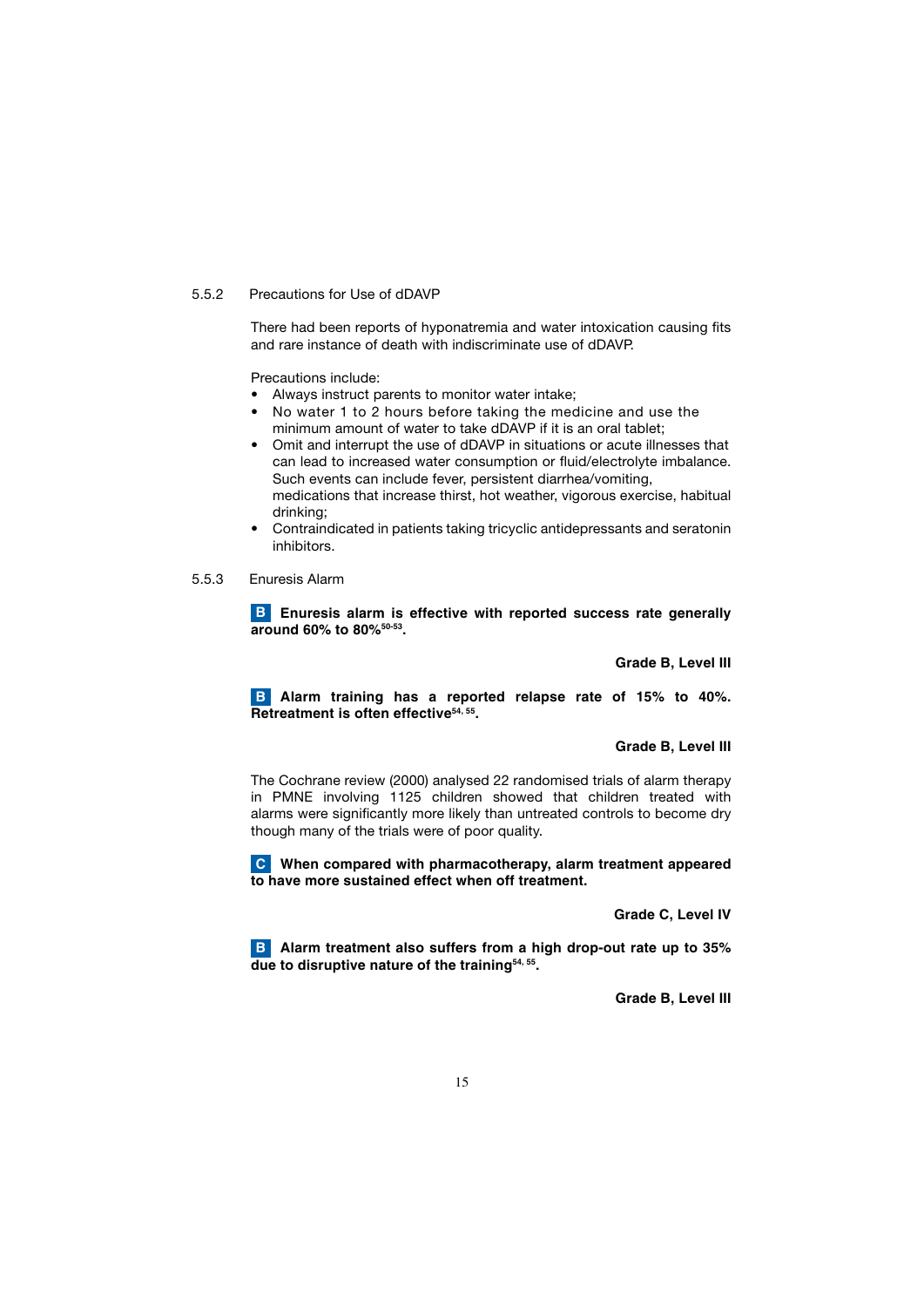However despite the demanding nature of the training programme, enuresis alarm remains a cost-effective therapy for PMNE.

5.5.4 Combined Treatment with Alarm and Desmopressin

 **Combined therapy with alarm and dDAVP is superior to monotherapy B of either alarm or dDAVP, especially in severe wetting (≥ 6 wet nights per**  week), children with behavioural problem and psychosocial stress<sup>56</sup>.

 Combined therapy should be considered in non-responders with monotherapy. Recommendation included combined therapy for 6 weeks after which desmopressin is discontinued while alarm treatment continues as long as it takes to arrest bedwetting<sup>40</sup>.

 **Grade B, Level III**

5.5.5 Anticholinergic Therapy for Non-responders

 **When monotherapy with dDAVP or enuresis alarm fails, the overactive B** bladder should be carefully excluded<sup>40, 57</sup>.

 **Grade B, Level IIa**

 Urodynamic studies may be indicated and bladder training with or without anticholinergic drug (oxybutynin, tolterodine) should be considered.

 Indeed symptoms of bladder instability should be carefully elicited at the outset as timed voiding, bladder training and use of anticholinergics prior to dDAVP/ alarm treatment had been shown to improve outcome significantly<sup>34,57</sup>.

#### **5.6 Outcome Assessment**

The spontaneous annual resolution rate of 15% is not always accounted for in cure rate reports, though one has to bear in mind of this when comparing outcomes of treatment.

**C** Outcome is widely defined as<sup>58</sup>:

**Full response – reduction in wet nights of 90% or more Partial response – reduction in wet nights of 50% to 90% Non-response – less than 50% reduction in wet nights Lasting cure – full response still present 6 months or longer after discontinuation of therapy**

 **Grade C, Level IV**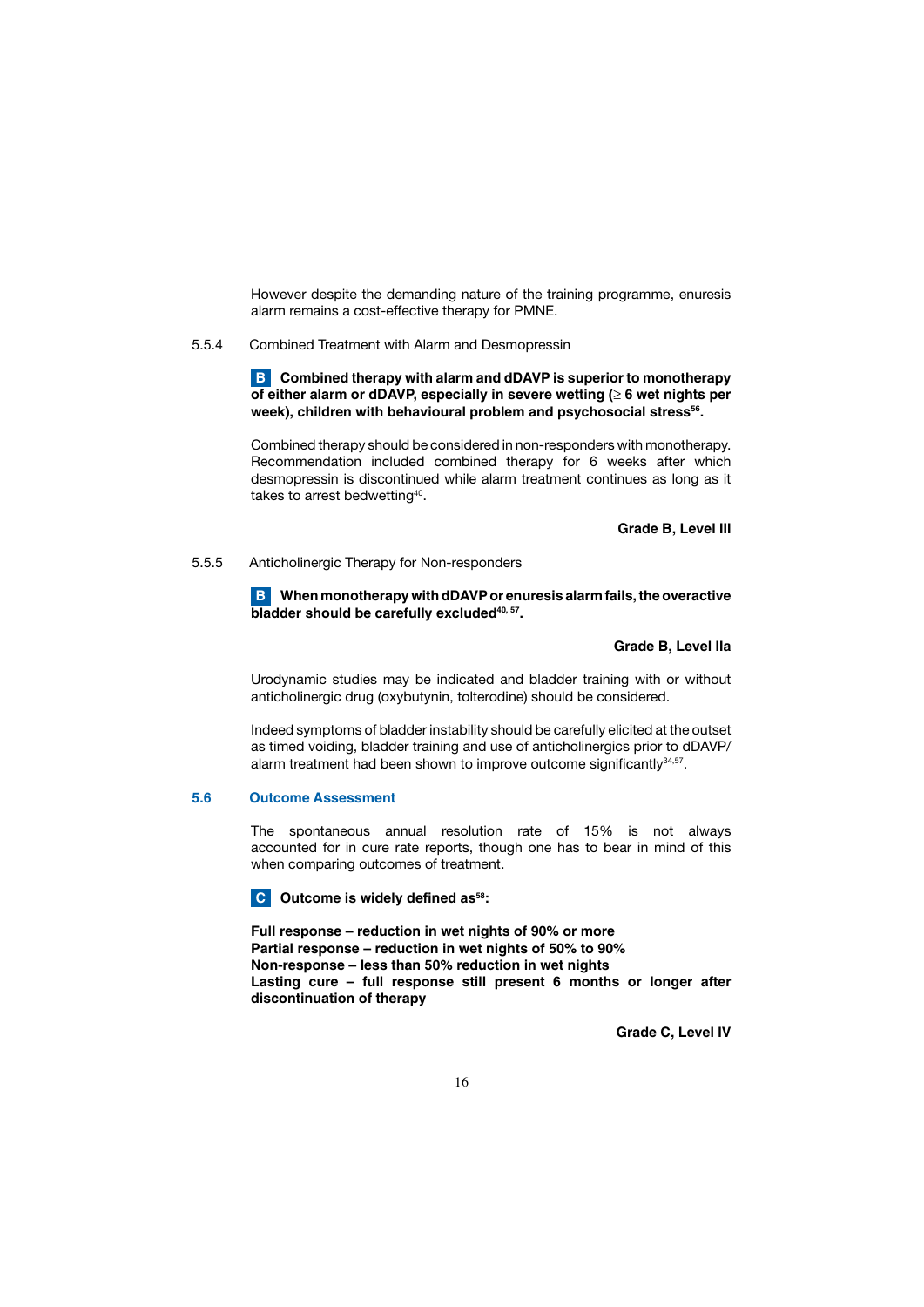In absolute terms, a 90% reduction of wet nights from almost daily bedwetting translates to about 3 wet nights per month.

#### **5.7 Conclusion/Priorities for the Future**

 Desmopressin and enuresis alarm have both achieved satisfactory outcome in the treatment of PMNE either alone, or in combination. Urotherapy further improves outcome in a subgroup of patients. If cure is not achieved with desmopressin, it can be used as a substitution therapy until spontaneous resolution occurs. Every enuretic child should be given the benefit of treatment though up to 30% enuretics have been reported to be resistant to treatment. The key for handling non-responders approaching adolescence and still wetting is that the physician should continue to show support and give reassurance of ultimate dryness in almost all bedwetters.

 Future direction includes improving and standardising definitions, subgrouping patients for better treatment outcome. Efforts are still ongoing to elucidate the aetiology and pathophysiologic mechanisms behind PMNE.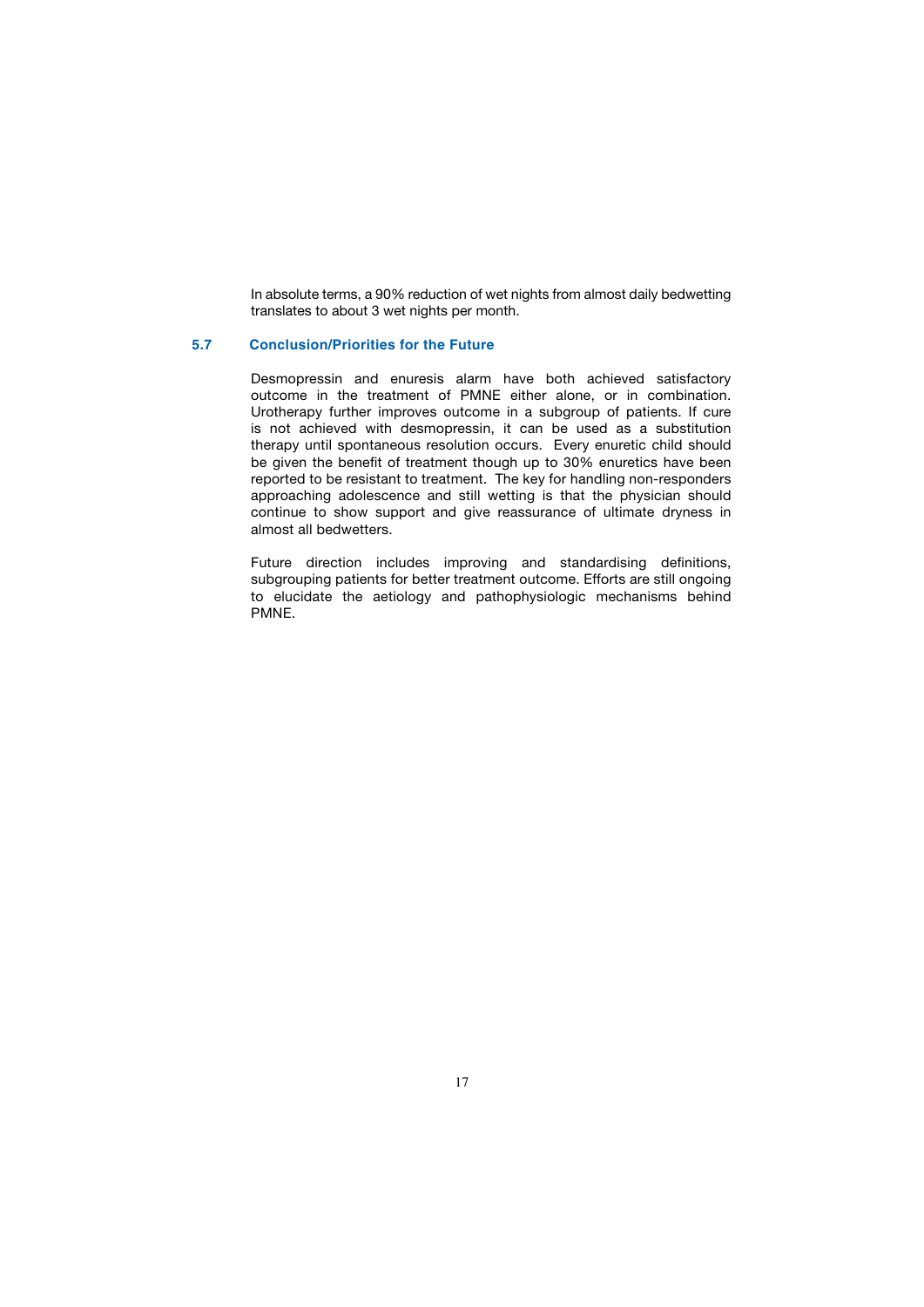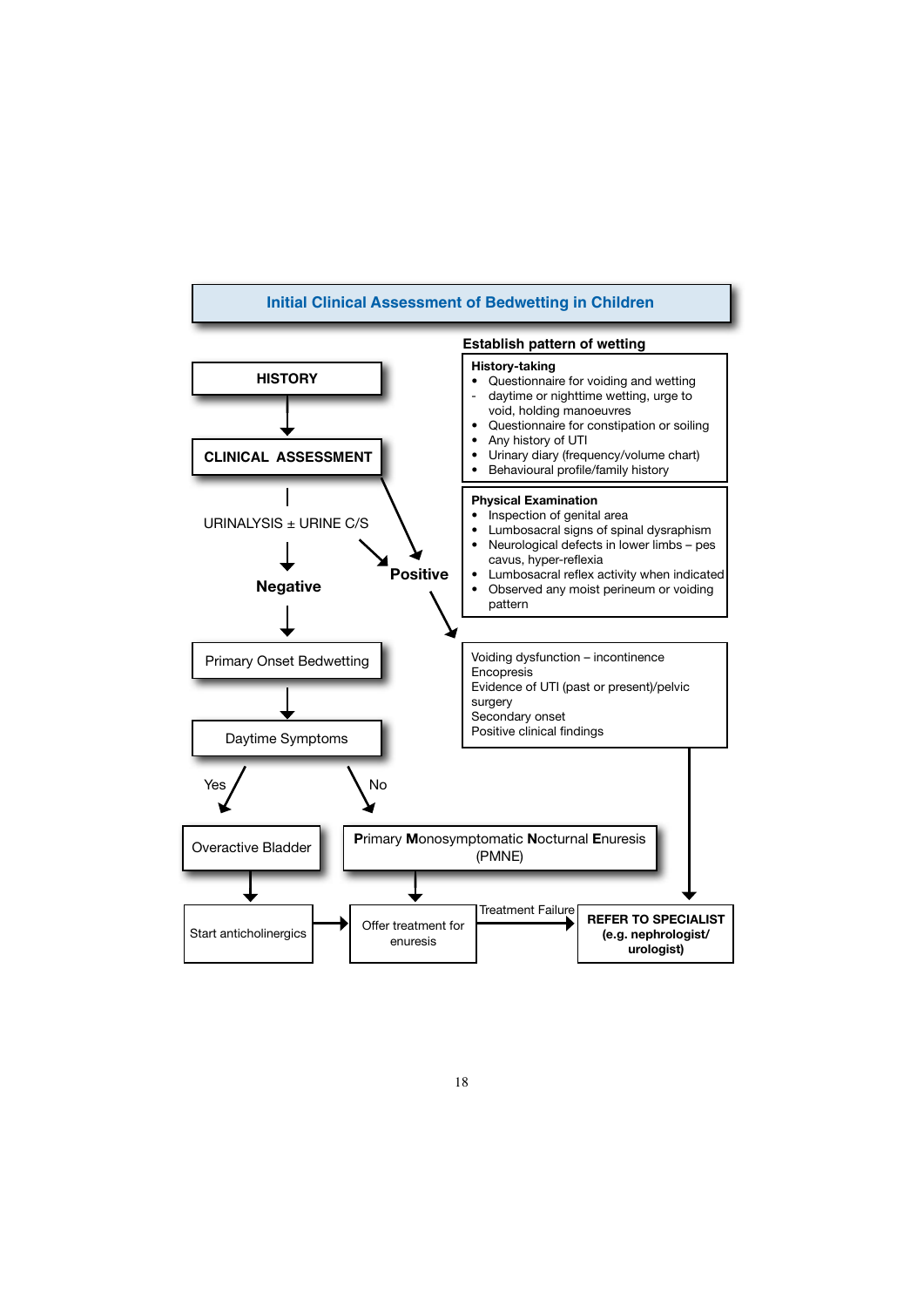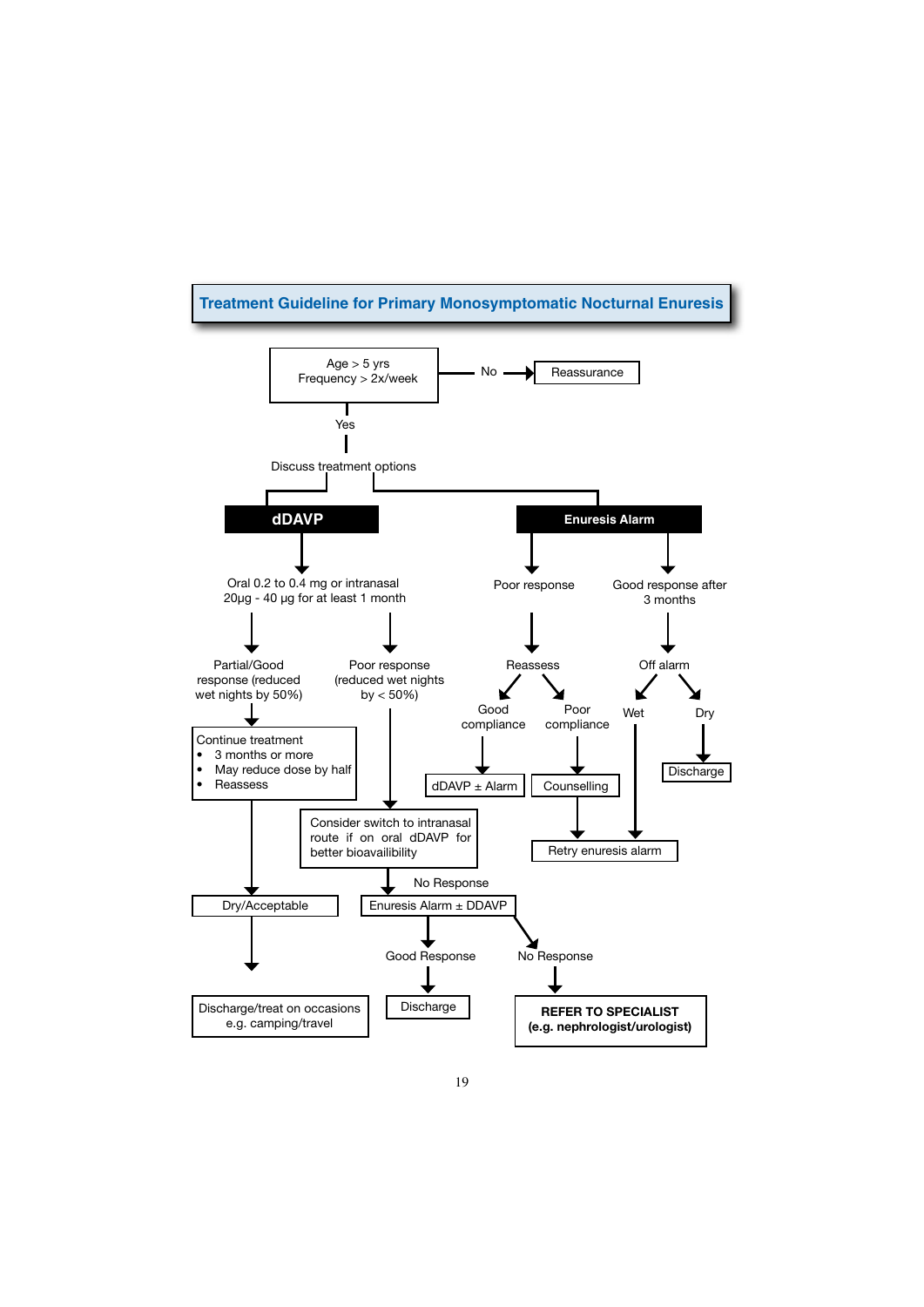#### **References**

- 1. Hjalmas K: Micturition in infants with normal lower urinary tract. A urodynamic study. Scan. J. Urol. Nephrol 1996.; suppl., 37:1.
- 2. Bloom Da, Faerber G, Bomalaski MD: Urinary incontinence in girls. Urol Clin North Am 22:521-538, 1995.
- 3. Bloom DA, Seeley WW, Ritchey ML, McGuire EJ: Toilet habits and continence in children: An opportunity sampling in search of normal parameters. J Urol 149:1087-1090, 1993.
- 4. Nijman RJ : Role of antimuscarinics in the treatment of nonneurogenic daytime urinary incontinence in children. Urol 2004; 63; 3 suppl 1: 45-50.
- 5. Woodhouse CRJ, MacNeilly AE: The Mitrofanoff principle: Expanding on a versatile theme. Brit J Urology 1994;74:447-53.
- 6. Herschorn S, Hewitt RJ: Patient perspective of long-term outcome of augmentation cystoplasty for neurogenic bladder. Urology 1998;52 :672-8.
- 7. Nurse DE, Mundy AR: Metabolic complications of cystoplasty. Br J Urol 1989;63: 165-70.
- 8. Filmer RB, Bruce JR: Malignancies in bladder augmentations and intestinal conduits. J Urol 1990; 143:671-8.
- 9. Hill DE, Kramer SA: Pregnancy after augmentation cystoplasty. J Urol 1989;144-457-9
- 10. Gonzalez R, Merino FG, Vaughn M: Long-term results of the artificial urinary sphincter in male patients with neurogenic bladder. J Urol 1995; 154:769-70.
- 11. Leverage PE, Bauer SB, Atala A, Zurakowski D, Colodny, A, Peters, C, Retik, AB: Ten year experience with the artificial sphincter in children. J Urol 1996; 156:625-8.
- 12. Duckett JW, Lofti A-H: Appendicovesicotomy (and variations) in bladder reconstruction. J. Urol 1993;149:567-9.
- 13. Fishwick J, Gough DCS, O'Flynn KJ: The Mitrofanoff: Does it last? Br J Urol International 2000; 85:496-7.
- 14. Struder UE: Editorial: Continent urinary diversions. J. Urol 1994;151:341-2.
- 15. Foxman B, Valdez RB, Brock RH. Childhood Enuresis: Prevalance, perceived impact and prescribed treatments. Pediatrics 1986; 77: 482-7.
- 16. Fergusson DM, Horwood LJ, Shannon FT. Factors related to the age of attainment of nocturnal bladder control : An 8-year longitudinal study. Pediatrics 1986;78: 884-9.
- 17. Hellstrom AL, Hanson E, Hansson S, Hjalmas K, Jodal U. Micturition habits and incontinence in 7–year old Swedish school entrants. Eur J Pediatr 1990; 149 : 434-7.
- 18. Butler RJ : Annotion nightwetting in children psychological aspects. J Child Psychol. Psychiat 1998; 39: 453-463.
- 19. Moffatt MEK, Kato C, Pless IB. Improvements in self-concept after treatment of nocturnal enuresis : Randomised controlled trial. J Pediatr 1987; 110: 647-652.
- 20. Hagglof B, Andren O, Bergstrom E, Marklund L, Wendelius M. Self-esteem before and after treatment in children with nocturnal enuresis and urinary incontinence.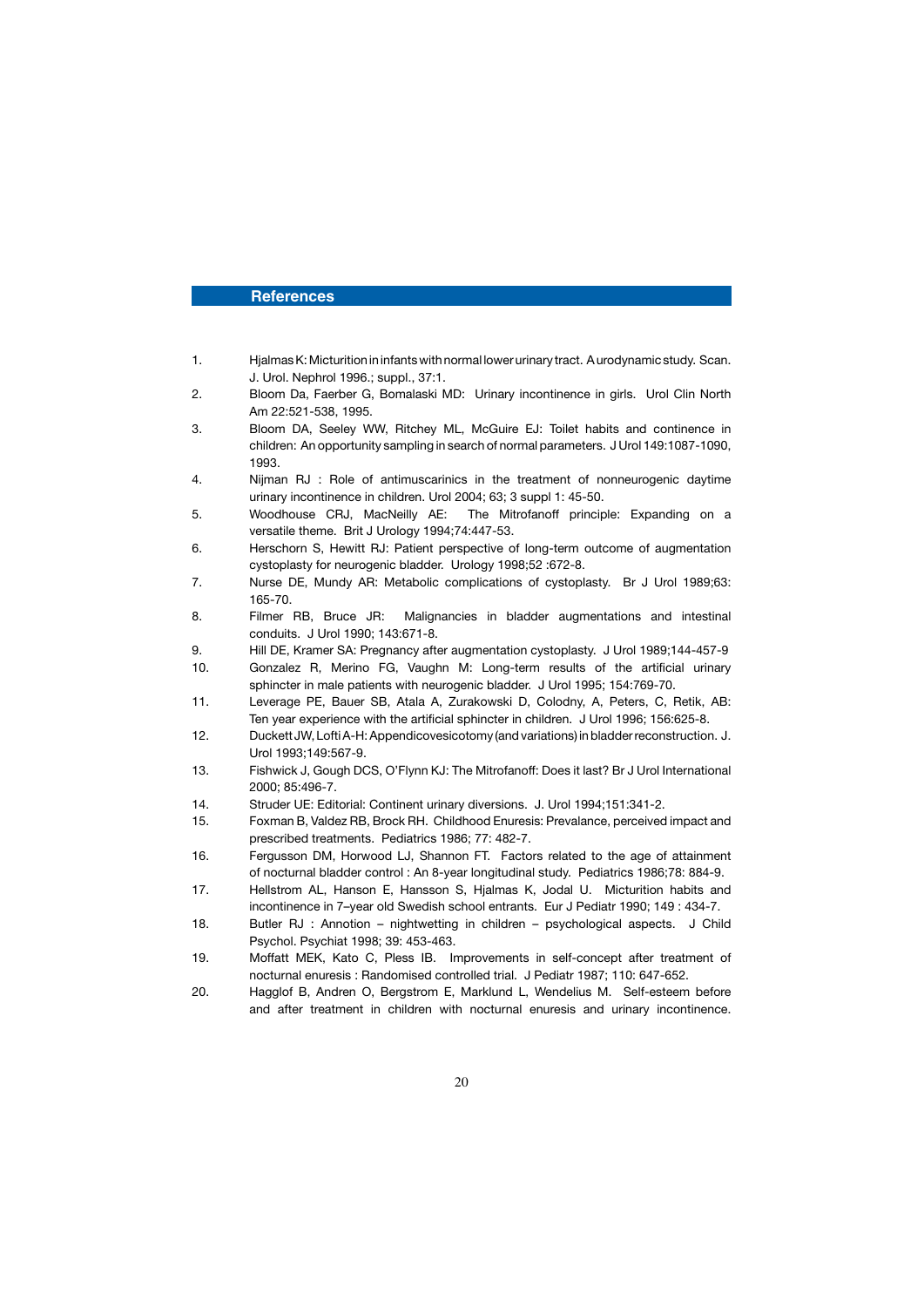Scan J Urol Nephrol 1997; Suppl 183 : 79-82.

- 21. Bloom DA, Seeley WW, Ritchey ML Mcquire EJ: Toilet habits and continence in children : An opportunity sampling in search of normal parameters. J Urol 1993; 149: 1087-1090.
- 22. Chao SM, Yap HK, Tan A, Ong EK, Murugasu B, Low EH, Tan SP. Primary Mono symptomatic Nocturnal Enuresis in Singapore – Parental perspective in an Asian Community. Ann Acad Med Singapore 1997; 26: 179-183.
- 23. Norgaard JP, Pedersen EB and Djurhuus JC. Diurnal anti-diuretic-hormone levels in enuretics. J Urol 1985; 134: 1029-1031.
- 24. Aikawa T, Kasahara T and Uchiyama M: The arginine-vasopressin secretion profile of children with primary nocturnal enuresis. Eur Urol 1998; 33: 41-44
- 25. Wille S. Nocturnal enuresis: Sleep disturbance and behavioural patterns. Acta Paediatr. Scand 1994; 83: 772-774.
- 26. Wolfish NM, Pivik RT, Busby KA. Elevated sleep arousal thresholds in enuretic boys – clinical implications. Acta Paediatr. Scand 1997; 8: 381-384.
- 27. Bakwin H. The genetics of enuresis. In : Kolvin I, MacKeith RC, Meadow SR (eds). Bladder control and enuresis. London : William Heinemann Medical Books 1973: 73-77.
- 28. Von Gontard A, Eiberg H, Hollmann E, Rittig S, Leh mkuhl G. Molecular genetics of nocturnal enuresis: Clinical and genetic heterogeneity. Acta Paediatr 1998; 8: 571-8.
- 29. Norgaard JP, Van Gool JD, Hjalmäs K, Djurhuus, JC and Hellström AL. Standardisation and definitions in lower urinary tract dysfunction in children. Brit J Urol 1998; Suppl 3, 8: 1-16.
- 30. Van Gool JD, Hjalmäs K, Tamminen MT, Olbing H : Historical clues to the complex of dysfunctional voiding, urinary tract infection and vesico-ureteric reflux – the International Reflux Study in Children. J Urol 1992; 5 Pt 2, 148: 1699-1702.
- 31. Kirk J, Rasmussn PV, Rittig S and Djurhuus JC : Micturation habits and bladder cpacity in normal children and in patients with desmopressin – resistant enuresis. Scand J Urol. Nephrol 1995; Suppl 173: 49-50.
- 32. Watanabe H and Azuma Y. A proposal for a classification system of enuresis based on overnight simultaneous monitoring of electroencephalography and cystometry. Sleep 1989; 12: 257-264.
- 33. Rushiton HG, Belman AB, Zaontz MR, Skoog SJ and Sihelnik S : The influence of small functional bladder capacity and other predictors on the response to desmopressin in the management of monosymptomatic nocturnal enuresis. J Urol 1996; 156: 651-655.
- 34. Yeung CK, Chiu HN, Sit FKY. Sleep disturbance and bladder dysfunction in enuretic children with treatment failure : Fact or ficion? Br J Urol 1998; 81 (Suppl 2) 64.
- 35. Johnston JH, Harrison N. Investigation of bladder function the place of urodynamic studies. In : Williams DI, Johnston JH (eds) Paediatric Urology. London Butteworth 1982, 223.
- 36. Butler RJ, Redfern EJ, Holland P. Children's notion about enuresis and the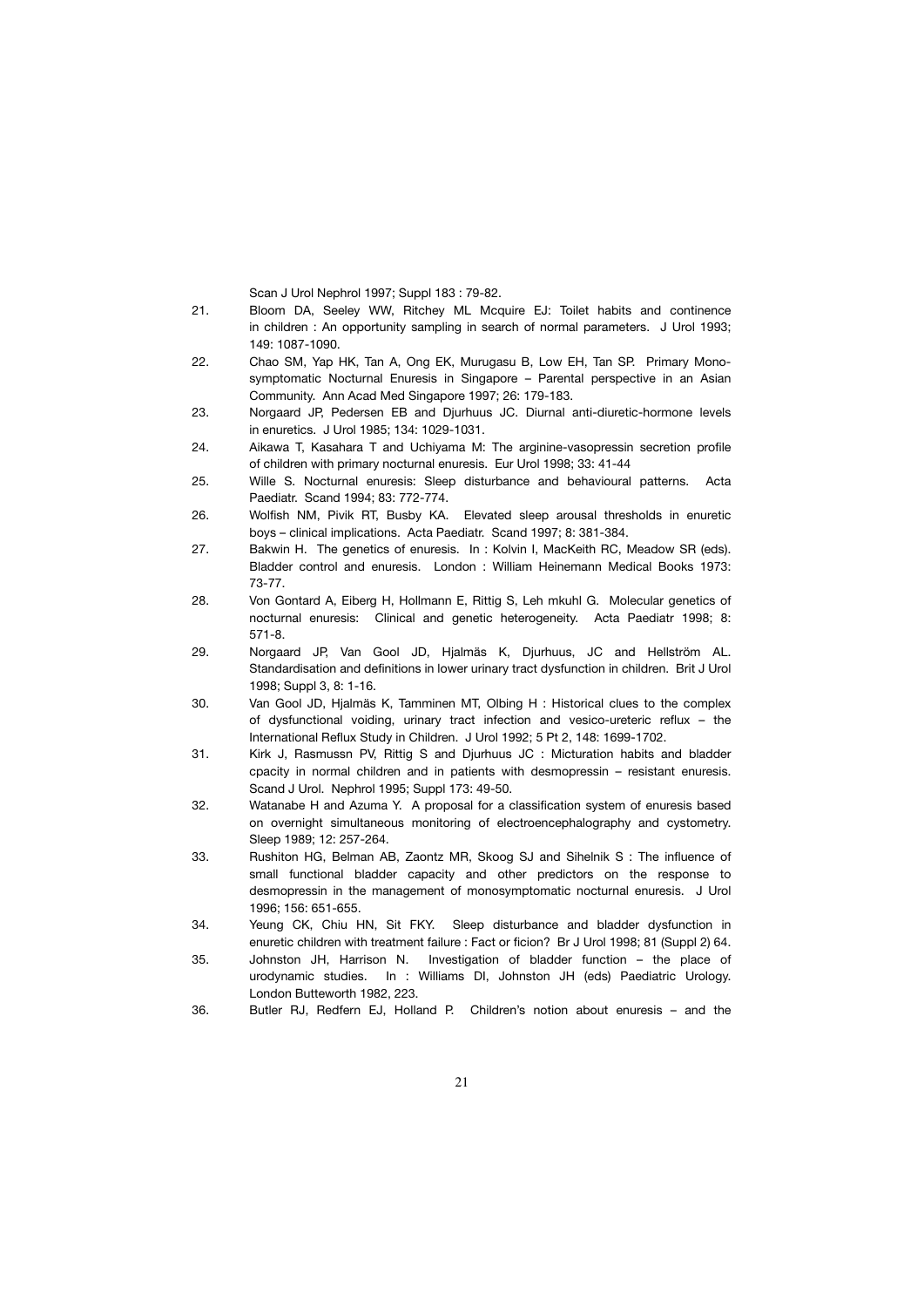implication for treatment. Scand J Urol Nephrol 1994; Suppl 163: 39-57.

- 37. Terho P. Desmopressin in nocturnal enuresis. J Urol 1991; 145: 818-20.
- 38. Riddle MA, Nielson JC, Kleinman CS, Rasmusson A, Leckman JF et al: Sudden death in children receiving Norpramein. J Am Acad Child Psychol Psychiatr 1991; 32 : 104-108.
- 39. Houts AC, Berman JS, Abramson H. Effectiveness of psychological and pharmacological treatments for nocturnal enuresis. J Consult Clin Psychol 1994; 62 : 737-745.
- 40. Hjalmas K. Decompressin treatment: Current status. Scand J Urol Nephrol. 1999 (Suppl 202): 70-72.
- 41. Riccabona M, Oswald J, Glauninger P. Long-term use and tapered dose reduction of intranasal desmopressin in the treatment of enuretic children. Br J Urol 1998; 81 (Suppl 3): 24-25.
- 42. Fjellestad\_paulsen A, Wille S, Harris A. Comparison of intranasal and oral desmopressin for nocturnal enuresis. Arch Dis Child 1987; 62: 674-677.
- 43. Klauber Gt. Clinical efficacy and safety of desmopressin in the treatment of nocturnal enuresis. J of Paediatrcs 1989; 114 : 719-722.
- 44. Miller K, Goldberg S, Atkin B. Nocturnal enuresis: Experience with long-term use of intranasally administered demospressin. J of Paediatrics 1989; 114 : 723-726.
- 45. Hjalmas K, Hauson E, Hellstrom AL, Kruse S, Sillen U. (Swedish Enuresis Trial group). Long–term treatment with desmopressin in children with primary monosymptomatic nocturnal enuresis: An open multicentre study. Br J Urol 1998; 82 : 704-709.
- 46. Yap HK, Chao SM, Murugasu B, Ong EK, Low EH, Tan A. Efficacy and safety of dDAVP in the treatment of nocturnal enuresis in an Asian community. J Paediatr and Child Health 1998; 35 : 151-153.
- 47. Moffatt ME, Harlos S, Kirshen AJ, Burd I. Desmopressin acetate and nocturnal enuresis : How much do we know / Paediatrics 1993; 92 : 420-425.
- 48. Stenberg A, Lckgren G. Demospressin tablet treatment in nocturnal enuresis. Scand J Urol Nephrol. 1995; Suppl. 173; 95-99.
- 49. Stenberg A, Lackgren G. Desmopressin tablets in the treatment of severe nocturnal enuresis in adolescents. Pediatrics 1994; 94 : 841-6.
- 50. Mowrer O, Mowrer W. Enuresis: A method for its study and treatment. J Orthopsychistr 1938; 8: 436-469.
- 51. Forsythe WI, Butler RJ. Fifty years of enuretic alarms. Arch Dis Child 1989; 64: 879-85.
- 52. Jensen IN, Kristensen. Alarm treatment: Analyses of response and relapse. Scand J Urol Nephrol 1999; 33 (Suppl 202): 73-75.
- 53. Hansen AF, Jorgensen TM. Alarm treatment: Influence on functional bladder capacity. Scand J of Urol Nephrol 1997; Suppl 183, 31: 159-60.
- 54. Moffatt MEK, Cheang M: Predicting treatment outcome with conditioning alarm. Scand J Urol Nephrol 1995; Suppl 173: 119-122.
- 55. Butler RJ, Brewin CR, Forsythe WI : Relapse in children treated for nocturnal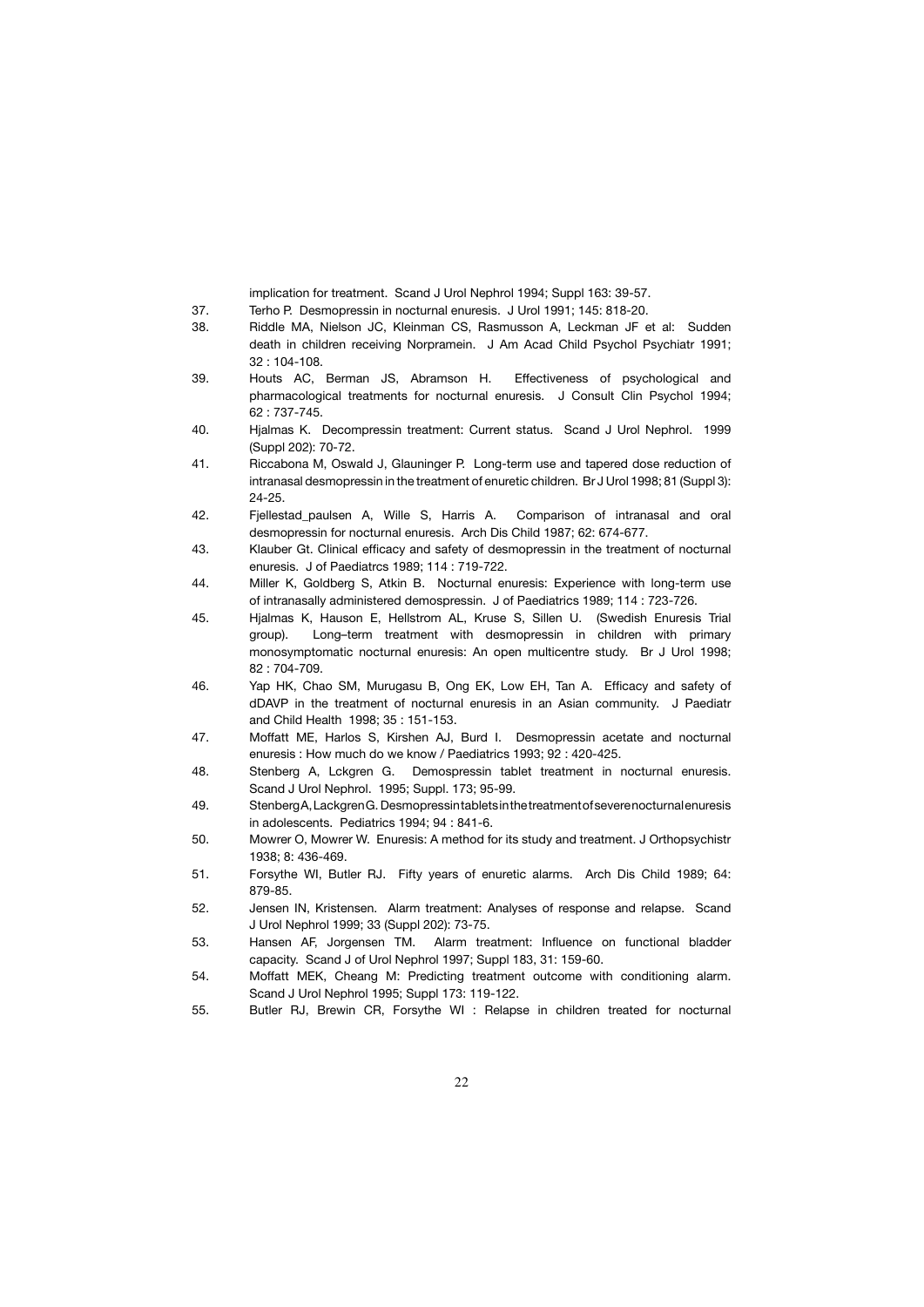enuresis – prediction of response using pre-treatment variables. Behav Psychother. 1990; 18 : 65-72.

- 56. Bradbury ME, Meadow SR: Combined treatment with enuresis alarm and desmopressin for nocturnal enuresis. Acta Paediatr. Scand 1995; 84: 1014-1018.
- 57. Kruse S, Hellstrom AL, Hjalmas K. Daytime bladder dysfunction in therapy-resistant nocturnal enuresis – a pilot study in urotherapy. Scan J Urol Nephrol 1999; 33: 49-52.
- 58. Butler RJ. Establishment of working definitions in nocturnal enuresis. Arch. Dis. Child 1991; 66: 267-271.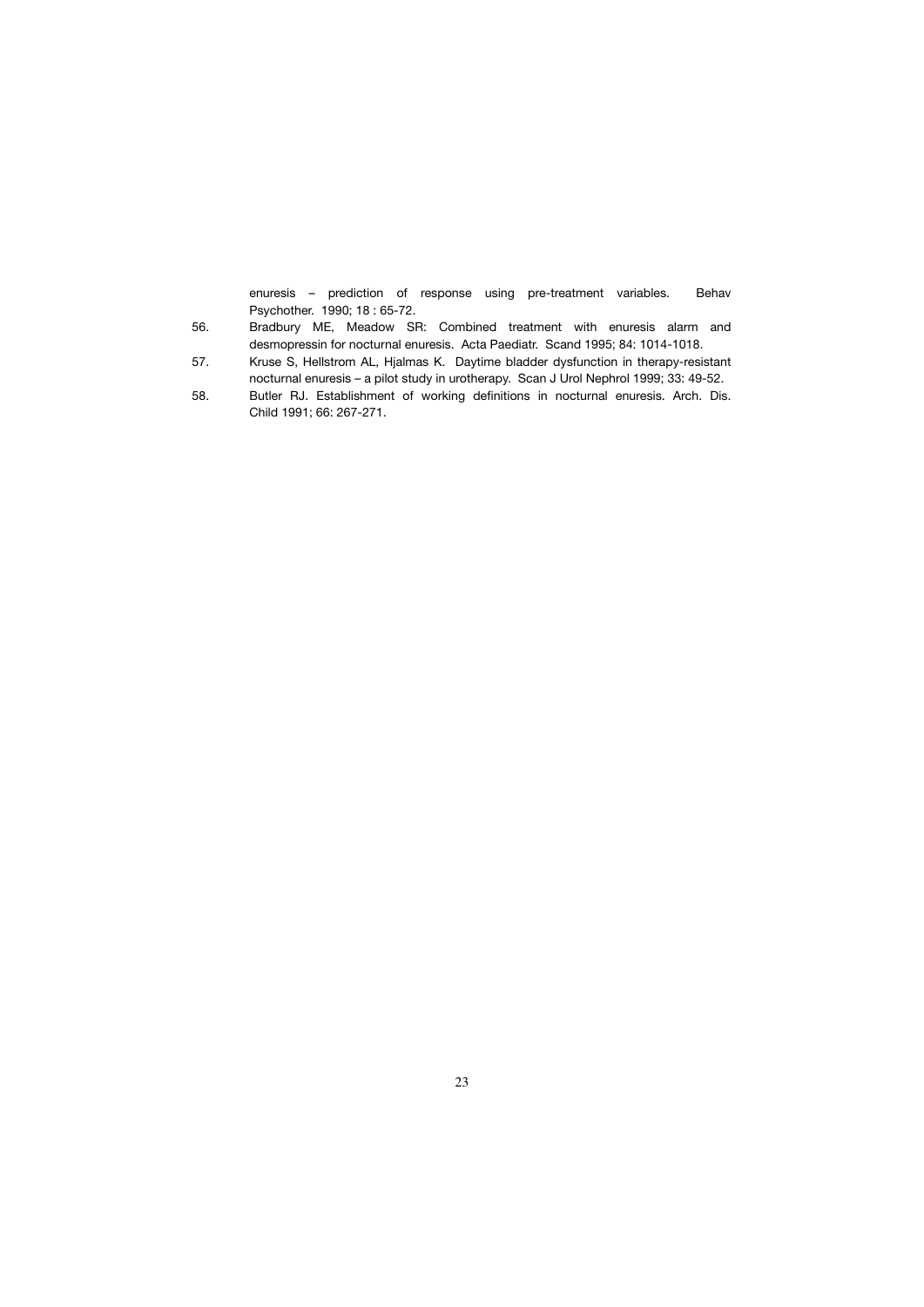#### **6 Urinary Incontinence in Men**

#### **6.1 Introduction**

 There are no local studies on the prevalence of urinary incontinence in men. In the United States, amongst men aged 15 to 64 years, as many as 5% are affected<sup>1</sup>. The major causes of male incontinence are post-micturition dribbling, overactive bladder and post-prostatectomy incontinence.

#### **6.2 Background**

 Post-micturition dribbling is characteristic of male patients and is usually unrelated to either urethral stricture or urethral obstruction. This pathology is due to pooling of urine in the bulbous urethra after micturition, which later drains by gravity or body movement. This symptom is present in 17% of healthy adults and 67% of those with LUTS<sup>2-4</sup>. Post-micturition dribbling is a minor condition which does not hamper health but is a nuisance and causes discomfort and embarrassment.

 The overactive bladder (OAB) is still an ill-understood entity. It affects the quality of life because of the distress in searching for a toilet and inability to hold their bladders before reaching the toilet. Urge incontinence results in patients who suffer from severe OAB. In a young male, OAB usually exist without any obstruction to the lower urinary tract. However, in men above the age of 50 years, one has to consider if OAB is secondary to BPH. As the prostate hypertrophies, it causes bladder outlet obstruction (BOO) resulting in detrusor overactivity (DO) which can be demonstrated on urodynamic tests. This DO condition manifests clinically with symptoms of OAB with its attendant frequency, urgency, nocturia and even urge incontinence. DO is a major contributing factor for persistent incontinence post-TURP. It is, however, not possible to predict whether this pathology will subside after TURP. Generally, 50% to 60% of men with DO from BPH subside by 3 months after TURP, although reversal is less common in elderly men<sup>5</sup>.

 If BPH causing BOO is not relieved, as the obstruction worsens, it results in slow urinary stream, hesitancy, and the sensation of incomplete emptying. In chronic BOO, overflow incontinence can result.

In men, the other common situation for incontinence following prostate surgery is sphincteric damage. Reported rates of stress incontinence after radical prostate surgery is around 15%. Patients who undergo a nervesparing radical prostatectomy appear to have a better chance of achieving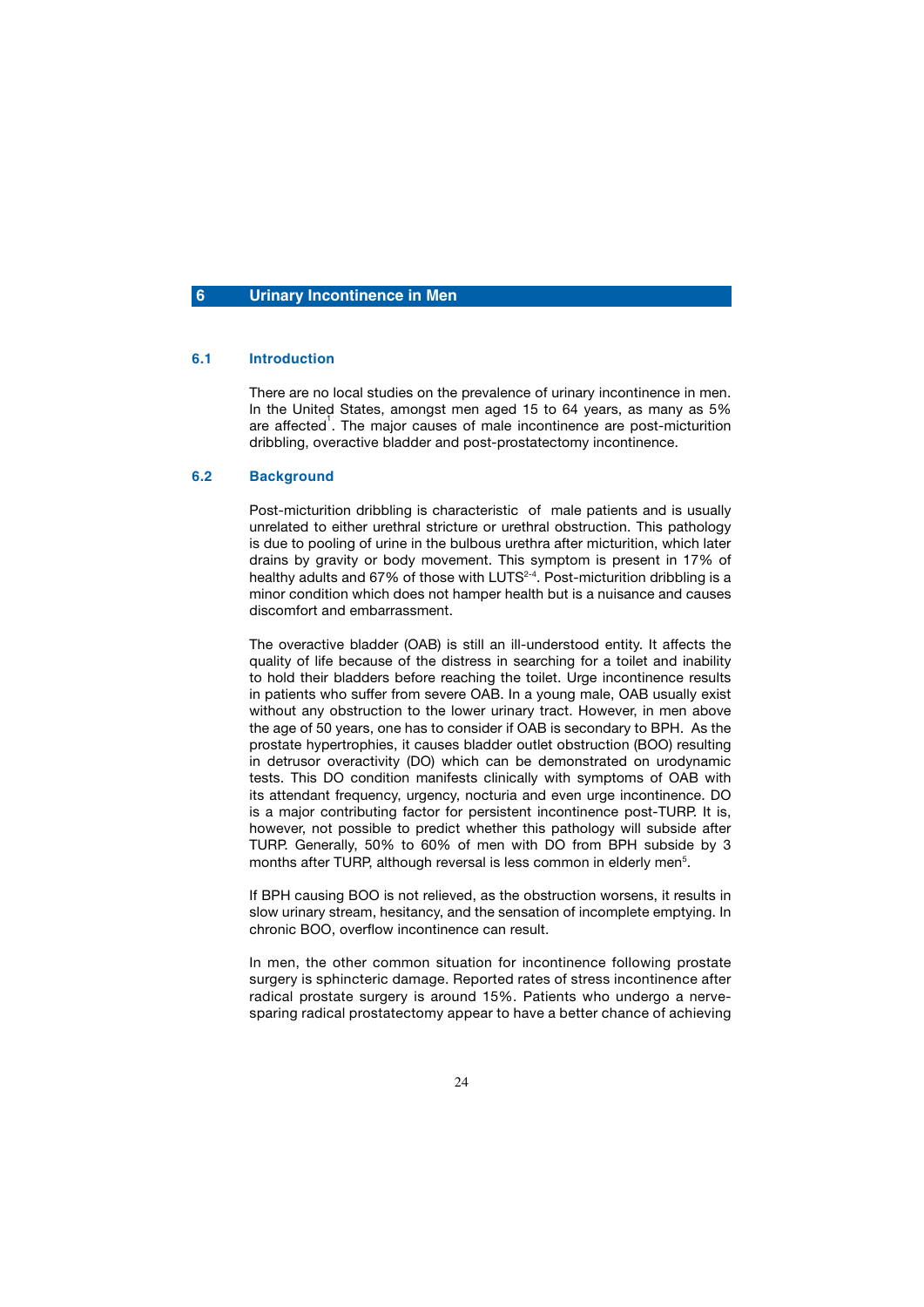continence than those undergoing radical prostatectomy<sup>6</sup>. After TURP for benign disease, rates of permanent incontinence are much lower, in the range of 1% to 3%<sup>7</sup>.

#### **6.3 Evaluation**

6.3.1 History

 Both voiding and storage symptoms are asked. The nature, circumstances and duration of incontinence will help classify the type of incontinence. A urinary diary is recommended to help quantify urinary frequency and incontinence episodes. A 3-day period is sufficient to allow for variation in day-to-day activities.

6.3.2 Physical Examination

 Inspect the penis for phimosis and meatal stricture. Examine the abdomen and palpate/percuss for any distended bladder. Do a rectal exam to assess anal tone, prostate size and character. Neurological exam to exclude underlying neurological lesion, e.g. peripheral neuropathy.

#### 6.3.3 Investigations

**C** Conduct urinalysis to detect haematuria, pyuria and glucosuria.

 **Grade C, Level IV**

 **Serum urea, electrolytes, creatinine and glucose is recommended if C compromised renal function is suspected or if polyuria (in the absence of diuretics) is present.**

 **Grade C, Level IV**

**B** Uroflowmetry helps determine if there is any infravesical obstruction **as the cause of urine flow impairment and overflow incontinence.** 

 **Grade B, Level III**

**B** A bladder ultrasound scan is a non-invasive alternative to in/out **catheterisation to rule out clinically significant urinary retention8.** 

#### **Grade B, Level IIa**

Specialised tests are not intended to be part of the basic evaluation. These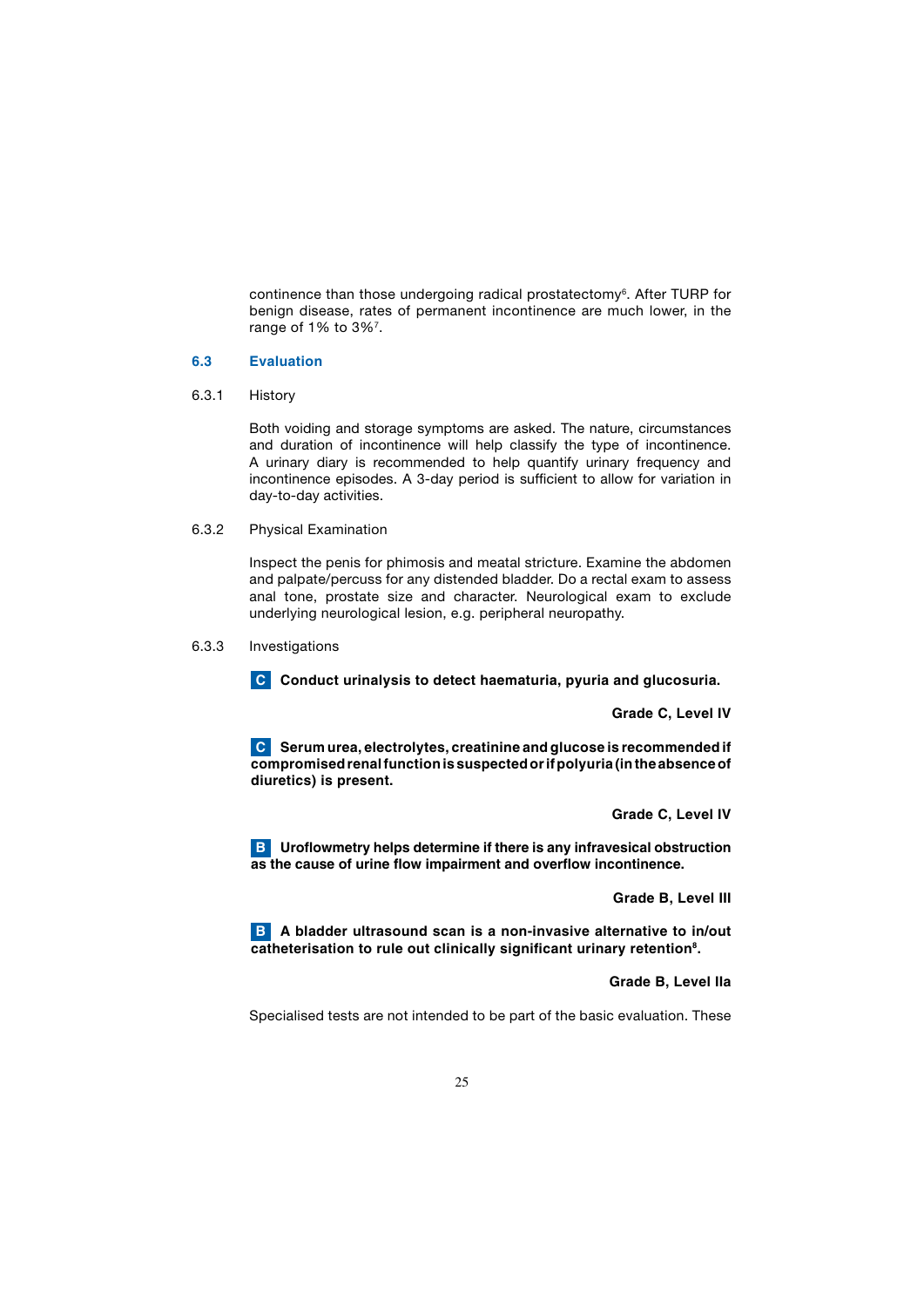comprise of urodynamic tests, cystoscopy, urine cytology and imaging tests.

#### **6.4 Therapeutic Approach**

6.4.1 Post-micturition Dribble

**B** Clinical managements include pelvic floor muscle training and **milking the bulbous urethra immediately after micturition9.**

 **Grade B, Level III**

#### 6.4.2 Urge Incontinence from Overactive Bladder

 **Anticholinergic agents are the first-line pharmacologic therapy A for adults with urge incontinence from overactive bladder10.** 

#### **Grade A, Level Ia**

The antimuscarinics oxybutynin, tolterodine and propiverine are the commonly used drugs to treat urge incontinence. Common side-effects with these agents are reduced saliva production and worsening constipation. Tolterodine possesses selectivity for urinary bladder receptors over salivary receptors. It is the drug of choice if oxybutynin use is limited by excessive dry mouth<sup>11</sup>. In addition, two new antimuscarinics, darifenacin and solifenacin, are expected to possess more favourable tolerability profiles. (Table 1)

**B** Relief of obstruction reverses detrusor overactivity in 50% to 60% **of cases, although reversal is less common in the elderly5.**

#### **Grade B Level III**

 **Addition of an anti-cholinergic agent may improve the GPP incontinence, but at the same time, may compromise bladder emptying, particularly in the presence of severe outlet obstruction or weak detrusor contractility.** 

#### **GPP STATE STATE STATE STATE STATE STATE STATE STATE STATE STATE STATE STATE**

 Occasionally, one encounters a patient with refractory OAB, i.e. despite antimuscarinics, the symptoms persist to the point that quality of life becomes miserable. Until recently, the only surgical option for patients with refractory detrusor instability was augmentation cystoplasty, in which bladder capacity is artificially increased and detrusor contractility reduced.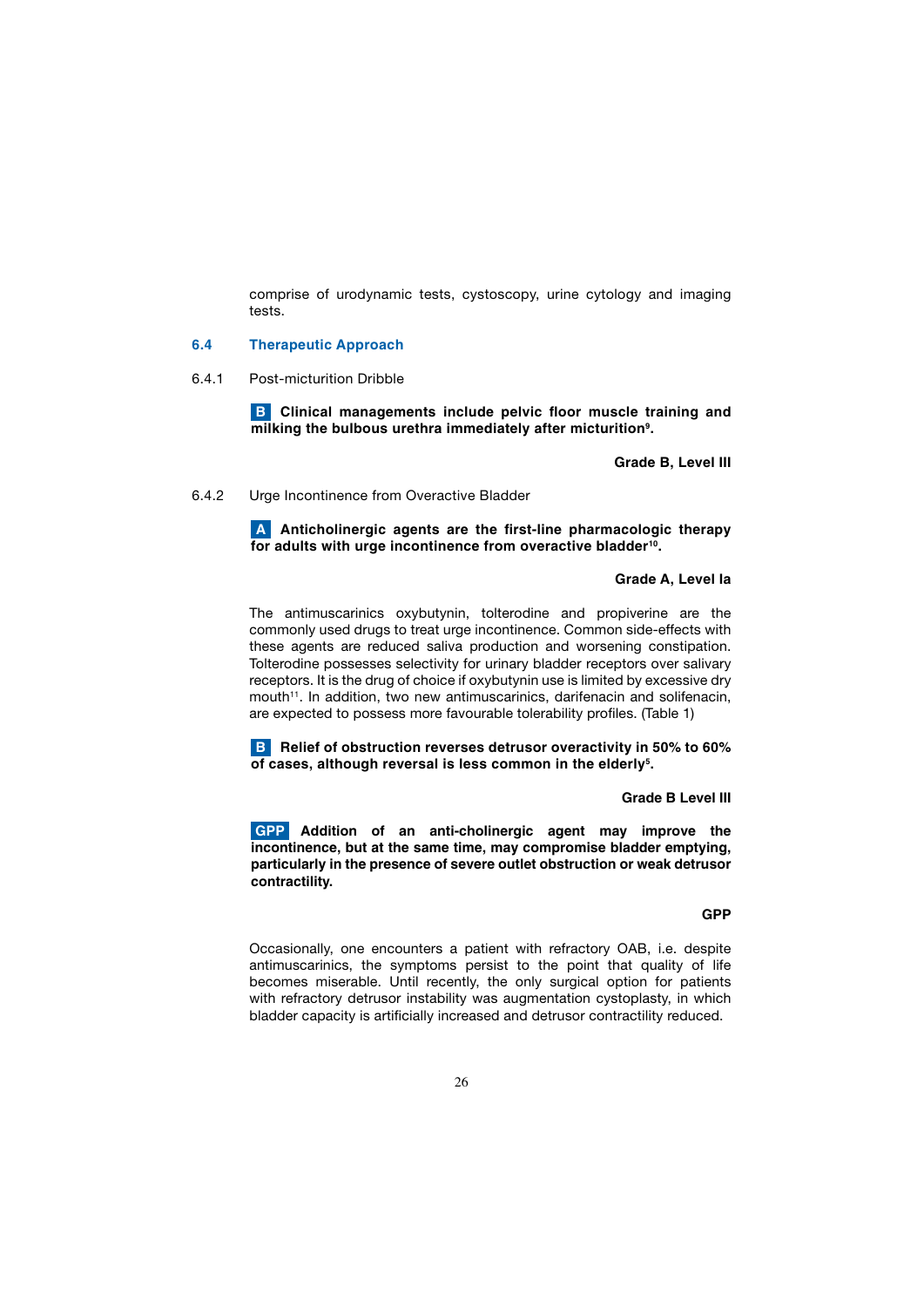| <b>Drug</b>             | <b>Dose</b>                       | <b>Comments</b>                                                                                      |
|-------------------------|-----------------------------------|------------------------------------------------------------------------------------------------------|
| Oxybutynin              |                                   |                                                                                                      |
| <b>Extended-release</b> | $5-30$ mg<br>once daily           | Effectiveness and side-effects<br>comparable to those of tolterodine                                 |
| Immediate-release       | $2.5 - 5$ mg<br>3 times daily     | Effective but has high incidence<br>of side-effects                                                  |
| Transdermal             | 3.9 <sub>mg</sub><br>twice weekly | Alternative delivery system avoids<br>hepatic first-pass effect                                      |
| <b>Tolterodine</b>      |                                   |                                                                                                      |
| Long-acting             | 4 mg<br>once daily                | More selective for the bladder over the<br>salivary gland in vitro, but with greater<br>tolerability |
| Immediate-release       | $1-2$ mg<br>twice daily           | More selective for the bladder<br>over the salivary gland in vitro                                   |
| Propiverine             | 15 <sub>mg</sub><br>twice daily   | Has combined antimuscarinic and<br>calcium-modulating actions                                        |
| Solifenacin             | $5-10$ mg<br>once daily           | Longer half-life may improve results                                                                 |
| <b>Darifenacin</b>      | $7.5 - 15$ mg<br>once daily       | Detrusor M3-receptor specific; less<br>cognitive impairment than other agents                        |

*Table 1: Current Antimuscarinic Agents for Treatment of Overactive Bladder in Adults*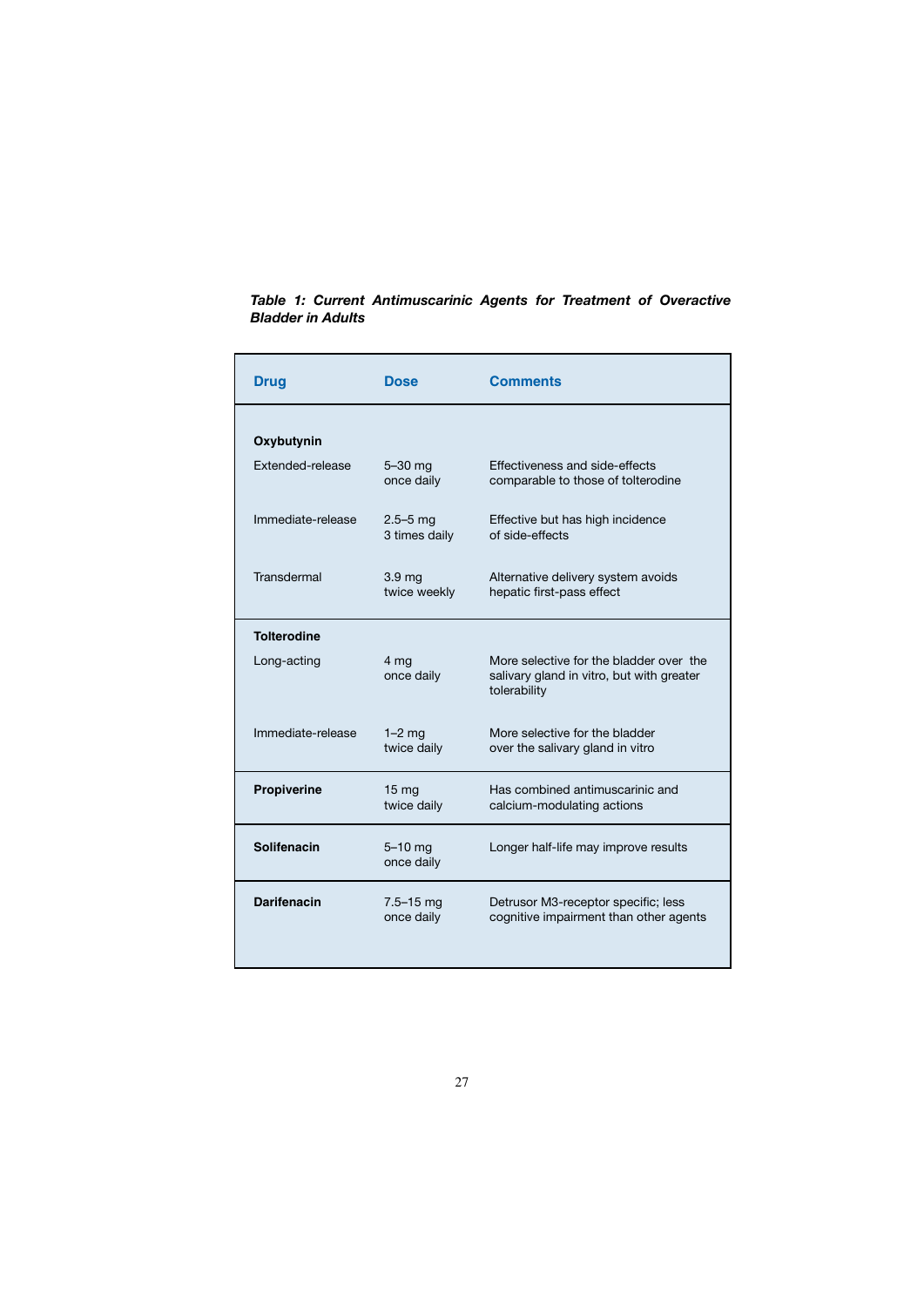A segment of detubularised bowel is introduced into the bladder dome, or the detrusor smooth muscle of the dome is incised to create an iatrogenic bladder diverticulum. More recently, anterior sacral nerve root stimulator implantation has been approved for use in refractory cases. Although this technique is vulnerable to all the complications of any pacemaker-type implant, success rates are encouraging, and patient satisfaction is high<sup>12</sup>.

**B** Intradetrusor injection of botulinum A toxin is an alternative **surgical treatment in patients with DO who do not respond to anticholinergic therapy. The duration of effect seems to be at least 6**  months<sup>13</sup>.

**Grade B, Level III**

**B** Neuromodulation is a minimally invasive surgical treatment **for detrusor instability offered in specialised centres and may be considered after failure of non-invasive treatments12.**

 **Grade B, Level IIb**

**B** Augmentation cystoplasty is recommended for individuals with **intractable, severe bladder instability or poor bladder compliance that is unresponsive to nonsurgical therapies14.** 

#### **Grade B, Level IIb**

#### 6.4.3 Post-prostatectomy Incontinence

 Detrusor overactivity (DO) is a major contributing factor in post-prostatectomy incontinence. It is, however, not possible to predict whether this pathology will subside after TURP. Urodynamically, 34% of incontinent patients suffered sphincter incompetence, 26% suffered detrusor overactivity, and 33% suffered mixed incontinence<sup>15-17</sup>.

 In comparison to TURP, incontinence is much more common after radical prostatectomy. Sphincteric incompetence rather than DO is the predominant factor causing post-radical prostatectomy incontinence<sup>18,19</sup>. Patients who undergo a nerve-sparing radical prostatectomy appear to have a better chance of achieving continence than those undergoing standard radical prostatectomy<sup>6</sup>.

**B** Pelvic floor muscle training is beneficial in the treatment of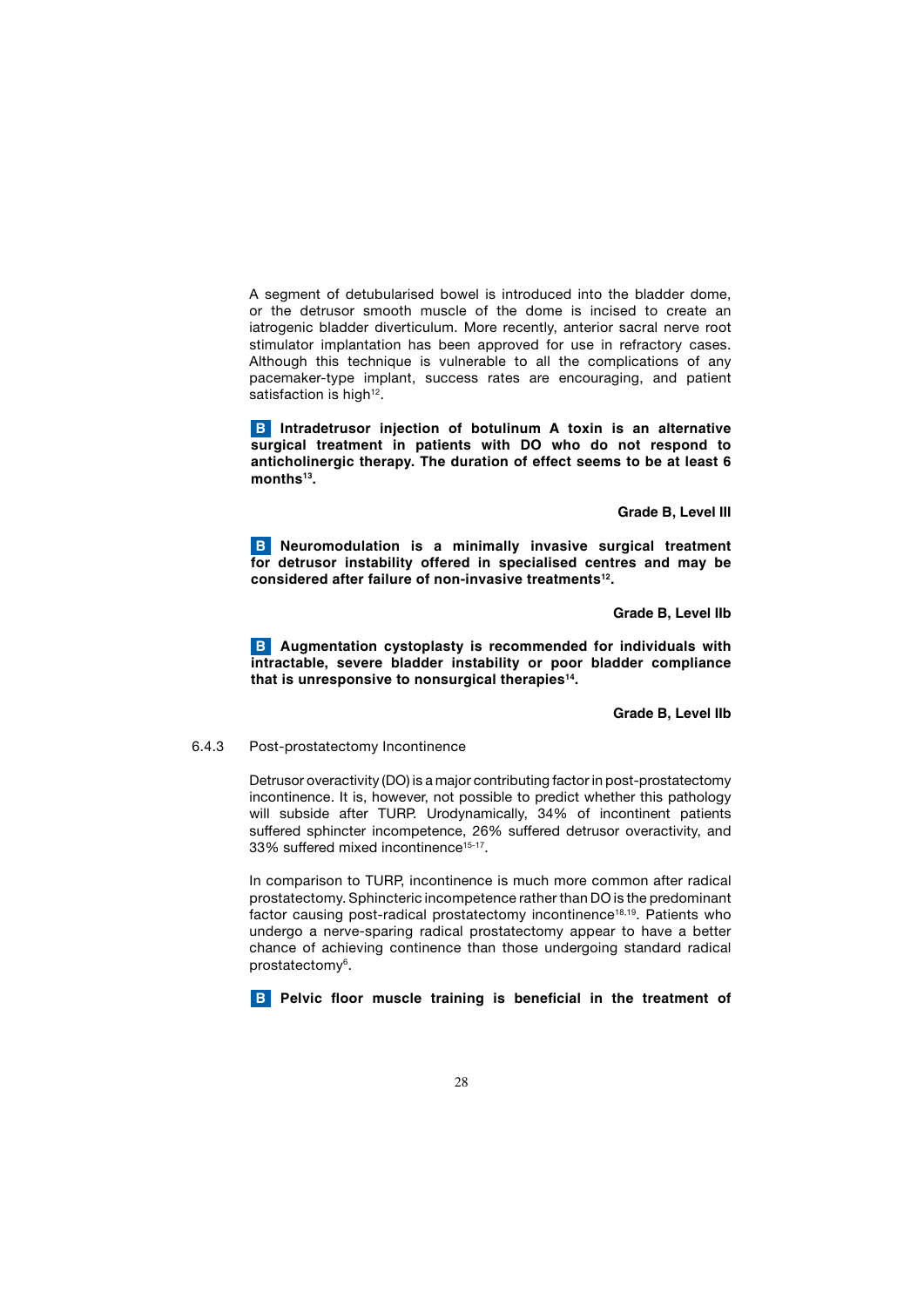**post-prostatectomy incontinence.**

**Grade B, Level III**

**B** After a period of conservative treatment, which may be from 6 **to 12 months, the artificial urinary sphincter is the treatment of choice in appropriately selected patients with stress incontinence after prostatectomy.** 

 Despite these risks, artificial sphincter implant has the best long-term track record for male stress urinary incontinence, with a 97% continence rate 10 years after implantation<sup>20</sup>.

#### **Grade B, Level III**

 Ways of decreasing the rates of incontinence after radical prostatectomy is by sparing the nerve bundles around the prostatic urethra and preserving an adequate urethral stump<sup>20,21</sup>.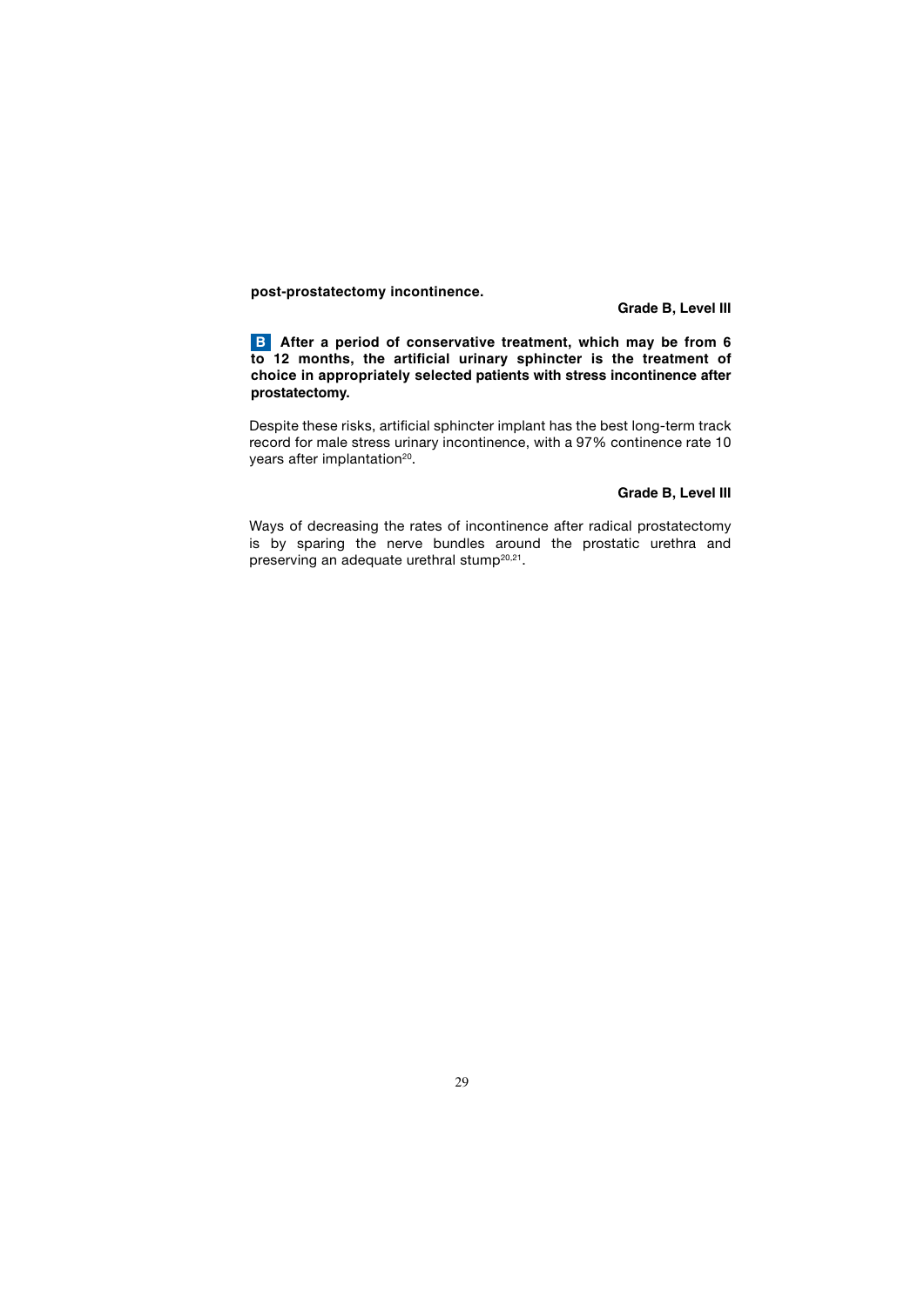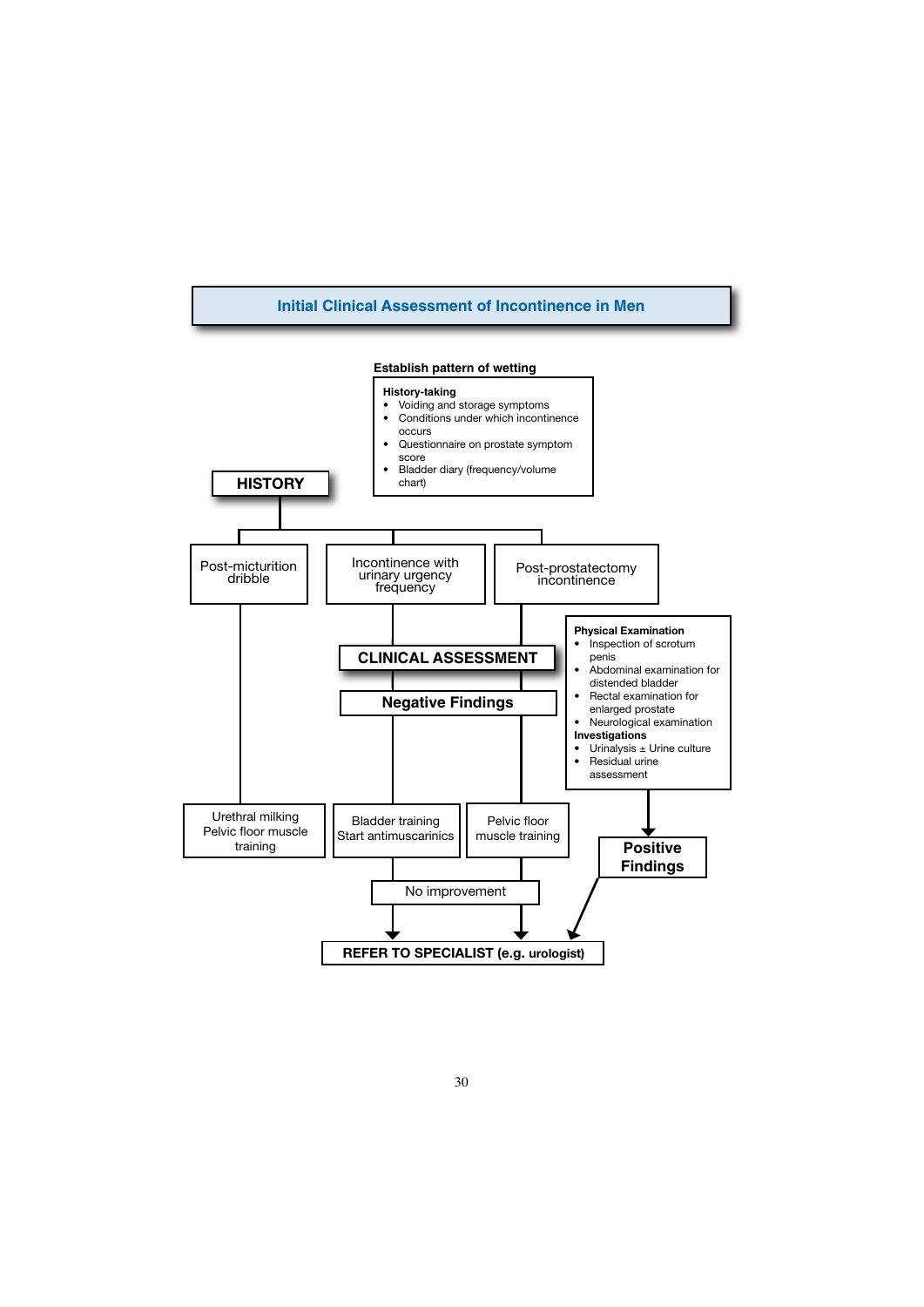# **7 Urinary Incontinence in Women**

# **7.1 Introduction**

 In women, bladder dysfunction is overwhelmingly due to deficits of urine storage. Stress, urge, and mixed incontinence are the most common types of incontinence in women. Overflow incontinence due to disorders of bladder emptying are less common, and are often due to severe prolapse, prior vaginal or incontinence surgery, paraurethral masses, or neurological disease. For peri- and post-menopausal women, oestrogen deprivation appears to play a role in lower urinary tract dysfunction<sup>22</sup>. There is a clear correlation between urogenital atrophy and increased detrusor muscle activity hyperactivity, deriving symptoms associated with Overactive Bladder Syndrome/Detrusor Overactivity (OAB/DO).

### **7.2 Background**

 Although epidemiologic surveys reveal that urinary incontinence among women, is related to increasing age, recent data concerning female urinary tract dysfunction refute the common impression that urinary incontinence is a disease of older women only. A survey of more than 2000 women of all ages showed the overall rate of incontinence to be 69%, and the rate of urinary urgency without incontinence was 61%. A significant impact on quality of life was reported by 30% of those surveyed. Even young athletic women report a very high incidence (up to one-third) of urinary incontinence when engaged in sports<sup>23</sup>. These data give credence to the belief that the anatomy and physiology, i.e. the short length of the average female urethra, the lack of robust sphincter bundles, and the propensity for diminished elasticity, are also risk factors for incontinence.

## **7.3 Evaluation**

# 7.3.1 History

 Women with urinary incontinence should undergo a basic evaluation that includes history and physical examination, post-void residual volume and urinalysis. Assess the quality of life and desire for treatment. A urinary diary is recommended to help quantify urinary frequency and incontinence episodes. A 3-day period is sufficient to allow for variation in day-to-day activities.

# 7.3.2 Physical Examination

The physical examination includes abdominal, pelvic, and neurological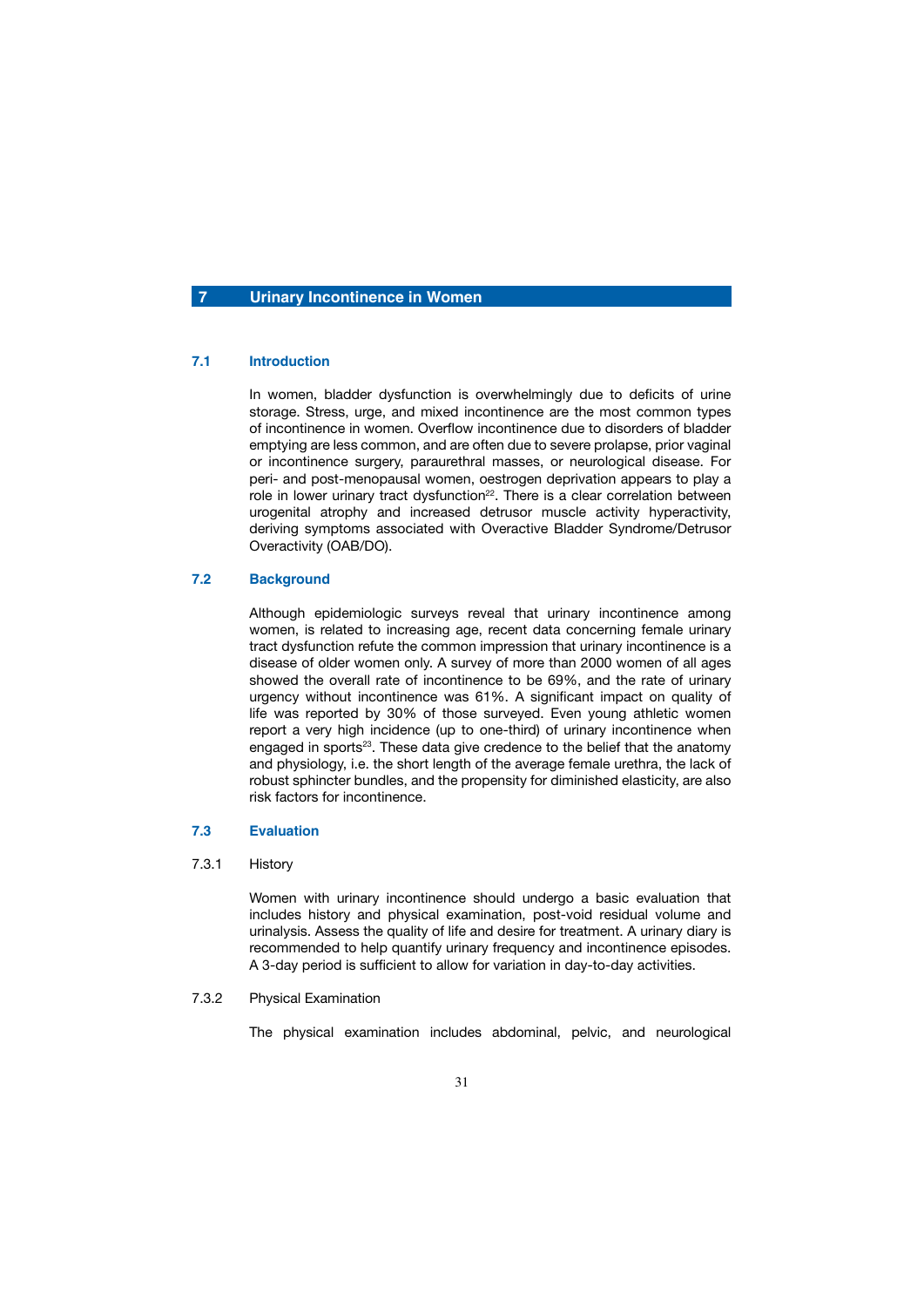examinations to assess for distended bladder, pelvic organ prolapse, oestrogen status and neurological status. The cough test is used to demonstrate stress incontinence.

### 7.3.3 Investigations

 Basic investigations include urinalysis and urine culture to assess for any lower urinary tract infection. If infection is found, treat and reassess.

**C** Serum urea, electrolytes, creatinine and glucose is recommended if **compromised renal function is suspected or if polyuria (in the absence of diuretics) is present.**

# **Grade C, Level IV**

**B** Uroflowmetry and measurement of post-void residual urine by **bladder scan or catheterisation should be performed in women with symptoms suggestive of voiding dysfunction or recurrent UTI.**

## **Grade B, Level II**

 **After the basic evaluation, the type of incontinence should be GPP categorised into either stress, urge or mixed stress/urge. Thereafter, initial treatment can be started. In mixed incontinence, treatment should be directed at the predominant symptom.** 

### **GPP STATE STATE STATE STATE STATE STATE STATE STATE STATE STATE STATE STATE**

 Specialised tests are not intended to be part of the basic evaluation. These comprise of pad tests, urodynamic tests, cystoscopy, urine cytology and imaging tests.

 Risk factors that are associated with urinary incontinence should also be identified and attempts made to modify them. After the basic evaluation and initial treatment, patients who fail or those who are not appropriate for treatment should undergo further evaluation.

The objectives of further evaluation are to:

- 1. Identify the specific cause or causes of urinary incontinence with reproduction of leakage during testing;
- 2. Identify conditions that cause similar symptoms but require different treatments, such as outlet obstruction, detrusor muscle weakness, urethral hypermobility, intrinsic sphincter deficiency and urethral diverticulum;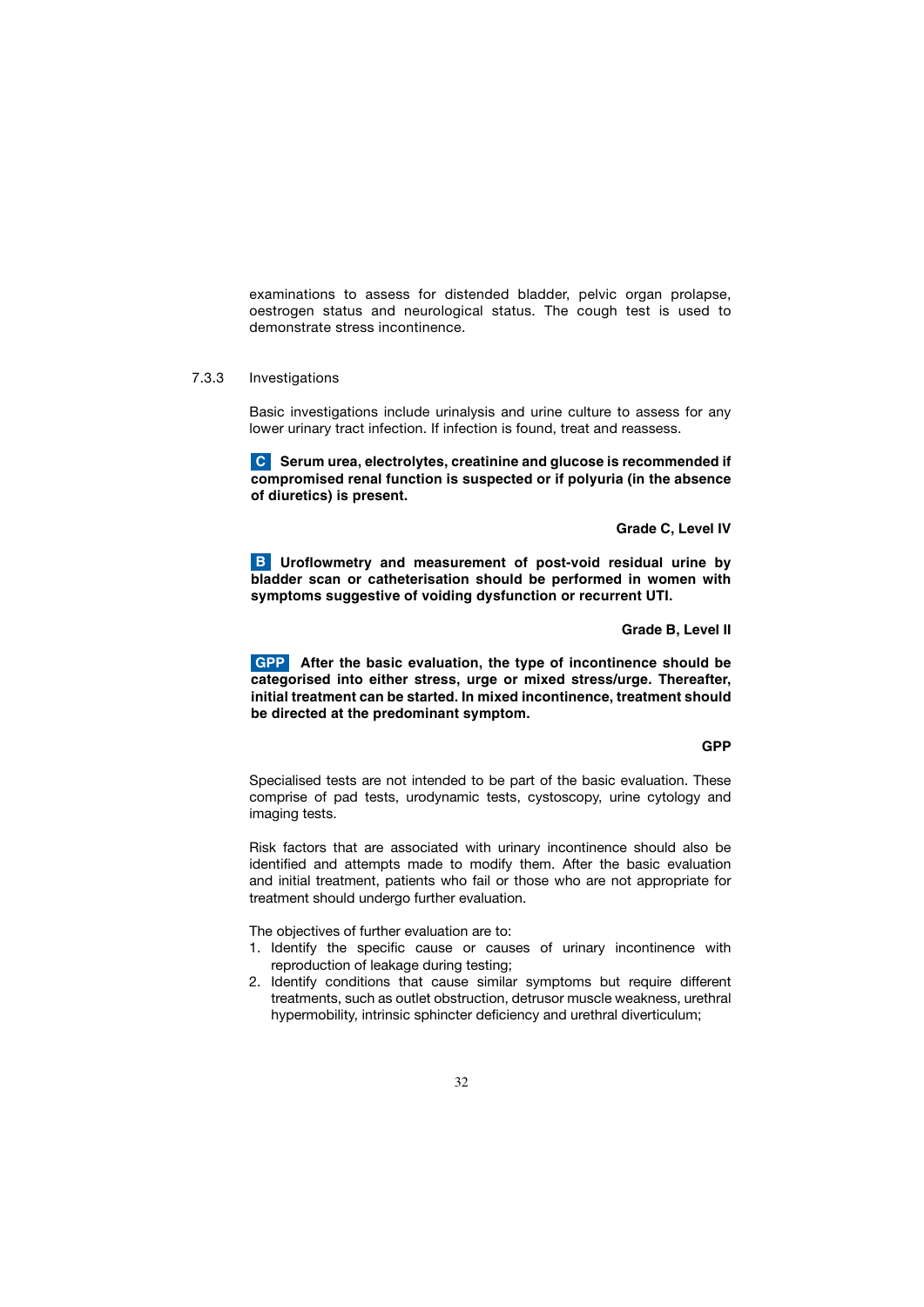- 3. Detect functional, neurologic or anatomic lesion affecting the lower urinary tract;
- 4. Help obtain specific information necessary for choosing the appropriate therapy;
- 5. Identify risk factors that may influence the outcome of a specific treatment.

# **7.4 Therapeutic Approach**

7.4.1 Stress Incontinence

**A** Pelvic floor exercises (PFE) are first-line treatment for women with **stress urinary incontinence. The duration should be at least 3 months**  for it to be effective<sup>24,25</sup>.

 **Grade A, Level Ia**

 **Pelvic floor electrical stimulation can be added in women who are A unable to actively contract their pelvic floor muscles26.**

 **Grade A, Level Ib**

 **Weighted vaginal cone training may be recommended to pre-A menopausal women who suffer from stress urinary incontinence. However, there is no further benefit of adding vaginal cone training to PFE27, 28.**

 **Grade A, Level Ib**

 **Systemic oestrogen therapy is not recommended for the treatment or A prevention of any type of urinary incontinence29.** 

## **Grade A, Level Ia**

 There is limited data about the effect of vaginal oestrogen administration on urinary incontinence<sup>30-33</sup>. However, any route of oestrogen administration should not be prescribed for the treatment of any type of urinary incontinence<sup>30-33</sup>.

 **Duloxetine, a serotonin-nonadrenaline reuptake inhibitor, may be A offered as second-line therapy if women prefer pharmacotherapy to surgical treatment or are not suitable for surgery. If prescribed, the**  side-effects should be made known, especially nausea<sup>32</sup>.

 **Grade A, Level Ia**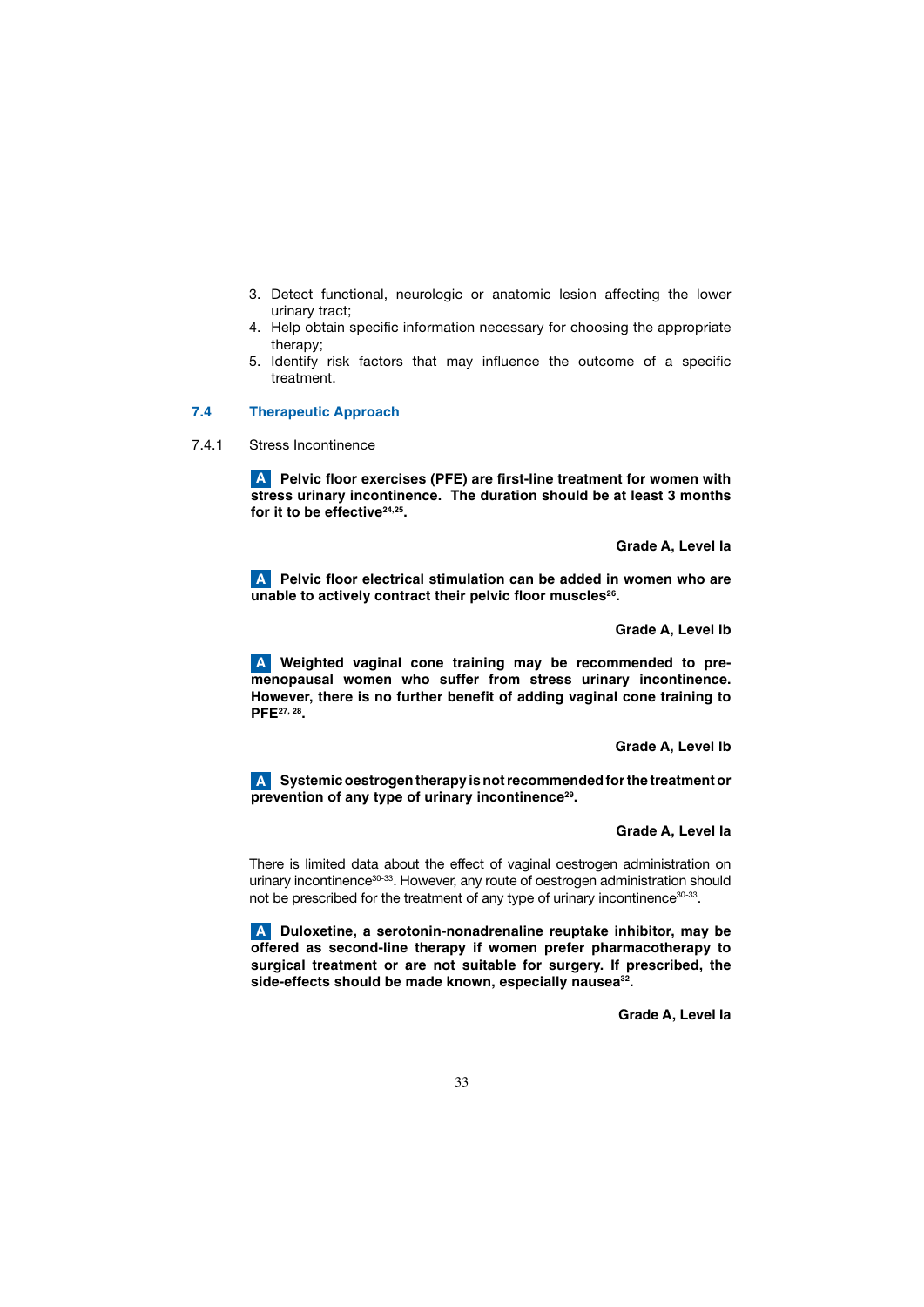There is limited data to recommend the use of alpha-adrenergic agonist, imipramine and beta-adrenergic antagonists for the treatment of SUI<sup>10, 32</sup>.

**Surgery is recommended for treatment of stress incontinence GPP and may be recommended as first-line treatment for patients who do not improve with non-surgical therapies and to the point that their quality of life is affected10.** 

 **GPP STATE OF A STATE OF A STATE OF A STATE OF A STATE OF A STATE OF A STATE OF A STATE OF A STATE OF A STATE** 

 After complete evaluation, if the primary pathophysiologic defect appears to be urethral hypermobility or displacement, 5 main types of procedures are available:

- Retropubic suspension
- Pubovaginal slings
- Mid-urethral vaginal tapes e.g. tension-free vaginal tape (TVT)
- Needle bladder neck suspension
- Anterior vaginal wall repair

 **Retropubic suspension, pubovaginal slings or mid-urethral vaginal A tapes are recommended for women where hypermobility is the cause for their stress incontinence. On the basis of their greater efficacy and durability, these procedures are preferred over needle suspension and anterior vaginal wall repair34-36.** 

### **Grade A, Level Ia**

 Where intrinsic sphincter deficiency (ISD) is determined to be the main cause, the following procedures are recommended:

- Pubovaginal sling
- Mid-urethral vaginal tapes, e.g. TVT
- Periurethral bulking injections
- Artificial urinary sphincter (AUS)

**B** Pubovaginal slings and TVT are recommended for women who **have ISD with coexisting hypermobility and also as first-line treatment for ISD37, 38.** 

### **Grade B, Level IIb**

**B** Periurethral bulking injections can be offered to women with ISD **who do not have coexisting hypermobility. Although they have low operative morbidity, their long-term success rate is low and repeated**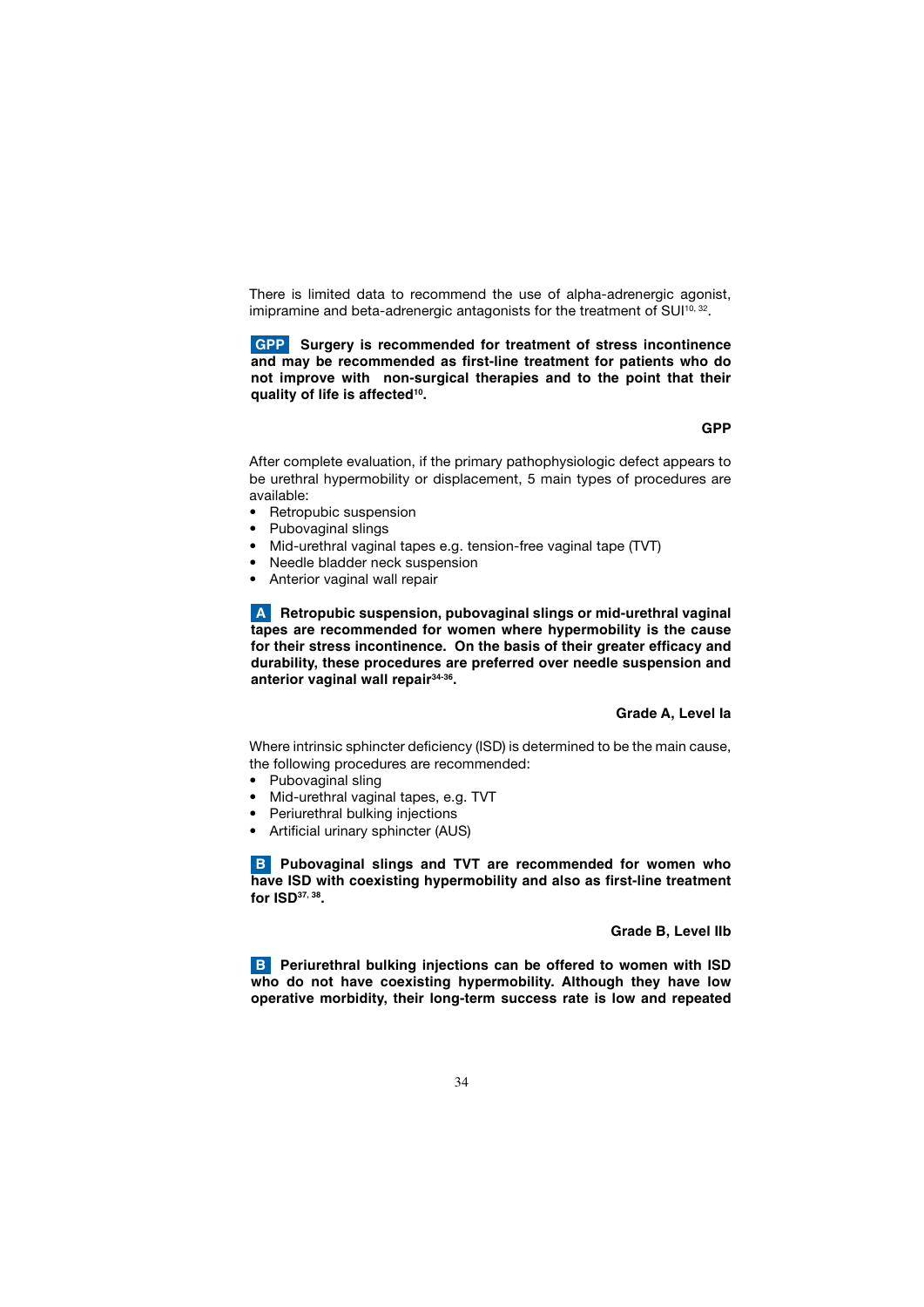**injections may be needed39.** 

 **Grade B, Level IIa**

**B** The AUS can be recommended for ISD patients who have severe **incontinence unresponsive to other surgical treatments. However, artificial sphincters in women carry a much higher erosion/complication**  rate. Because of this, the AUS is rarely used as the first-line choice<sup>40</sup>.

 **Grade B, Level III**

7.4.2 Urge Incontinence

 **Bladder training for a period of 6 weeks should be offered as first-A** line treatment to women with urge and mixed urinary incontinence<sup>41</sup>.

 **Grade A, Level Ia**

 **Anticholinergic agents are the first-line pharmacologic therapy for A adults with urge incontinence from overactive bladder who do not respond to bladder training10.**

## **Grade A, Level Ia**

 The antimuscarinics oxybutynin, tolterodine and propiverine are the commonly used drugs to treat urge incontinence. Common side effects with these agents are reduced saliva production and worsening constipation. Tolterodine possesses selectivity for urinary bladder receptors over salivary receptors. It is the drug of choice if oxybutynin use is limited by excessive dry mouth<sup>11</sup>. In addition, two new antimuscarinics, darifenacin and solifenacin, are expected to possess more favourable tolerability profiles. (Table 1)

**B** Flavoxate is not recommended for the treatment of patients with **overactive bladder.** 

 **Grade B, Level IIb**

**B** The use of tricyclic agents, e.g. imipramine should be reserved for **carefully evaluated patients.** 

 **Grade B, Level III**

 The role of oestrogen in the pathophysiology of overactive bladder in women remains controversial.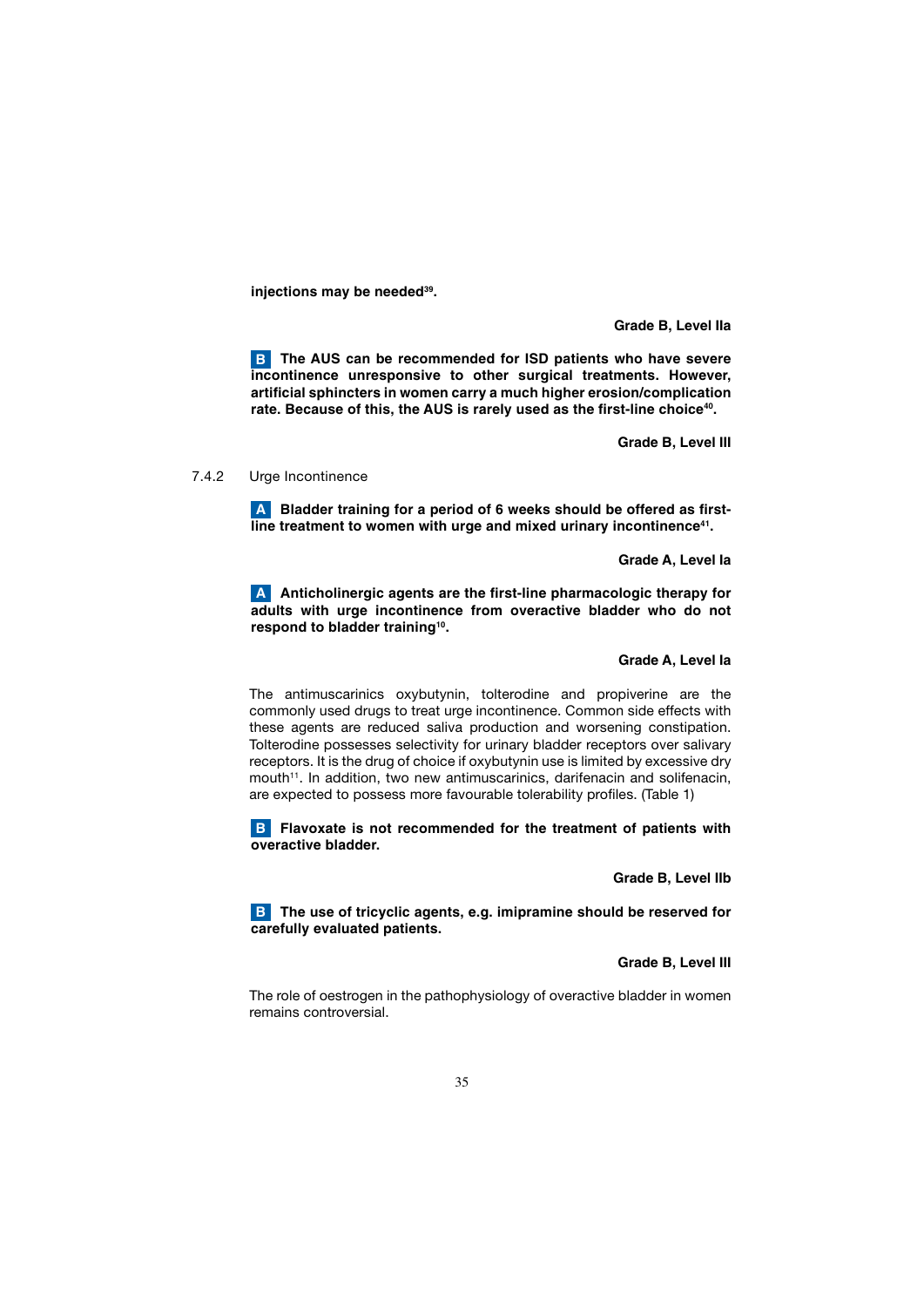# *Table 1: Current Antimuscarinic Agents for Treatment of Overactive Bladder in Adults*

| <b>Drug</b>             | <b>Dose</b>                       | <b>Comments</b>                                                                                      |
|-------------------------|-----------------------------------|------------------------------------------------------------------------------------------------------|
| Oxybutynin              |                                   |                                                                                                      |
| <b>Extended-release</b> | $5-30$ mg<br>once daily           | Effectiveness and side-effects<br>comparable to those of tolterodine                                 |
| Immediate-release       | $2.5 - 5$ mg<br>3 times daily     | Effective but has high incidence<br>of side-effects                                                  |
| Transdermal             | 3.9 <sub>mg</sub><br>twice weekly | Alternative delivery system avoids<br>hepatic first-pass effect                                      |
| <b>Tolterodine</b>      |                                   |                                                                                                      |
| Long-acting             | 4 mg<br>once daily                | More selective for the bladder over the<br>salivary gland in vitro, but with greater<br>tolerability |
| Immediate-release       | $1-2$ mg<br>twice daily           | More selective for the bladder<br>over the salivary gland in vitro                                   |
| Propiverine             | 15 <sub>mg</sub><br>twice daily   | Has combined antimuscarinic and<br>calcium-modulating actions                                        |
| Solifenacin             | $5-10$ mg<br>once daily           | Longer half-life may improve results                                                                 |
| <b>Darifenacin</b>      | $7.5 - 15$ mg<br>once daily       | Detrusor M3-receptor specific; less<br>cognitive impairment than other agents                        |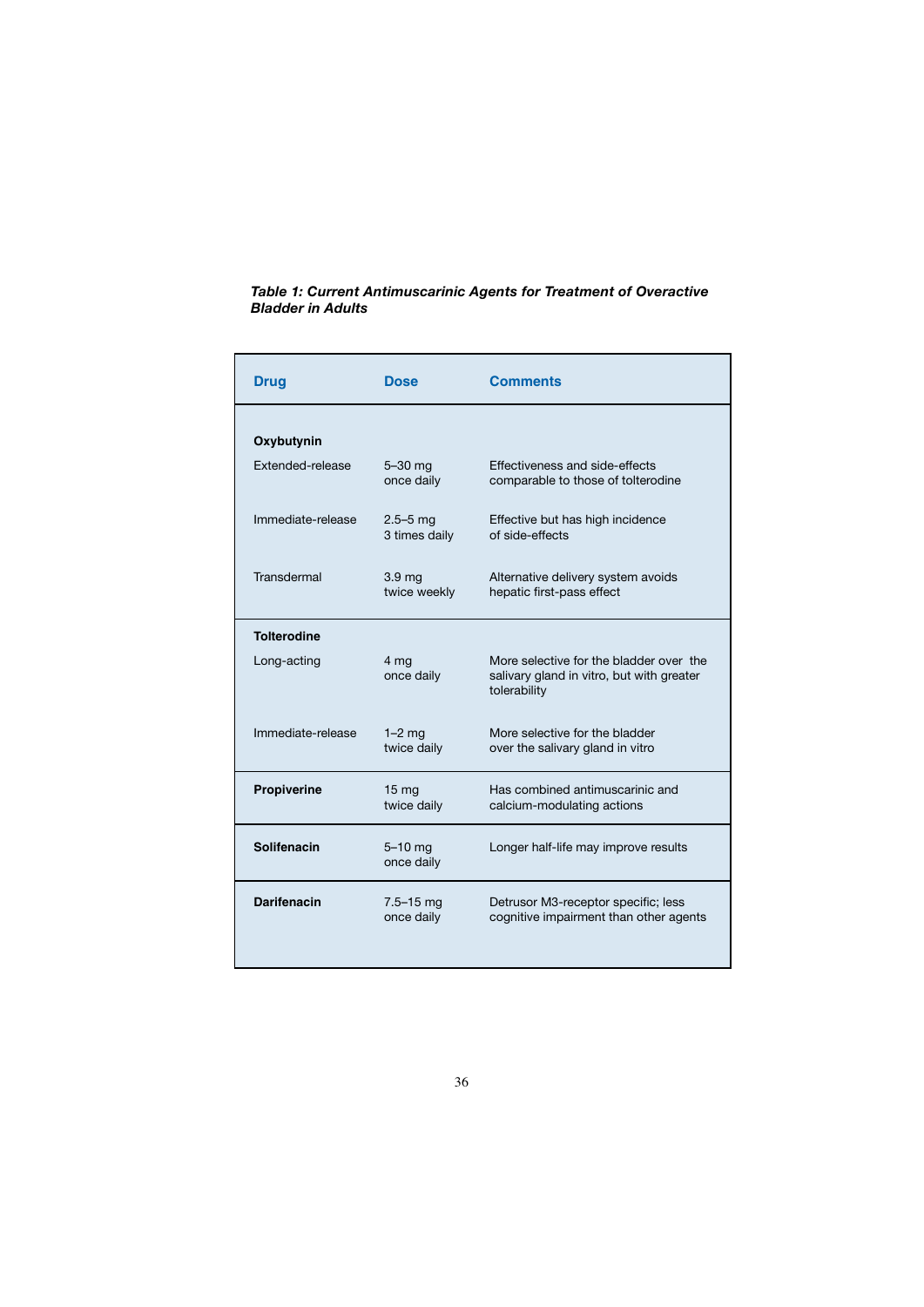**Systemic hormone replacement therapy is not recommended for urge A incontinence, although intravaginal oestrogens can be recommended to post-menopausal women with vaginal atrophy29. 30.**

 **Grade A, Level Ia**

**A** The use of desmopressin may be considered to reduce nocturia in **women who have urge incontinence or overactive bladder42.**

 **Grade A, Level Ia**

**B** Intravesical instillation therapy with capsaicin, resiniferatoxin and **local anesthetics such as lidocaine and bupivacaine are alternative treatments43.**

**Grade B, Level III**

**B** Intradetrusor injection of botulinum A toxin is an alternative surgical **treatment in patients who do not respond to anticholinergic therapy.**  The duration of effect seems to be at least 6 months<sup>13</sup>.

**Grade B, Level III**

 **Sacral nerve stimulation can be recommended to women whose C urge incontinence do not respond to conservative treatment. However, this should be offered to those who have responded to preliminary percutaneous nerve evaluation44.** 

 **Grade C, Level III**

**B** Augmentation cystoplasty and urinary diversion is recommended for **those patients with intractable, severe bladder instability or poor bladder compliance unresponsive to nonsurgical therapies14.** 

 **Grade B, Level IIb**

 **Bladder training for a period of 6 weeks should be offered as first-A line treatment to women with urge and mixed urinary incontinence45.**

 **Grade A, Level Ia**

 **Priority of treatment for stress incontinence or urge incontinence C** depends on the predominant symptom that the patient has<sup>46</sup>.

 **Grade C, Level IV**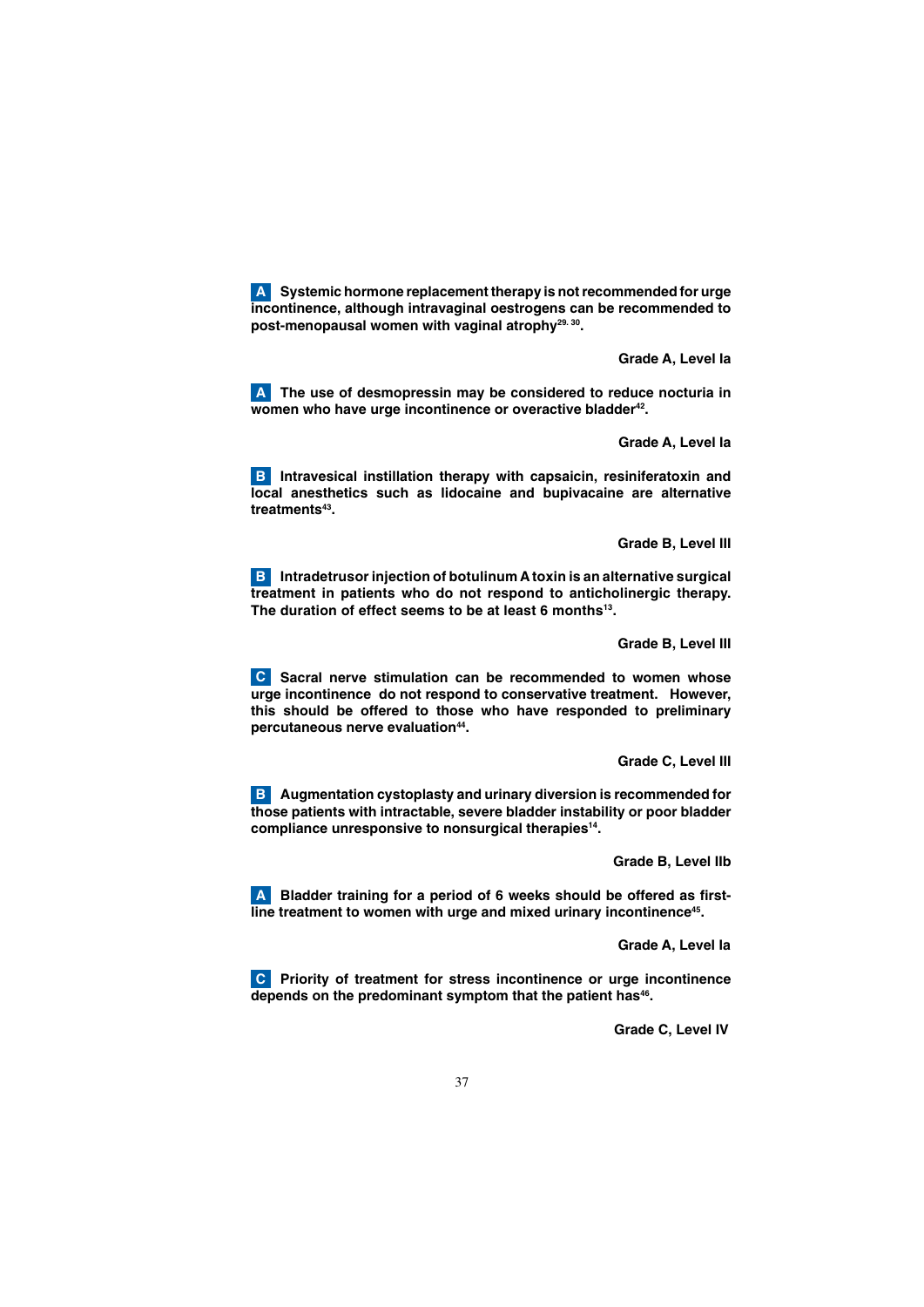7.4.3 Overflow Incontinence

**B** Intermittent catheterisation or an indwelling catheter may be **considered in patients who are not candidates for surgery or who have**  failed surgery<sup>47</sup>.

 **Grade B, Level III**

**C** Intermittent catheterisation is preferable to indwelling catheters **for the management of chronic urinary retention from detrusor underactivity. In the event that patients are unable to perform intermittent catheterisation, suprapubic catheter is an acceptable alternative48.**

 **Grade C, Level IV**

 **There is no evidence to support the use of urethral dilation for the C treatment of incontinence in women, although it may be useful in the**  rare case of primary obstruction<sup>49</sup>.

 **Grade C, Level IV**

**C** Internal urethrotomy is not recommended for treating urethral **obstruction in women50.**

**Grade C, Level IV**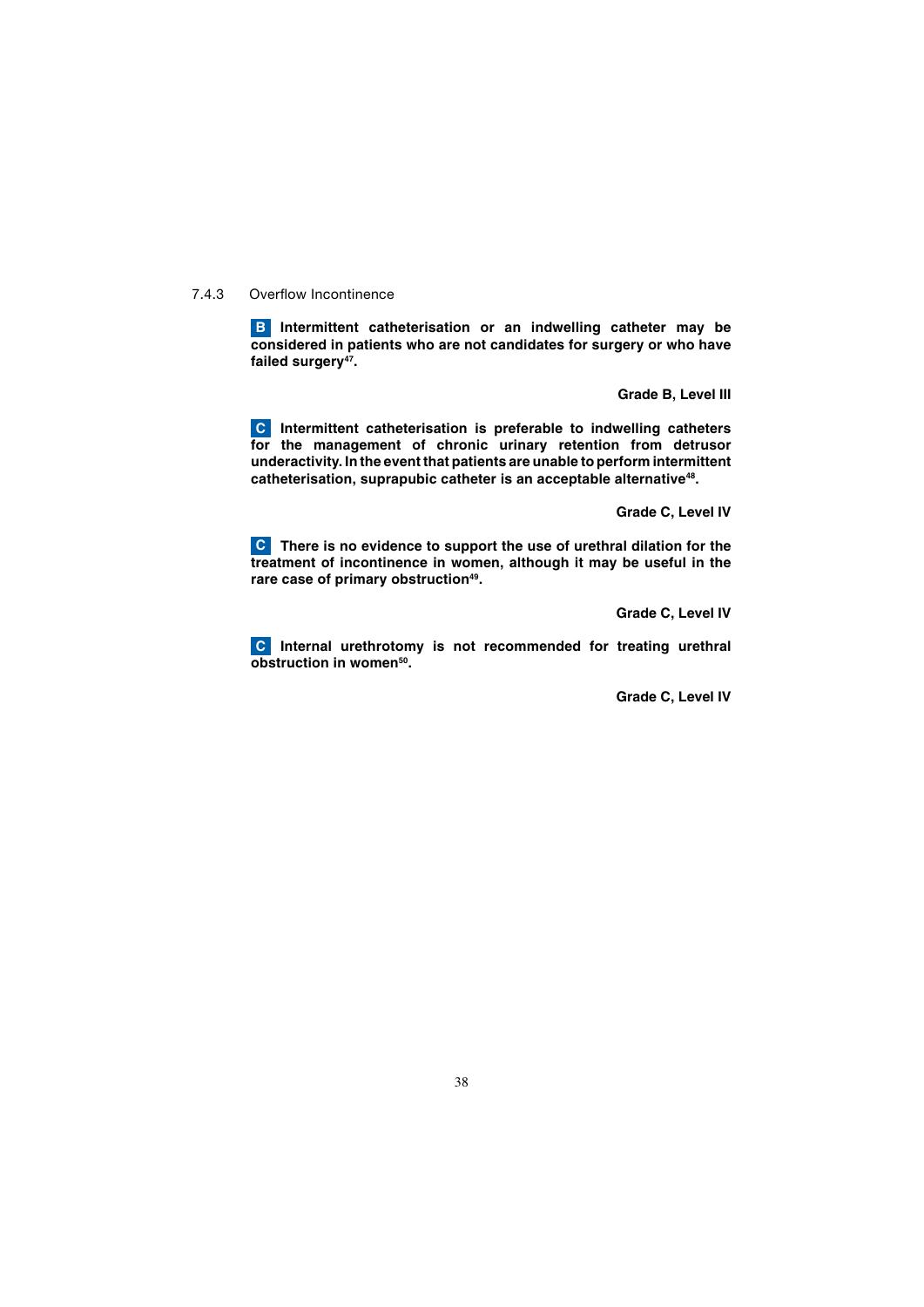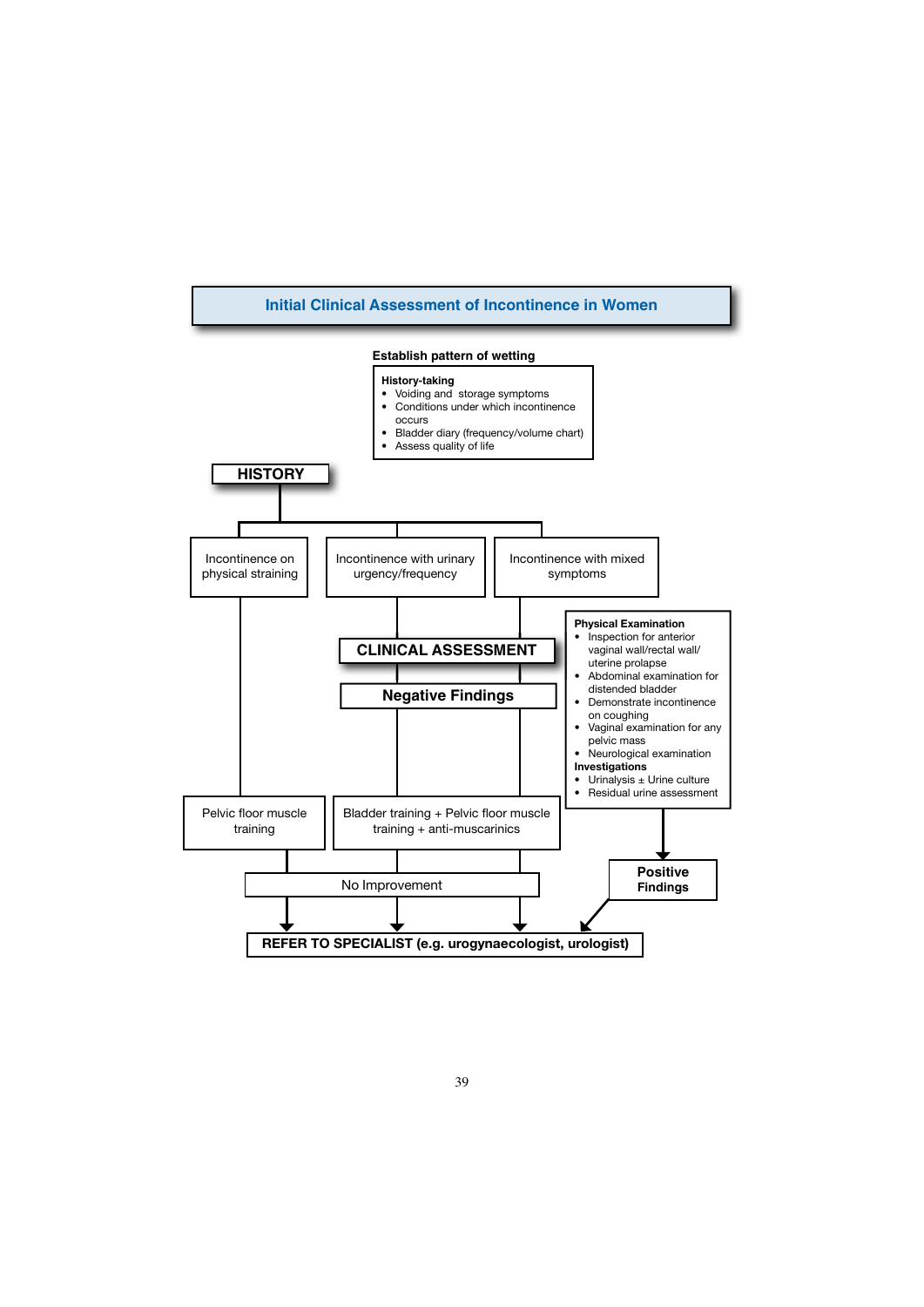# **References**

- 1. Fanti JA, Newman DK, Collings J et al. Clinical Practice Guideline, Number 2: 1996 Update: Urinary incontinence in adults: Acute and chronic management. Rockville, MD: U.S. Dept of Health and Human Services, Public Health Service. Agency for Health Care Policy and Research; March 1996. AHCPR publication 96- 0682.<br>2. Steph
- Stephenson TP, Farrar DJ. Urodynamic study of 15 patients with postmicturition dribble. Urology 1977: 9: 404-406.
- 3. Corcoran M, Smith G, Chisholm GD. Indications for investigation of post-micturition dribble in young adults. Br J Urol 1987: 59:222-223.
- 4. Sommer P, Nielsen KK, Bauer T, Kristensen ES, Hermann GG, Steven K, Nordling J. Voiding patterns in men evaluated by a questionnaire survey 2. Br J Urol 1990: 65(2):155-160.
- 5. Gormley EA, Griffiths DJ, McCracken PN, Harrison GM, McPhee MS. Effect of transurethral resection of the prostate on detrusor instability and urge incontinence in elderly men. Neurourol Urodyn 1993: 12; 445-453.
- 6. Steiner MS, Morton RA, Walsh PC. Impact of anatomical radical prostatectomy on urinary incontinence. J Urol 1991: 145; 512-515.<br>Khan Z. Mieza M. Starer P. Singh VK. Post
- 7. Khan Z, Mieza M, Starer P, Singh VK. Post-prostatectomy incontinence. Urology 1991: 38: 483-488.
- 8. Simforoosh, N., Dadkhah, F., Hosseini, S. Y., Asgari, M. A., Nasseri, A., & Safarinejad, M. R. Accuracy of residual urine measurement in men: Comparison between real-time ultrasonography and catheterisation. J Urol 1997; 158: 59-61.<br>9. Paterson J. Pinnnock CB. Marshall VR. Pelvic floor exercises as a treatme
- Paterson J, Pinnnock CB, Marshall VR. Pelvic floor exercises as a treatment for post-micturition dribble 1. Br J Urol 1997: 79:892-7.
- 10. Alhasso AA, McKinlay J, Patrick K, Stewart L. Anticholinergic drugs versus non-drug active therapies for overactive bladder syndrome in adults. Cochrane Database Syst Rev 2006: (4): CD003193.
- 11. Drutz HP, Appell RA, Gleason DM, Klimberg I, Radomski S. Clinical efficacy and safety of tolterodine compared to oxybutynin and placebo in patients with overactive bladder. Int Urogynecol J 1999; 10: 283-9.
- 12. Shaker HS, Hassouna M. Sacral nerve root neuromodulation: An effective treatment for refractory urge incontinence. J Urol 1998; 159: 1516-9.
- 13. Schurch B. Botulinum toxin for the management of bladder dysfunction. Drugs 2006; 66: 1301-18.
- 14. Wein AJ. Diagnosis and treatment of the overactive bladder. Urol 2003 Nov;62(5 Suppl 2):20-7.
- 15. Leach GE, Trockman B, Wong A, et al: Post-prostatectomy incontinence: Urodynamic findings and treatment outcomes. J Urol 1996; 155:1256-1259.
- 16. Gudziak MR, McGuire EJ, Gormley EA. Urodynamic assessment of urethral sphincter function in post-prostatectomy incontinence. J Urol 1996; 156: 1131- 1134.
- 17. Chao R, Mayo ME. Incontinence after radical prostatectomy: Detrusor or sphincter causes. J Urol 1995; 154:16-18.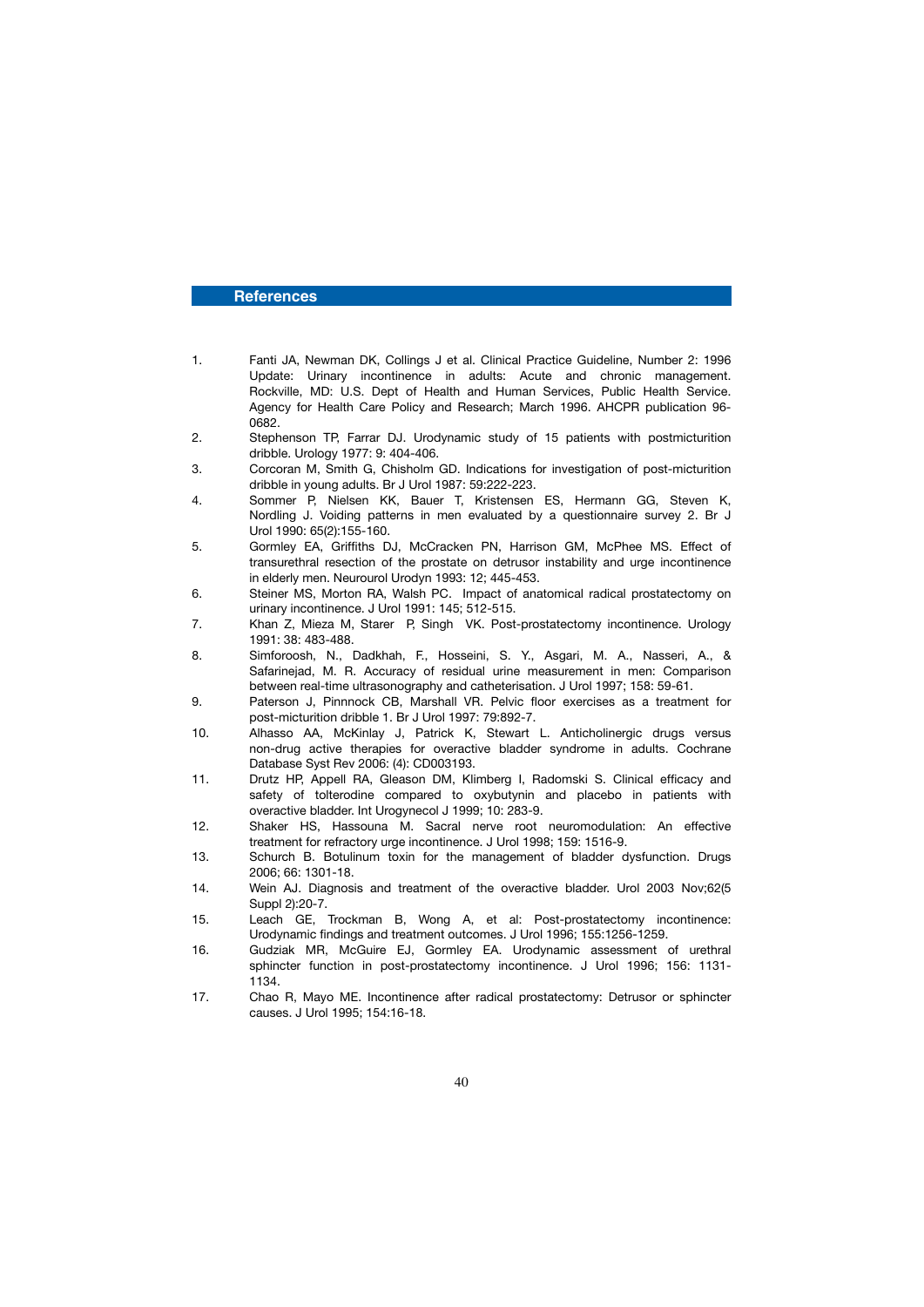- 18. Desautel MG, Kapoor R, Badlani GH. Sphincteric incontinence: The primary cause of post-prostatectomy incontinence in patients with prostate cancer. Neurourol Urodyn 1997;16:153- 60.
- 19. Maher CF, Dwyer PL, Carey MP, Moran PA. Colposuspension or sling for low urethral pressure stress incontinence? Int Urogynecol J Pelvic Floor Dysfunct 1999;10(6):384- 389.
- 20. Wei JT, Dunn RL, Markovich R, et al. Prospective assessment of patient reported urinary continence after radical prostatectomy. J Urol 2000;164(3 pt 1):744-748.
- 21. Stanford JL, Feng Z, Hamilton AS, Gililand FD. Urinary and sexual function after radical prostatectomy for clinically localised prostate cancer: The prostate cancer outcome study. JAMA 2000;283(3):354-360.
- 22. Shenfeld OZ, McCammon KA, Blackmore PF, Ratz PH. Rapid effects of estrogen and progesterone on tone and spontaneous rhythmic contractions of the rabbit bladder. Urol Res 1999;27(5):386-392.
- 23. Swithinbank LV, Donovan JL, du Heaume JC, Rogers CA. Urinary symptoms and incontinence in women: Relationships between occurrence, age, and perceived impact. Br J Gen Pract 1999;49(448):897-900.
- 24. Burgio KL, Engel BT. Biofeedback-assisted behavioural training for elderly men and women. J Am Geriatr Soc 1990;38(3):338-340.
- 25. Hay-Smith EJ, Dumoulin C. Pelvic floor muscle training versus no treatment, or inactive control treatments, for urinary incontinence in women. Cochrane Database S yst Rev 2006; (1):CD005654.
- 26. Bo K. Effect of electrical stimulation on stress and urge urinary incontinence. Clinical outcome and practical recommendations based on randomised controlled trials. Acta Obstet Gynecol Scand Suppl 1998; 168: 3-11.
- 27. Bo K, Talseth T, Holme I. Single blind, randomised controlled trial of pelvic floor exercise, electrical stimulation, vaginal cones, and no treatment in management of genuine stress incontinence in women. BMJ 1999; 318: 487-93.
- 28. Pieber D, Zivkovic F, Tamussino K, Ralph G, Lippitt G, Fauland B. Pelvic floor exercise alone or with vaginal cones for the treatment of mild to moderate stress urinary incontinence in premenopausal women. Int Urogynecol J 1995; 6: 14-7.
- 29. Grady D, Brown JS, Vittinghoff E, Applegate W, Varner E, Snyder T. Postmenopausal hormones and incontinence: The Heart and Estrogen/Progestin Replacement Study. HERS Research Group. Obstet Gynecol 2001; 97: 116-20.
- 30. Hendrix SL, Cochrane BB, Nygaard IE, Handa VL, Barnabei VM, Iglesia C, et al. Effects of estrogen with and without progestin on urinary incontinence. JAMA 2005; 293: 935-48.
- 31. Waetjen LE, Dwyer PL. Estrogen therapy and urinary incontinence: What is the evidence and what do we tell our patients? Int Urogynecol J Pelvic Floor Dysfunct 2006; 17: 541-5.
- 32. Mariappan P, Ballantyne Z, N'Dow JM, Alhasso AA. Serotonin and noradrenaline reuptake inhibitors (SNRI) for stress urinary incontinence in adults. Cochrane Database Syst Rev 2005; (3): CD004742.<br>Albasso, A. Glazener, CM. Pickard, B.
- Alhasso A, Glazener CM, Pickard R, N'dow J. Adrenergic drugs for urinary incontinence in adults. Cochrane Database Syst Rev 2005; (3): CD001842.
- 34. Leach GE, Dmochowski RR, Appell RA, Blaivas JG, Hadley HR, Luber KM, et al. Female stress urinary incontinence clinical guidelines panel summary report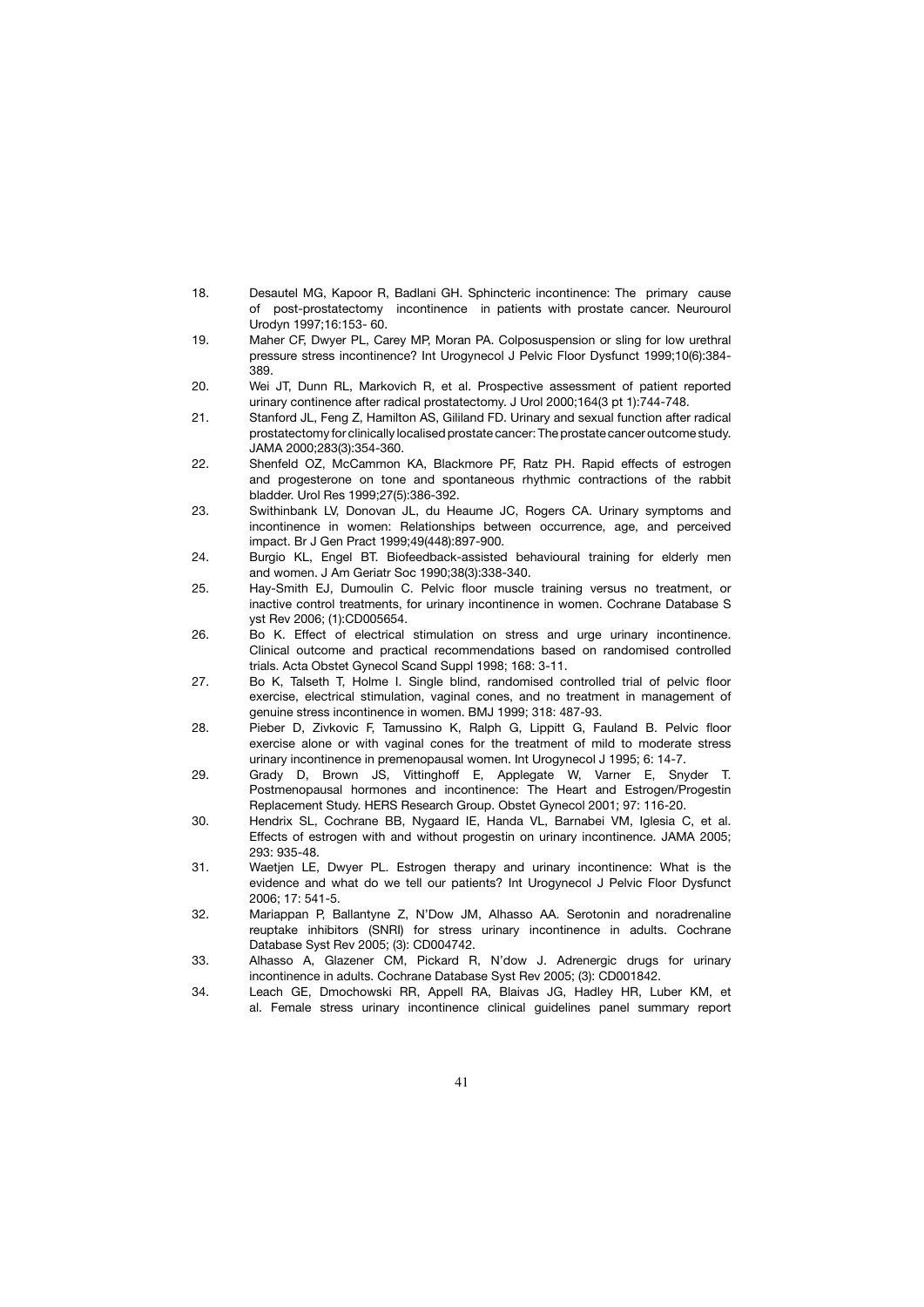on surgical management of female stress urinary incontinence. The American Uro logical Association. J Urol. 1997; 158 (3 Pt 1):875-80.

- 35. Ward KL, Hilton P; UK and Ireland TVT Trial Group. A prospective multicenter randomised trial of tension-free vaginal tape and colposuspension for primary uro dynamic stress incontinence: Two-year follow-up. Am J Obstet Gynecol 2004; 190: 324-31.
- 36. Lapitan MC, Cody DJ, Grant AM. Open retropubic colposuspension for urinary incontinence in women. Cochrane Database Syst Rev 2005; (3): CD002912.
- 37. Bezerra CA, Bruschini H, Cody DJ. Traditional suburethral sling operations for urinary incontinence in women. Cochrane Database Syst Rev 2005; (3): CD001754.
- 38. Abdel-Hady el-S, Constantine G. Outcome of the use of tension-free vaginal tape in women with mixed urinary incontinence, previous failed surgery, or low valsalva pressure. J Obstet Gynaecol Res 2005; 31: 38-42.
- 39. Pickard R, Reaper J, Wyness L, Cody DJ, McClinton S, N'Dow J. Periurethral injection therapy for urinary incontinence in women. Cochrane Database Syst Rev 2003; (2): CD003881.
- 40. Costa P, Mottet N, Rabut B, Thuret R, Ben Naoum K, Wagner L. The use of an artificial urinary sphincter in women with type III incontinence and a negative Mar shall test. J Urol 2001; 165: 1172-6.
- 41. Wallace SA, Roe B, Williams K, Palmer M. Bladder training for urinary incontinence in adults. Cochrane Database Syst Rev 2004; (1): CD001308.
- 42. Drake NL, Flynn MK, Romero AA, Weidner AC, Amundsen CL Nocturnal polyuria in women with overactive bladder symptoms and nocturia. Am J Obstet Gynecol. 2005;192(5):1682-6.
- 43. Evans RJ. Intravesical therapy for overactive bladder. Curr Urol Rep 2005; 6: 429- 33.
- 44. Bosch JL. Electrical neuromodulatory therapy in female voiding dysfunction. BJU Int 2006; 98 Suppl 1: 43-8.
- 45. Wallace SA, Roe B, Williams K, Palmer M. Bladder training for urinary incontinence in adults. Cochrane Database Syst Rev 2004; (1): CD001308.
- 46. Abrams P, Anderson KE, Brubaker L, Cardozo L, Cottenden A, Denis L, et al. Recommendations of the International Scientific Committee: Evaluation and treat ment of urinary incontinence, pelvic organ prolapse and faecal incontinence. In: 3rd International Consultation on Incontinence. Edited by P. Abrams, L. Cardozo, S. Khoury and A. Wein. Plymouth, United Kingdom: Health Publication Ltd., 2005.
- 47. Smith AL, Ferlise VJ, Rovner ES. Female urethral strictures: Successful management with long-term clean intermittent catheterisation after urethral dilatation. BJU Int 2006; 98: 96-9.
- 48. Dorflinger A, Monga A. Voiding dysfunction. Curr Opin Obstet Gynecol 2001; 13: 507-12.
- 49. Masarani M, Willis RG. Urethral dilatation in women: Urologists' practice patterns in the UK. Ann R Coll Surg Engl 2006; 88: 496-8.
- 50. Goldman HB, Zimmern PE. The treatment of female bladder outlet obstruction. BJU Int 2006; 98: 359-66.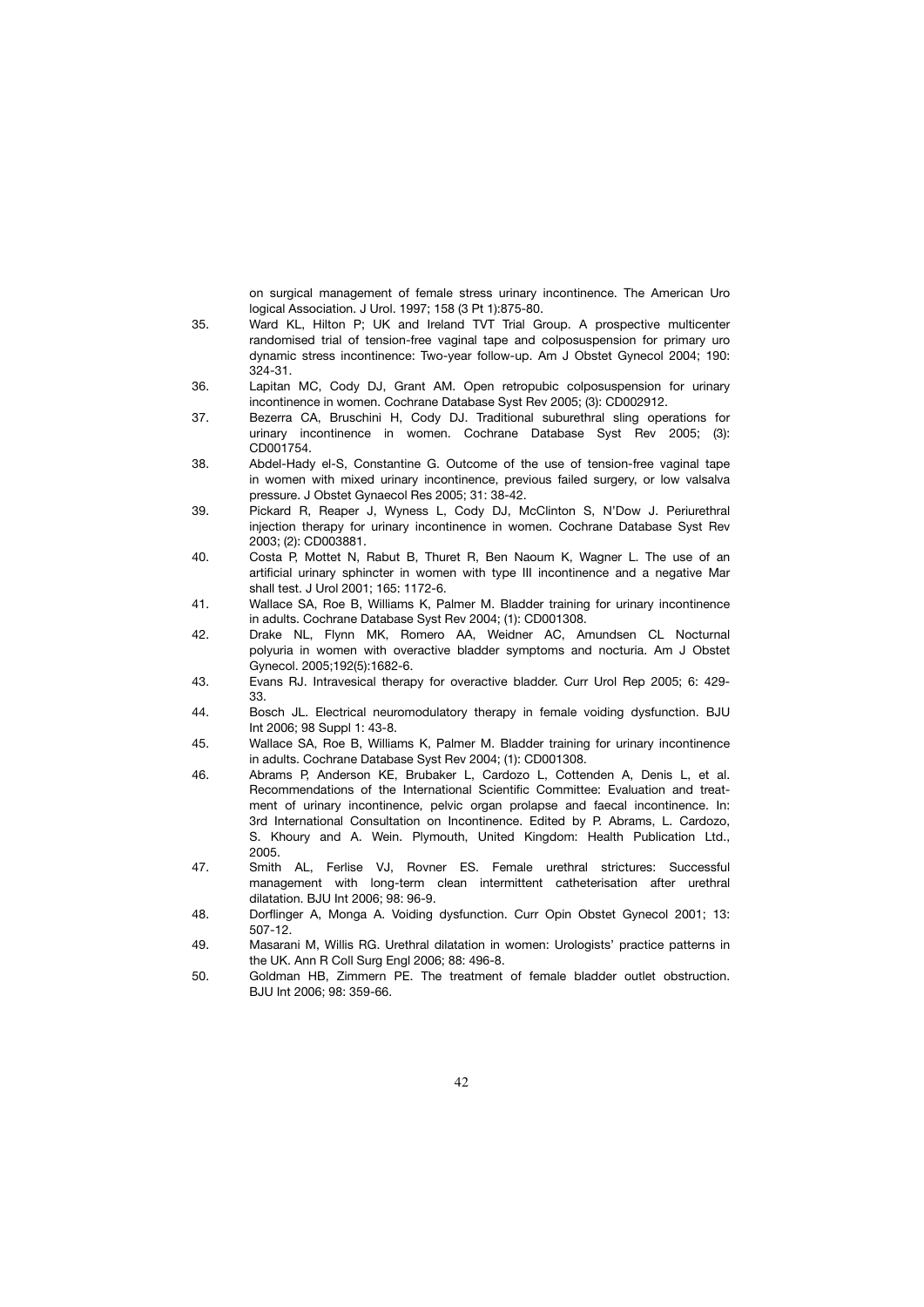# **8 Urinary Incontinence in Frail-Elderly People**

# **8.1 Introduction**

 In functionally independent older people with no or few co-morbid illnesses, the clinical approach to urinary incontinence should follow that for adults according to gender (men or women). This section focuses on "frail-elderly people", defined as "persons 65 years of age or older with incontinence of urine and who have or are at higher risk of developing physical or cognitive impairment". Compared to the healthier population, urinary incontinence in frail-eldery people is universally multifactorial, and always includes aetiological factors beyond urinary physiology alone<sup>1</sup>.

 Good evidence for frail-elderly person has been sparse because of the challenges in methodology and conduct of research in this subset of older people. Therefore, expert opinion from respected authorities is relied upon in many areas of this subject where there is absence of directly applicable clinical studies of good quality.

### **8.2 Background**

 Age-related changes in the lower urinary tract, such as decreased bladder capacity, urine flow rate and urethral compliance (women) and increased prevalence of involuntary detrusor contractions, post-void residual urine volume and urethral resistance (men), do not cause urinary incontinence on their own<sup>2, 3</sup>. Urinary incontinence in older people is much more likely to be due to a cause outside the lower urinary tract than in the case of younger people<sup>4</sup>, and is not due to the natural consequences of ageing $5,6$ .

 In any older patient diagnosed as having urinary incontinence, a targeted evaluation should be initiated if this has not been previously performed. In addition, when there is a worsening of a pre-existing incontinence, some form of evaluation would also be necessary in most cases<sup>7</sup>.

 Transient causes of incontinence account for one-third to one-half of cases of urinary incontinence in older people<sup>8</sup>. Most of these causes lie outside the lower urinary tract. They can be remembered using the mnemonic, "DIAPPERS" (Table 1)<sup>9</sup>. When these causes are addressed, continence can be restored even if there is underlying lower urinary tract dysfunction. All these causes should be searched for and treated in all older incontinent patients10,11,12.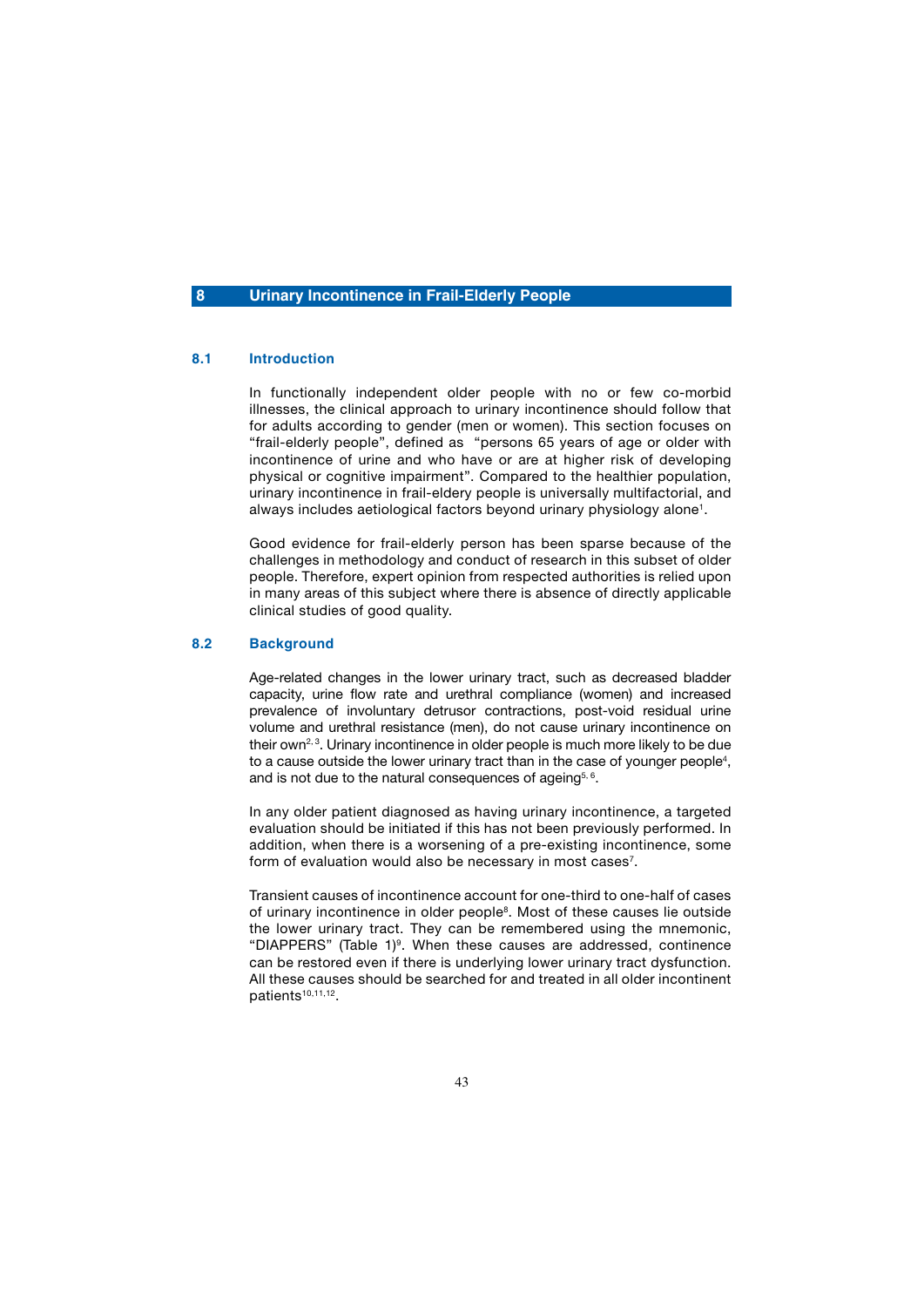### **8.3 Evaluation**

 Irrespective of the presenting symptom complex, the causes of transient incontinence need to be ruled out. After that, the causes of established incontinence can be considered. In addition, the neurological status, mobility, cognition and performance of activities of daily living (ADL) should be assessed<sup>1</sup>. Of particular importance is the drug history as certain medications may induce incontinence (Table 2). Recommended steps in a targeted evaluation of the incontinent older patient are listed in Table 3.

 In evaluation of more persistent or established causes of urinary incontinence, determining the type of incontinence (urge, stress, overflow) is key to planning the initial treatment based on clinical evaluation.

8.3.1 History

 **Urinary incontinence may be diagnosed when there is involuntary C urine leakage, which may be volunteered by the sufferer or caregiver, or when this is directly observed by the health care professional7 .** 

 **Grade C, Level IV**

 **Community-dwelling older people or caregivers of cognitive B impaired persons should be questioned directly on the continence**  status<sup>13</sup>. In hospitals and nursing homes, history-taking should include **asking about the condition and observation of incontinence episodes14.**

 **Grade B, Level IIb**

 **In instances where an indwelling urinary catheter has been inserted, C it is important to review the reason for its introduction5 .** 

 **Grade C, Level IV**

## 8.3.2 Physical Examination

 The physical examination includes abdominal, pelvic, and neurological status to assess for distended bladder, impacted faeces or rectal prolapse. In men, examine the penis for phimosis or meatal stenosis. In women, exclude uterine prolapse. The cough test is used to demonstrate stress incontinence.

8.3.3 Investigations

Basic investigations include urinalysis and urine culture to assess for any lower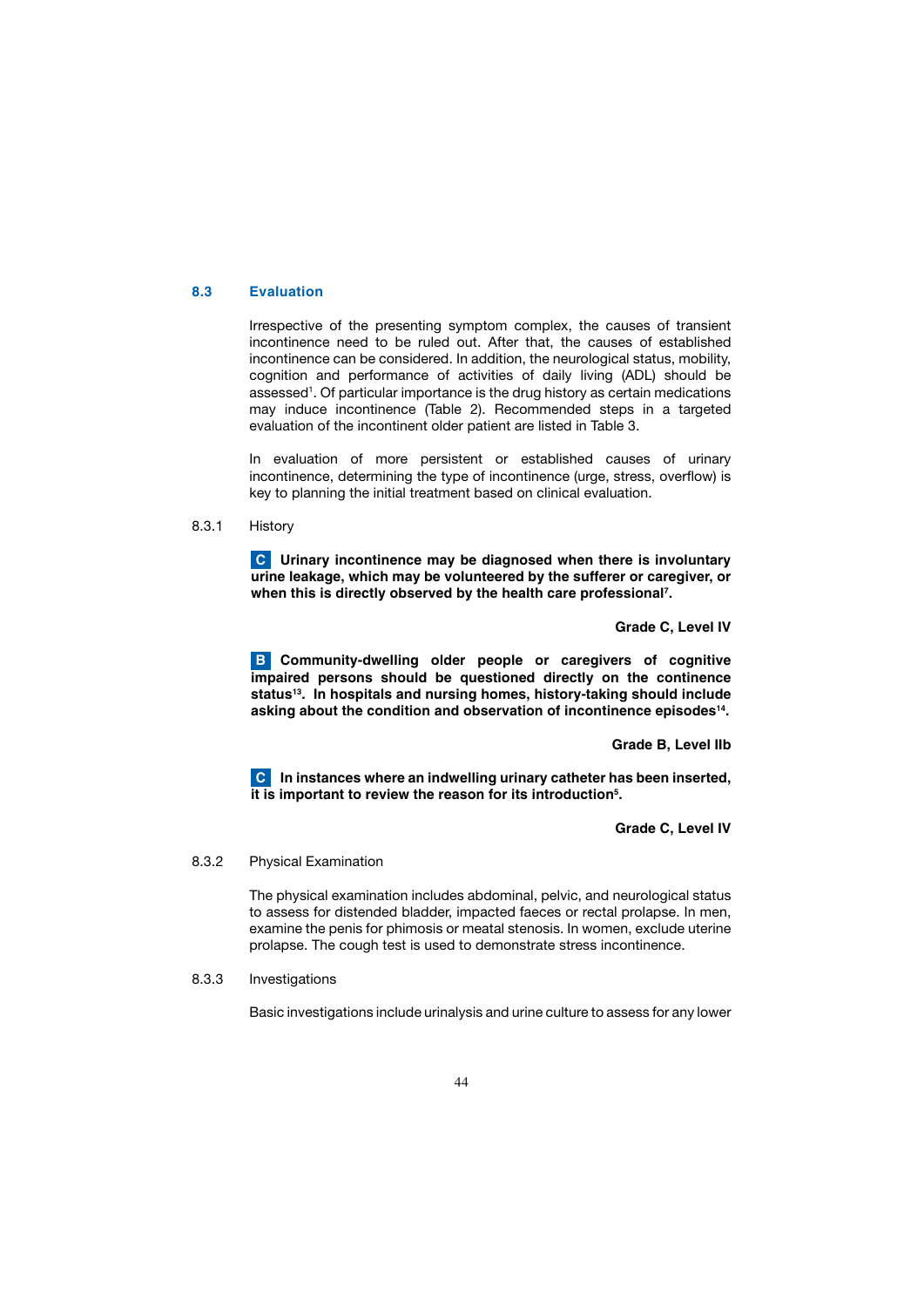urinary tract infection. If infection is found, treat and reassess.

 **The extent of investigation needs to be considered on the basis of the C clinical context, bother of the incontinence, life expectancy, quality of life and patient or caregiver preference5 .** 

 **Grade C, Level IV**

 **Measurement of post-void residual urine volume is an essential C** component of the assessment<sup>5</sup>.

 **Grade C, Level IV**

 The aim is to identify urinary retention that requires bladder decompression and initiation for its underlying causes.

 Specialised tests are not intended to be part of the basic evaluation. These comprise pad tests, urodynamic tests, cystoscopy, urine cytology and imaging tests.

**Specialised tests such as urodynamic studies are important in the C following situations:**

- **1. when surgery is contemplated;**
- **2. when there is increased post-void residual urine volume and drug or surgical therapy is being considered;**
- **3. when overactive bladder is suspected but there is inadequate response to empirical drug therapy and where other therapies are being sought5 .**

 **Grade C, Level IV**

**C** Serum urea, electrolytes, creatinine and glucose is recommended if **compromised renal function is suspected or if polyuria (in the absence of diuretics) is present.**

# **Grade C, Level IV**

 Although clinical algorithms for frail-elderly people with urinary incontinence have been proposed<sup>15-17</sup>, none have been rigorously evaluated in actual practice. A proposed algorithm adapted from 3rd International Consultation on Incontinence<sup>1</sup> on the initial management of urinary incontinence in fraildisabled elderly people is shown in Figure 1. Clinical judgement still plays a central role when applying such algorithms to individual patients.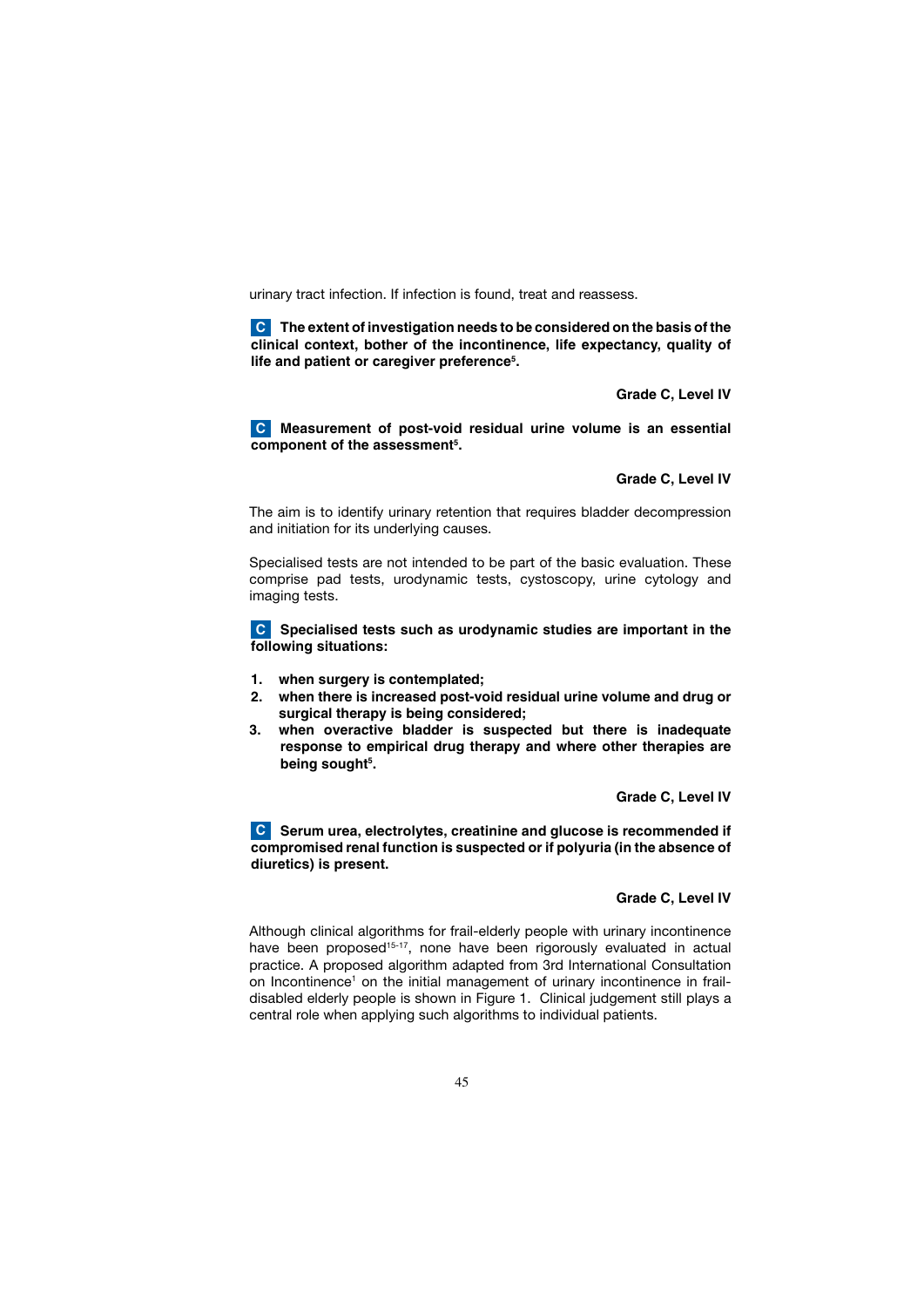## **8.4 Therapeutic Approach**

 In managing urinary incontinence in frail-elderly people, it is important to define realistic management end-points. A proposed classification defines 3 levels of continence that can be targeted:

- "independent continence" where persons are able to void independently and remain continent;
- "dependent continence" where persons can remain continent with assistance given by others;
- "social or contained continence" where persons are incontinent but the problem is contained with use of appropriate aids and appliances to improve personal dignity and caregiver morale $1, 18$ .

 Because of the paucity of good controlled studies on pharmacological intervention in frail-elderly people, its benefits are more uncertain for this subset of older people. However, it is reasonable to consider its use in selected patients as an adjunct to other measures such as behavioural intervention<sup>5</sup>.

 **Prompted voiding should be considered to achieve dependent A continence. This is because improvement has been achieved in cognitively and physically impaired older people using this behavioural**  intervention<sup>1, 19</sup>.

 **Grade A, Level 1b**

**C** Continence aids and appliances such as pads and condom catheters **can be valuable where the incontinence is refractory to other treatment measures. They are also useful in the attainment of social continence while other interventions are attempted5 .** 

 **Grade C, Level IV**

# 8.4.1 Transient Incontinence

 **Identified causes of transient incontinence should be addressed and C treated on their own merits before treatment for suspected causes of established incontinence20.** 

 **Grade C, Level IV**

# 8.4.2 Overflow Incontinence

 **Patients with urinary retention (with or without overflow C incontinence) should have bladder decompression with urinary**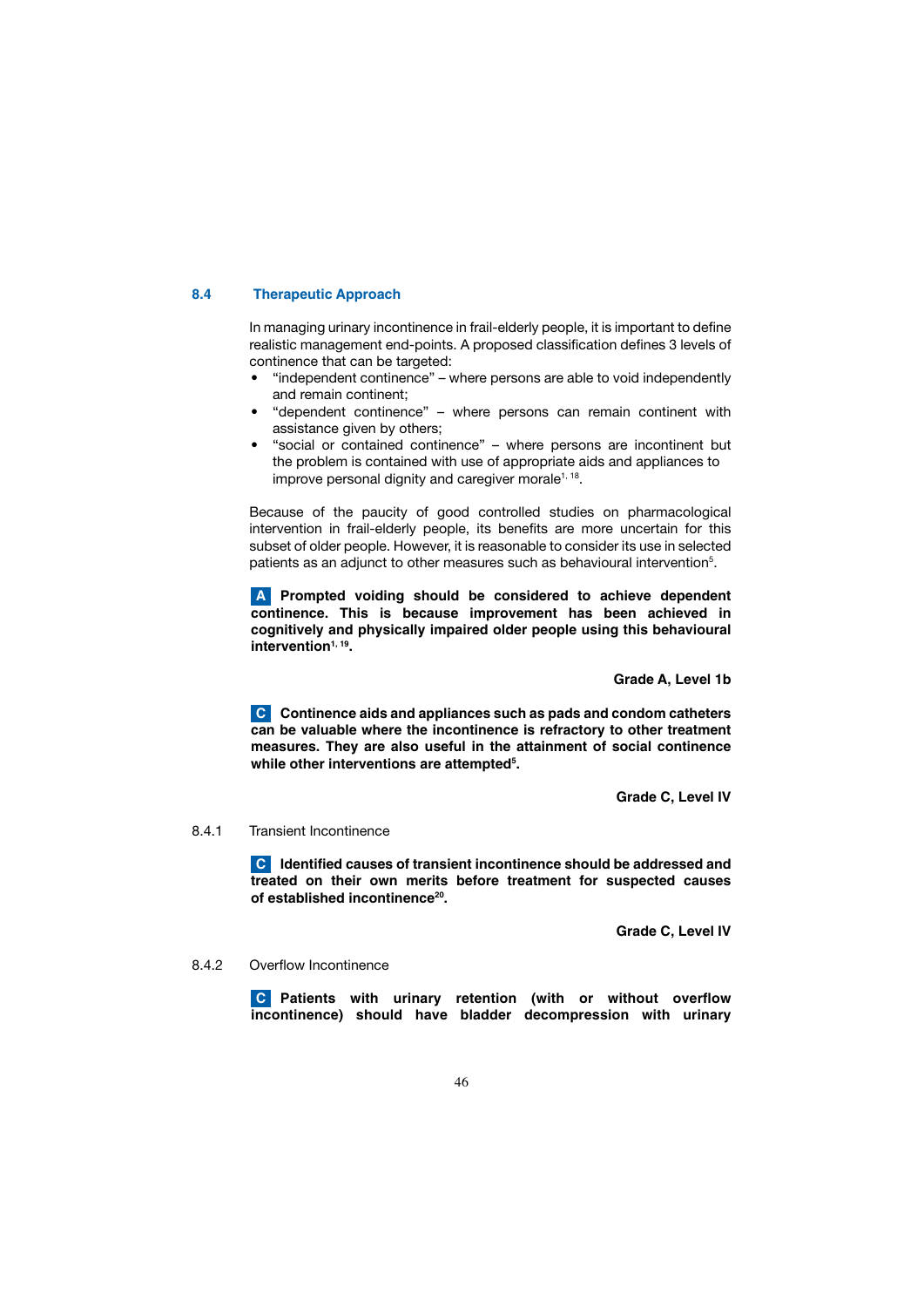**catheterisation. Measures to monitor for and prevent complications of urinary retention are warranted till the underlying cause is corrected if possible (e.g. TURP for prostatic obstruction)7 .**

 **Grade C, Level IV**

 **Although there is no specific data for frail or disabled older people, C intermittent catheterisation appears to be a reasonable alternative for patients with chronic urinary retention1 . This can be performed by self or by caregivers.**

 **Grade C, Level IV**

#### 8.4.3 Urge Incontinence

**C** Before starting drug therapy, all other medications taken should be **reviewed to assess the likelihood of their contribution to the incontinence and to be modified where appropriate1 .**

 **Grade C, Level IV**

**B** When initiating drug therapy, it is prudent to start with lower dosages **than that suggested in the drug literature, and to gradually increase the dose while monitoring for the desired outcome and adverse effects1 .** 

# **Grade B, Level IIb**

 For anti-cholinergic agents (e.g. oxybutynin, tolterodine), the most troublesome unwanted effects in addition to dry mouth are cognitive decline, constipation and urinary retention. For alpha-adrenergic antagonist agents (e.g. prazosin, terazosin, alfuzosin), the main unwanted effect is postural hypotension that can predispose to falls and immobility.

8.4.4 Stress Incontinence

 Age per se should not be a barrier to surgery. Instead, the likelihood of the operation improving the quality of life of the patient should be considered when non-surgical treatment fails<sup>1</sup>. In addition, co-morbid medical conditions and peri-operative risk should be assessed so that the risk-benefit balance of individual patients can be estimated and discussed with patients or their caregiver. The types of surgery for stress incontinence in women are generally the same as for younger or more independent patients.

Although initial and empirical treatment of established incontinence would be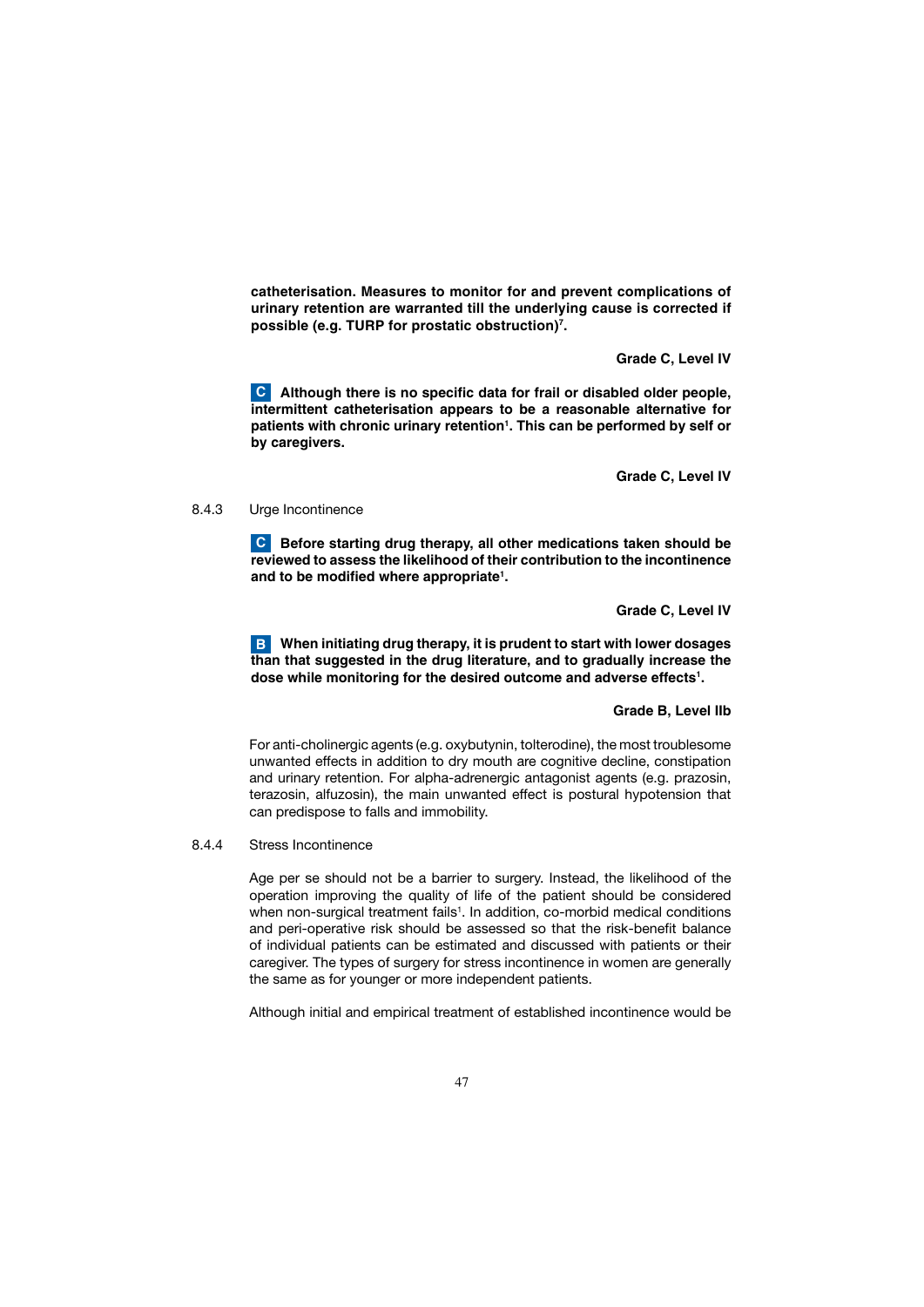according to the type of incontinence (urge, stress or overflow), more definitive treatment options are summarised in Table 4<sup>18, 21</sup>.

| Cause                               | <b>Notes</b>                                                                                                                                                                                           |
|-------------------------------------|--------------------------------------------------------------------------------------------------------------------------------------------------------------------------------------------------------|
| <b>Delirium</b>                     | Results from any medical illness or medication;<br>incontinence is secondary and abates when the<br>cause of delirium has been corrected                                                               |
| Infection, urinary<br>(symptomatic) | Asymptomatic bacteriuria usually does not cause<br>incontinence                                                                                                                                        |
| Atrophic urethritis/<br>vaginitis   | May cause or contribute to incontinence; responds<br>to topical oestrogen therapy                                                                                                                      |
| <b>Pharmaceuticals</b>              | Many drugs can cause or contribute to<br>incontinence (Table 2); includes non-prescribed<br>agents                                                                                                     |
| Psychological                       | Severe depression; rarely the cause of incontinence                                                                                                                                                    |
| <b>Excessive urine output</b>       | Results from a large fluid intake, diuretic agents,<br>metabolic disorders (hyperglycaemia,<br>hypercalcaemia); nocturnal incontinence may result<br>from mobilisation of fluid from peripheral oedema |
| <b>Restricted mobility</b>          | Often results from overlooked, correctable causes<br>such as arthritis, postural hypotension, or fear of<br>falling                                                                                    |
| <b>Stool impaction</b>              | Disimpaction restores continence                                                                                                                                                                       |

 *Table 1: Causes of Transient Incontinence in Older People (adapted)11*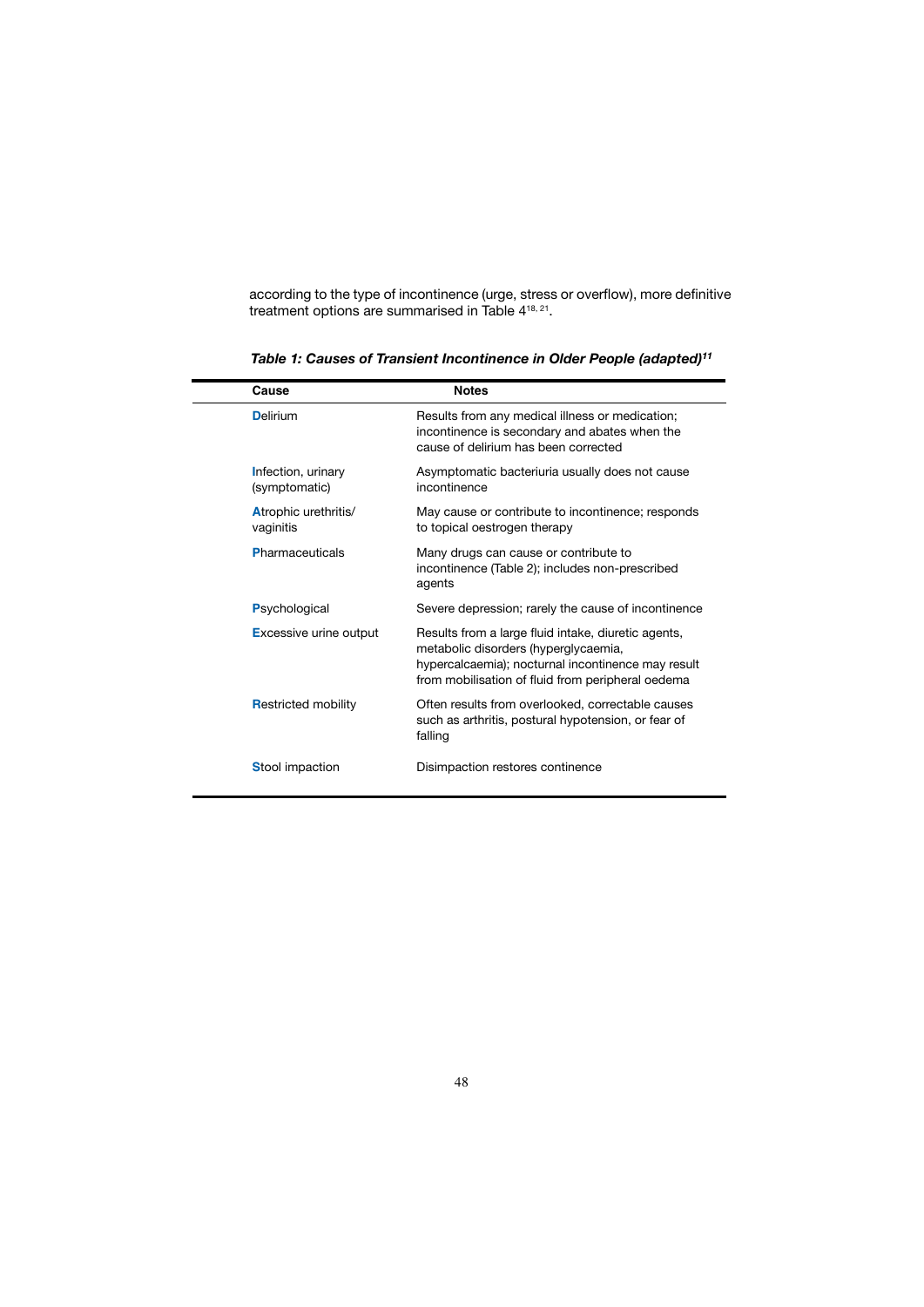| Drug class                                                                | <b>Mechanism of incontinence</b>                                                                |  |  |  |
|---------------------------------------------------------------------------|-------------------------------------------------------------------------------------------------|--|--|--|
| Drugs causing overflow incontinence<br>Anticholinergics                   |                                                                                                 |  |  |  |
| Antidepressants<br>Antipsychotics<br>Sedative-hypnotics<br>Antihistamines | Decreased bladder contractions with retention                                                   |  |  |  |
| CNS depressants                                                           |                                                                                                 |  |  |  |
| Narcotics<br>Alcohol                                                      | Decreased bladder contractions with retention                                                   |  |  |  |
| Calcium channel blockers<br>Alpha-adrenergic agonists                     | Decreased bladder contractions with retention<br>Sphincter contraction with outflow obstruction |  |  |  |
| Drugs causing stress incontinence                                         |                                                                                                 |  |  |  |
| Alpha-adrenergic antagonists                                              | Sphincter relaxation with urinary leakage                                                       |  |  |  |
| Drugs causing urge incontinence                                           |                                                                                                 |  |  |  |
| Diuretics                                                                 | Contractions stimulated by high urine flow                                                      |  |  |  |
| Caffeine                                                                  | Diuretic effect                                                                                 |  |  |  |
| Sedative-hypnotics                                                        | Depressed central inhibition of micturition                                                     |  |  |  |
| Alcohol                                                                   | Diuretic effect and depressed central inhibition                                                |  |  |  |
|                                                                           |                                                                                                 |  |  |  |

# *Table 2: Drugs that can Cause or Contribute to Urinary Incontinence22*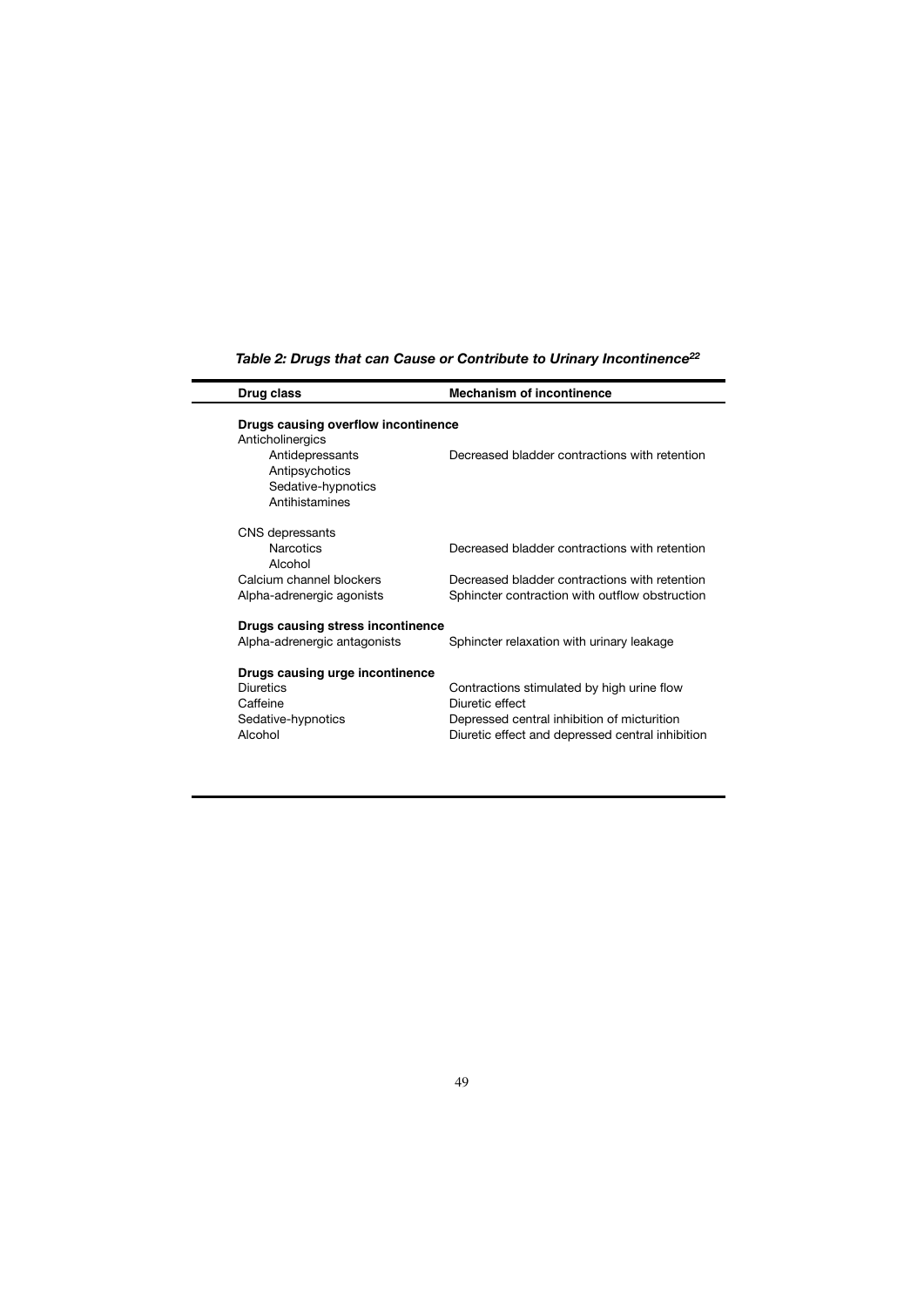*Table 3: Targeted Evaluation of the Incontinent Older Patient (adapted)11*

## **History**

Type (urge, stress, overflow, mixed) Frequency, severity, duration Pattern (diurnal, nocturnal, both or after taking medication) Associated symptoms (reduced stream, straining, incomplete emptying, dysuria, haematuria) Alteration in bowel habit Other relevant factors (diabetes mellitus, neurological disease, urinary tract infections, pelvic/lower urinary tract surgery or irradiation) Medications (including non-prescription items) Functional assessment (mobility, ADL ability, cognition)

### **Physical Examination**

Identify other relevant medical conditions (e.g. heart failure, peripheral oedema) Stress test (for female) Palpate for bladder distension after voiding Pelvic examination (atrophic vaginitis, pelvic muscle laxity, pelvic mass) Rectal examination (anal tone, faecal impaction, prostate nodule) Neurological examination (including sacral reflexes and perianal sensation)

# **Investigations**

Bladder/continence chart Measurement of post-void residual urine by ultrasound or catheterisation Urinalysis and urine culture Blood tests (electrolytes, creatinine, glucose, calcium)\* Renal ultrasound (if high post-void residual urine volume)\* Uroflow study\* Pressure-flow urodynamic study (see text for indications)\* Cystoscopy (if haematuria or suspicion of lower urinary tract lesion)\*

\* Tests indicated for selected patients only.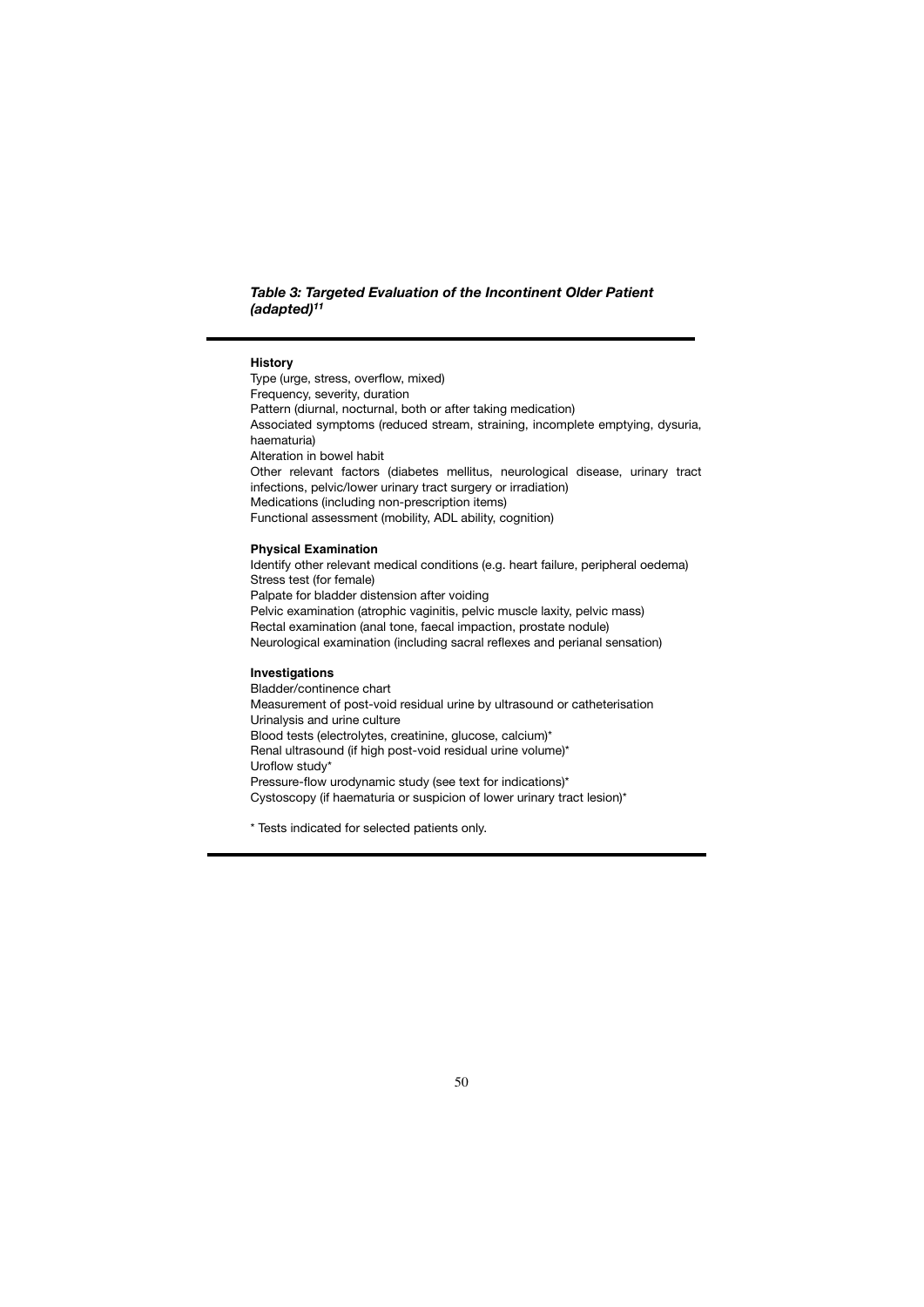| Condition                                              | Type of incontinence | <b>Treatment options</b>                                                                                                                                                                              |
|--------------------------------------------------------|----------------------|-------------------------------------------------------------------------------------------------------------------------------------------------------------------------------------------------------|
| Detrusor overactivity                                  | Urge                 | 1.<br>Bladder retraining or<br>prompted voiding<br>2. Bladder relaxant drug<br>therapy (e.g. oxybutynin,<br>tolterodine)                                                                              |
| Reduced outlet<br>resistance<br>(outlet incompetence)  | <b>Stress</b>        | Pelvic floor exercises<br>1.<br>Electrical stimulation of<br>2.<br>pelvic floor<br>Surgery for genuine<br>3.<br>stress incontinence                                                                   |
| Detrusor underactivity                                 | Urge/overflow        | Intermittent<br>$\mathbf{1}_{\cdot}$<br>catheterisation (by self<br>or caregiver)<br>Indwelling<br>2.<br>catheterisation (less<br>preferred)                                                          |
| Increased outlet<br>resistance<br>(outlet obstruction) | Urge/overflow        | Surgery (e.g. TURP for<br>1.<br>prostatic obstruction)<br>Alpha-adrenergic<br>2.<br>antagonist drugs<br>(e.g. prazosin, terazosin,<br>alfuzosin)<br>Alpha-reductase<br>3.<br>drugs (e.g. finasteride) |

*Table 4: Recommended Treatment Options for Established Incontinence (adapted)18,21*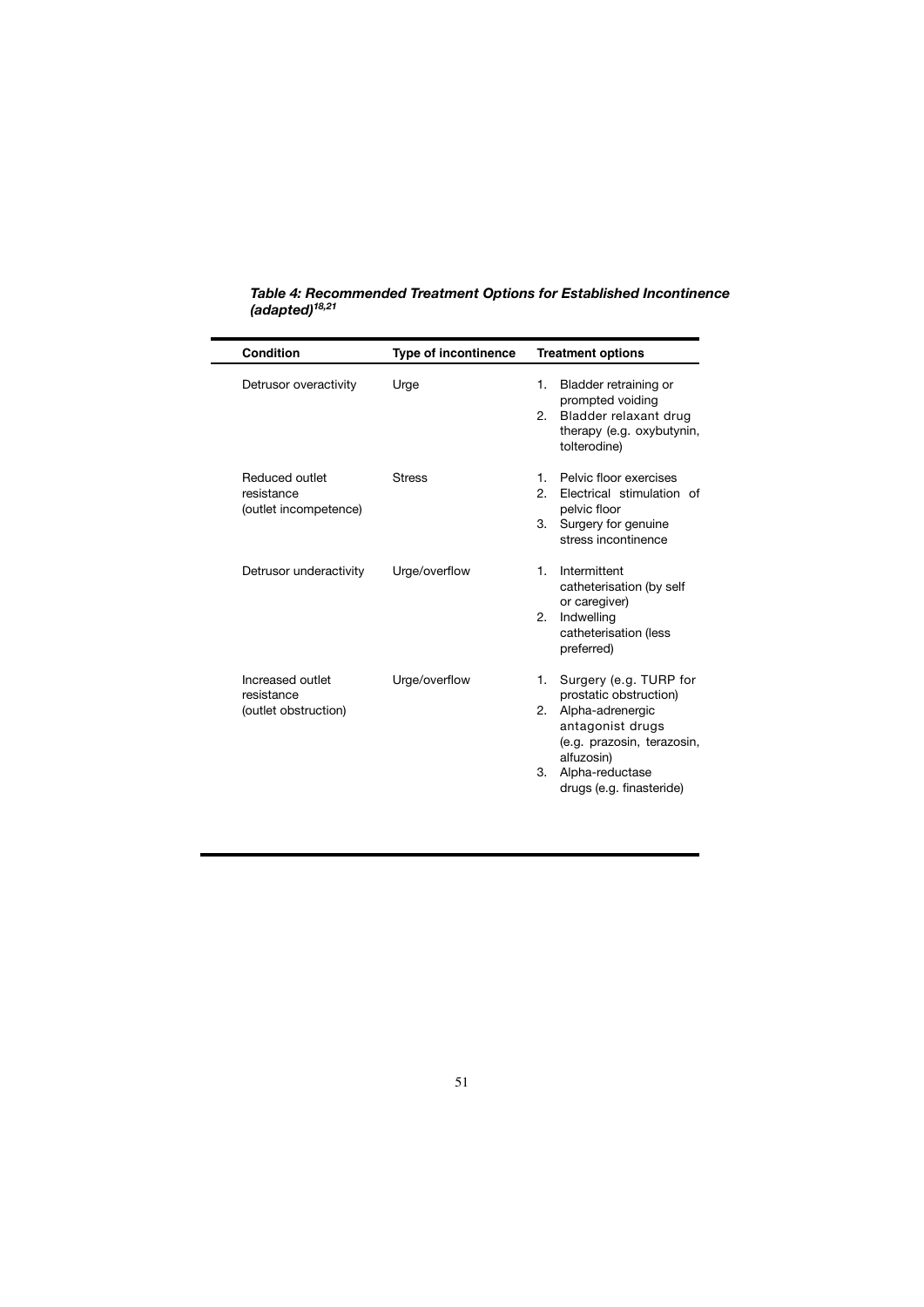**Figure 1: Clinical Algorithm of Management of Urinary Incontinence in Frail-Elderly People (adapted from the 3rd International Consultation on Incontinence1)**

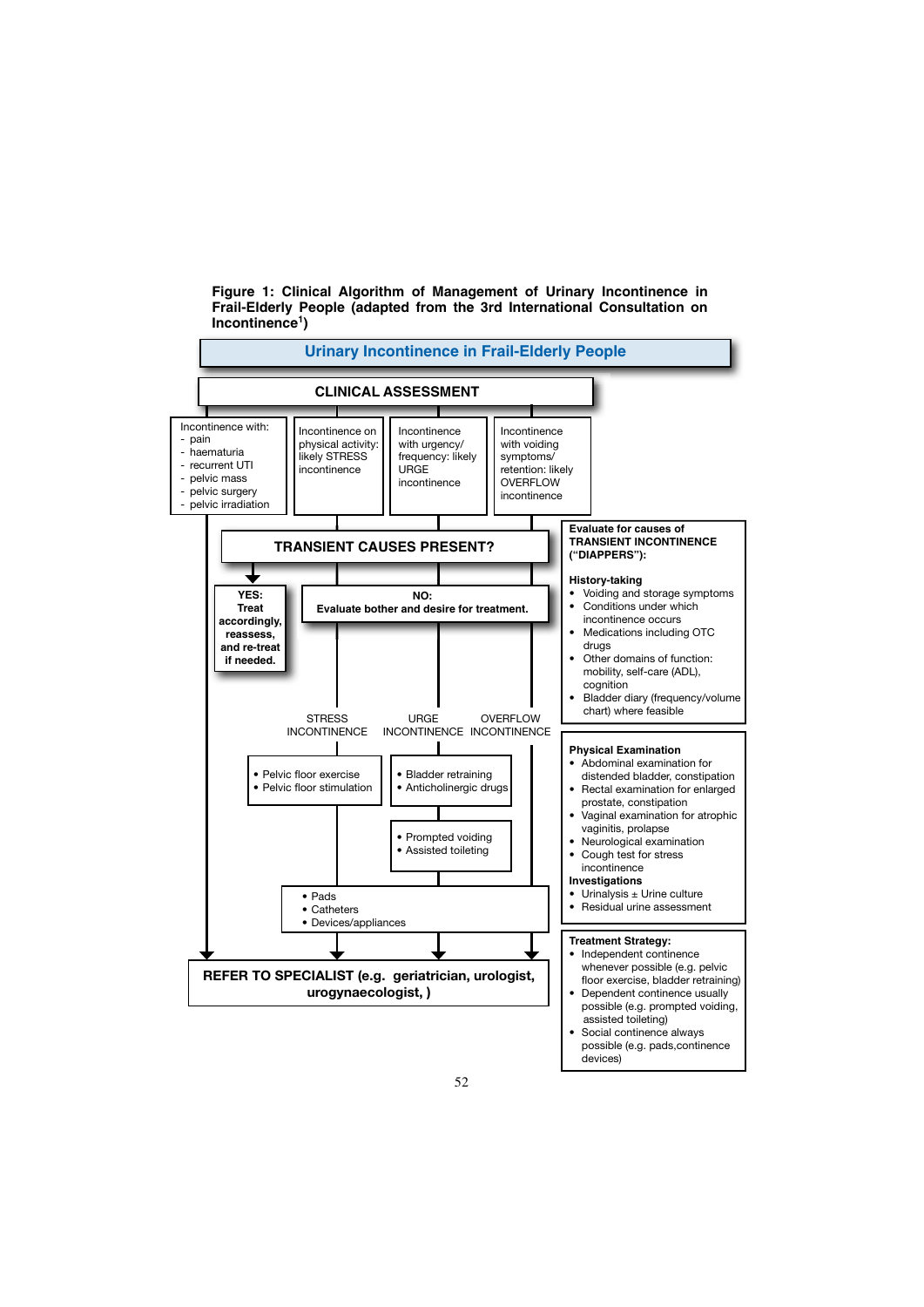### **References**

- 1. Fonda D et al. Incontinence in the frail-elderly. 3rd International Consultation on Incontinence, 2004; 1163-1239.
- 2. Diokno AC, Brown MB, Brock BM, Herzog AR, Normolle DP. Clinical and cystometric characteristics of continent and incontinent non-institutionalised elderly. J Urol 1988; 140: 567-571.
- 3. Resnick NM, Elbadawi A, Yalla SV. Age and the lower urinary tract: What is normal? Neurourol Urodyn 1995; 14: 577-579.
- 4. Resnick NM, Yalla SV. Management of urinary incontinence in the elderly. N Engl J Med 1985; 313: 800-805.
- 5. Fonda D et al. Management of incontinence in older people. 1st International Consultation on Incontinence, 1998; Monaco: 733-773.
- 6. Resnick NM, Elbadawi A, Yalla SV. Age and the lower urinary tract: What is normal? Neurourol Urodyn 1995; 14: 577-579.
- 7. Standards of care: Incontinence. Society for Geriatric Medicine (S'pore) 2001.
- 8. Ouslander JG, Palmer MH, Rovner BW, German PS. Urinary incontinence in nursing homes: Incidence, remission and associated factors. J Am Geriatr Soc 1993; 41: 1083-1089.<br>
9. Besnick NM. Urinary
- 9. Resnick NM. Urinary incontinence in the elderly. Medical Grand Rounds 1984; 3: 281-290.
- 10. Resnick NM. Initial management of the incontinent patient. J Am Geriatr Soc 1990; 38: 311-316.
- 11. Resnick NM. Urinary incontinence. Lancet 1995; 346: 94-99.
- Landi F, Cesari M, Russo A, et al. Potentially reversible risk factors and urinary incontinence in frail older people living in the community. Age & Ageing 2003; 32: 194-199.
- 13. Maly RC, Hirsch SH, Reuben DB. The performance of simple instruments in detecting geriatric conditions and selecting community-dwelling older people for geriatric assessment. Age Ageing 1997; 26: 223-231.
- 14. Ouslander JG, Urman HN, Uman GC. Development and testing of an incontinence monitoring record. J Am Geriatr Soc 1986; 83-90.
- 15. Fantl JA, Newman DK, Colling J, et al. Urinary incontinence in adults: Acute and chronic management. Clinical Practice Guideline No. 2, 1996 Update. Rockville, MD: US Department of Health and Human Services. Public Health Service, Agency for Health Care Policy and Research. AHCPR publication no. 96-0682. March 1996.
- 16. Ouslander JG, Leach G, Staskin D, et al. Prospective evaluation of an assessment strategy for geriatric urinary incontinence. J Am Geriatr Soc 1989; 37: 715-724.
- 17. Resnick NM, Brandeis GH, Baumann MM, Morris JN. Evaluating a national assessment strategy for urinary incontinence in nursing home residents: Reliability of the Minimum Data Set and validity of the Resident Assessment Protocol. Neurourol Urodyn 1996; 15: 583-598.
- 18. Fonda D. Improving management of urinary incontinence in geriatric centres and nursing homes. Aust Clin Rev 1990; 66-71.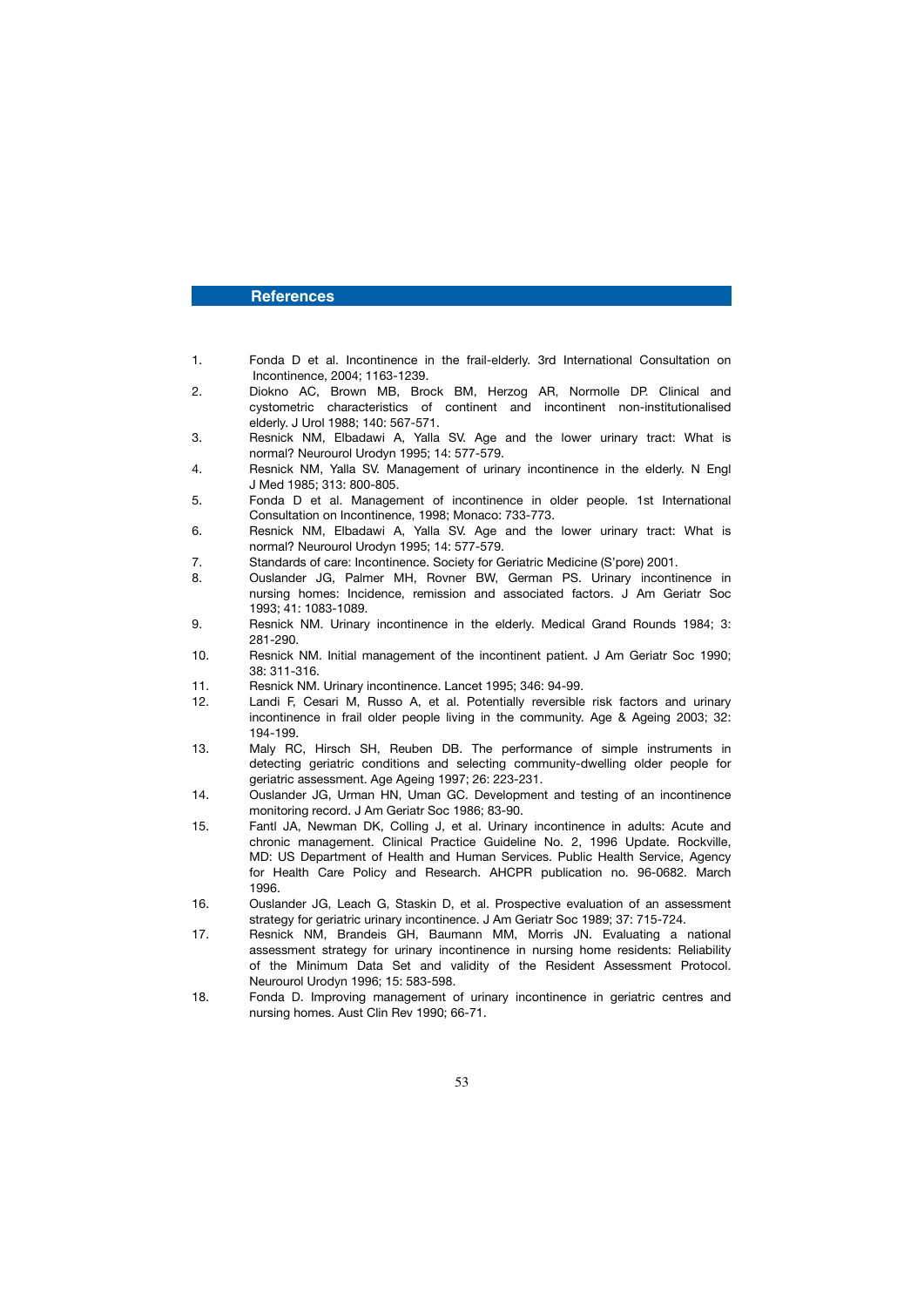- 19. Eustice S, Roe B, Paterson J. Prompted voiding for the management of urinary incontinence in adults. Cochrane Database of Systematic Reviews. Issue 2, 2002.<br>20. Resnick NM. Geriatric incontinence. Urol Clin N Amer 1996; 23: 55-74.
- Resnick NM. Geriatric incontinence. Urol Clin N Amer 1996; 23: 55-74.
- 21. Ee CH. Urinary incontinence in the elderly. In: Chin CM (ed). Clinical handbook of management of incontinence (2nd edition). Society for Continence (Singapore), 2001: 109-126.<br>22. Weiss B
- Weiss BD. Diagnostic evaluation of urinary incontinence in geriatric patients. American Family Physician 1998; 57: 2675-2694.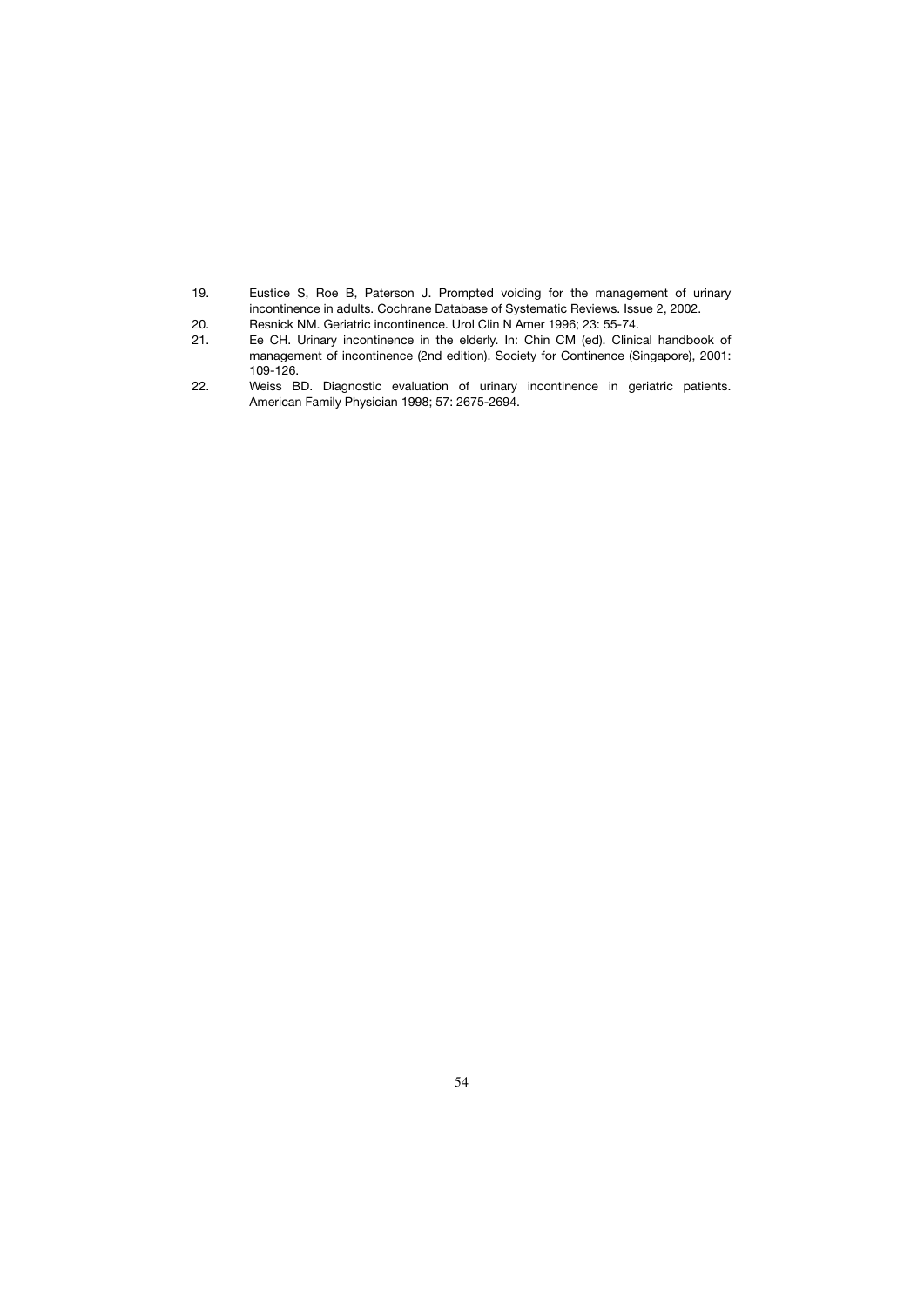# **9 Urinary Incontinence in Neuropathic Patient**

# **9.1 Introduction**

 Most neurological diseases that affect the spinal cord and some that affect the brain cause bladder dysfunction. Such bladder dysfunction in turn, can lead to urinary incontinence. Such incontinence is also known as neurogenic urinary incontinence. Assessment and treatment depends on an understanding of the likely mechanisms producing the incontinence, which in turn, depend upon the site of the nervous system abnormality.

# **9.2 Background**

 Neuropathic bladder can be caused by (a) suprapontine, (b) spinal cord and (c) subsacral (cauda equina and peripheral nerves) lesions.

a) Suprapontine Level

 In suprapontine lesions, e.g. Parkinson's disease, cerebrovascular accidents and dementia, urinary incontinence results from uninhibited detrusor contractions<sup>1</sup>. This detrusor hyperreflexia (DH) is due to damage to the cerebral inhibitory centers<sup>2</sup>. A significant number of new stroke patients develop urinary retention for several weeks before detrusor hyperreflexia occurs.

#### b) Spinal Cord Level

 Neurological injury, which can involve parasympathetic, sympathetic, and somatic nerve fibers, can result in a complex combination of signs and symptoms. The urodynamic investigation of those with neurological impairment can provide objective information regarding the nature and extent of the effect on lower urinary tract function. For this reason, urodynamic testing should be an integral part in the evaluation of all patients.

In spinal cord injury (SCI), neurologically incomplete injuries are slightly more common (53.8%) than complete injuries  $(46.2%)<sup>3</sup>$ . Urodynamically, the most common pattern seen is detrusor hyperreflexia (about 70%), with half of these cases having co-existent detrusor-external sphincter dyssynergia (DSD)4-6. Detrusor areflexia is seen in 20% to 30% of cases, and these patients strain to void<sup>7</sup>.

c) Subsacral Level

These lesions may affect the cauda equina including the sacral roots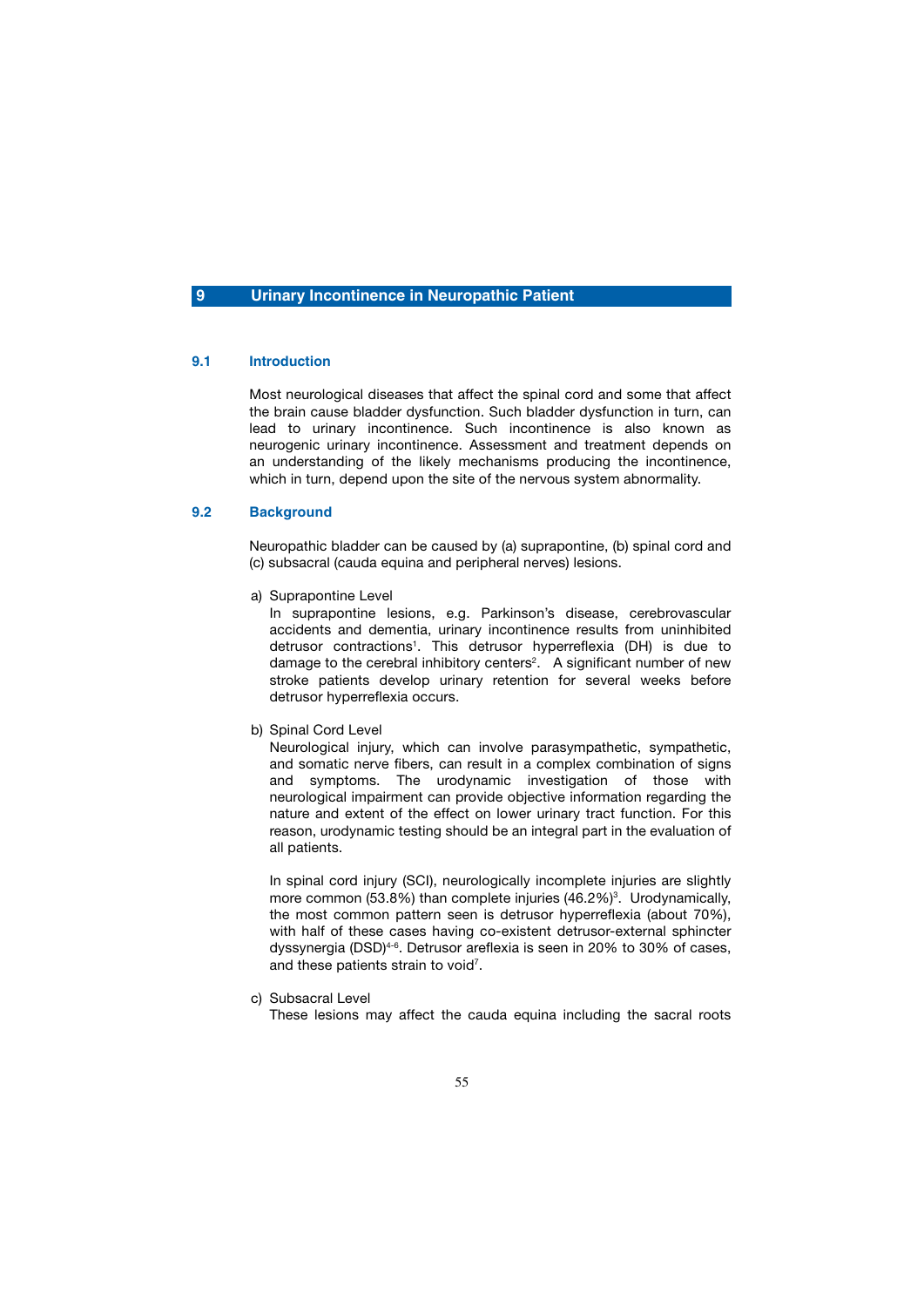and the peripheral nerves. Common causes are pelvic plexus injury, e.g. pelvic fractures, abdominal-perineal resection and hysterectomy.

 Decreased parasympathetic innervation generally results in decreased detrusor contractility and potential areflexia, while impaired sympathetic transmission results in incomplete bladder neck closure, internal sphincter dysfunction, and stress incontinence. Up to 80% of patients with voiding disturbances after significant pelvic procedures will resume normal voiding within 6 months<sup>6</sup>.

 Diabetes mellitus is another common cause. Classically, patients experience decreased urinary frequency, hesitancy, and slowing of the urinary stream. These symptoms progress eventually to urinary dribbling from overflow incontinence.

### **9.3 Evaluation**

 Adequate time is needed for a proper and complete clinical evaluation. This is because the level of the neuropathic lesion needs to be determined.

9.3.1 History

 The general history should include questions relevant to neurological and congenital abnormalities. Specific urinary history includes type of incontinence and severity.

9.3.2 Physical Examination

 Attention should be paid to the physical and possible mental handicaps that may limit the investigation. Impaired mobility and limb spasticity may make it difficult for patient positioning during urodynamics. The neurological examination includes sensation, motor power, reflexes of limbs, perianal and bulbocavernosus. Remember to assess the anal sphincter tone too.

9.3.3 Investigations

**Conduct urinalysis +/- urine culture to detect urinary infection. C**

 **Grade C, Level IV**

**C** Serum urea, electrolytes, creatinine and glucose to detect if there is **any compromised renal function.**

**Grade C, Level IV**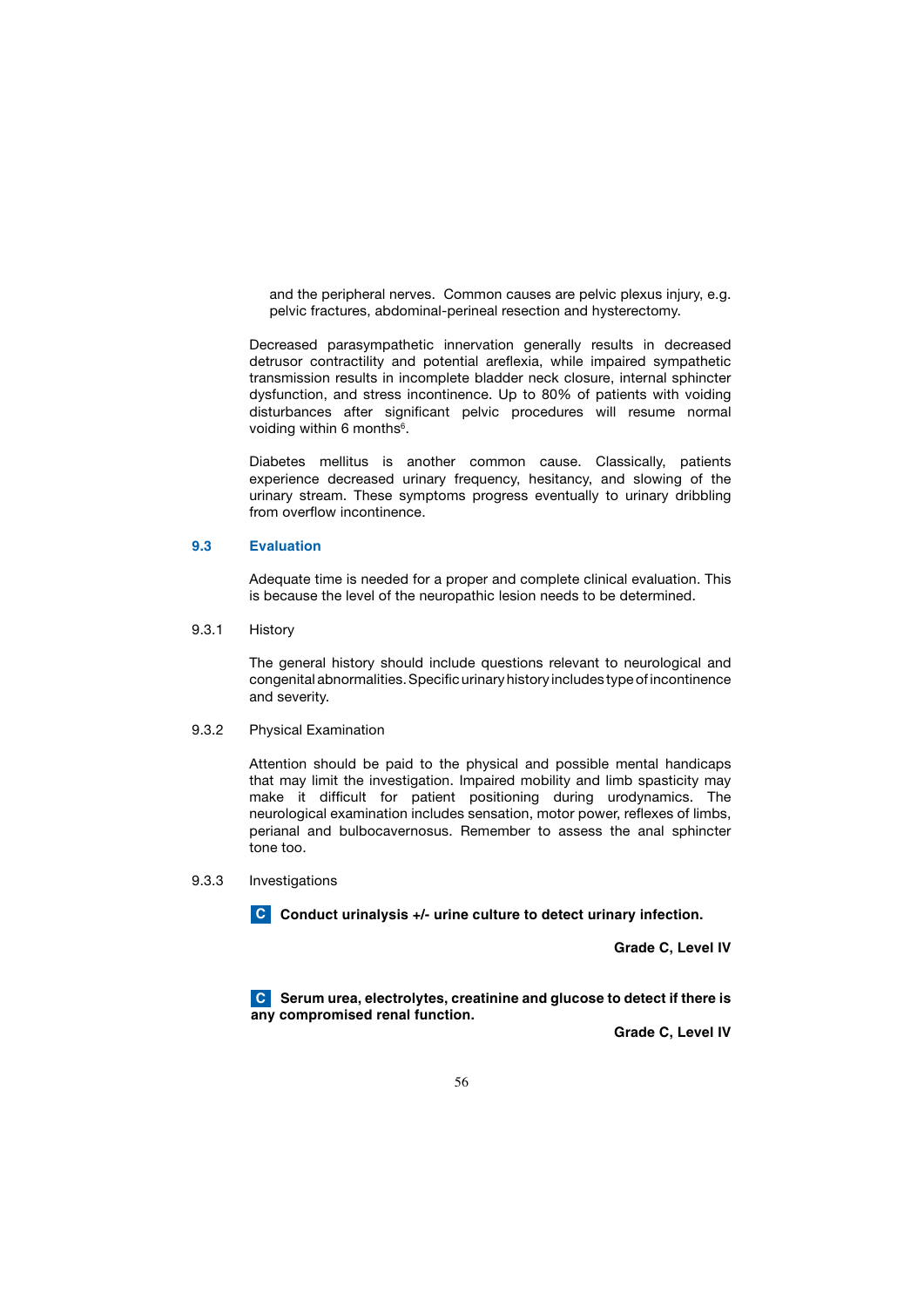Specialised tests are not intended to be part of the basic evaluation. These comprise of urodynamic tests, cystoscopy and imaging tests.

### **9.4 Therapeutic Approach**

 Therapy of neurogenic incontinence is primarily a conservative one unless the patient has intractable incontinence, recurrent infections and at risk of upper tract damage.

## 9.4.1 Conservative Management

 Continence control and avoidance of urinary tract infections are the aims of treatment.

a) Bladder Reflex Triggering

 This refers to various manoeuvres performed by patients to elicit reflex detrusor contractions through exteroceptive stimuli. The most commonly used manoeuvres are: suprapubic tapping, thigh scratching and anal/ rectal stimulation.

 **Triggered voiding could be recommended for patients whose C situation has proven to be urodynamically safe and stable, and who can manage reflex incontinence. Reflex voiding can only be recommended if an adequate follow-up is guaranteed.** 

## **Grade C Level IV**

b) Bladder Expression

 This comprise of various techniques that increase intravesical pressure to facilitate bladder emptying. The most commonly used are the Valsalva (abdominal straining) and the Cred (manual compression of the lower abdomen). However, the use of Valsalva or Cred are potentially hazardous for the urinary tract due to functional obstruction at the level of the pelvic floor<sup>7</sup>. Before recommending such bladder expressions, it must be proved that the situation in the lower urinary tract is urodynamically safe.

# **Valsalva and Cred give a reasonable quality of life as long as GPP the indication is proper and when the neurological lesion remains stable.**

c) Catheters

 It is still common practice to manage spinal cord injured (SCI) and other neuropathic patients with indwelling urethral cathetherisation (ID) or

**GPP**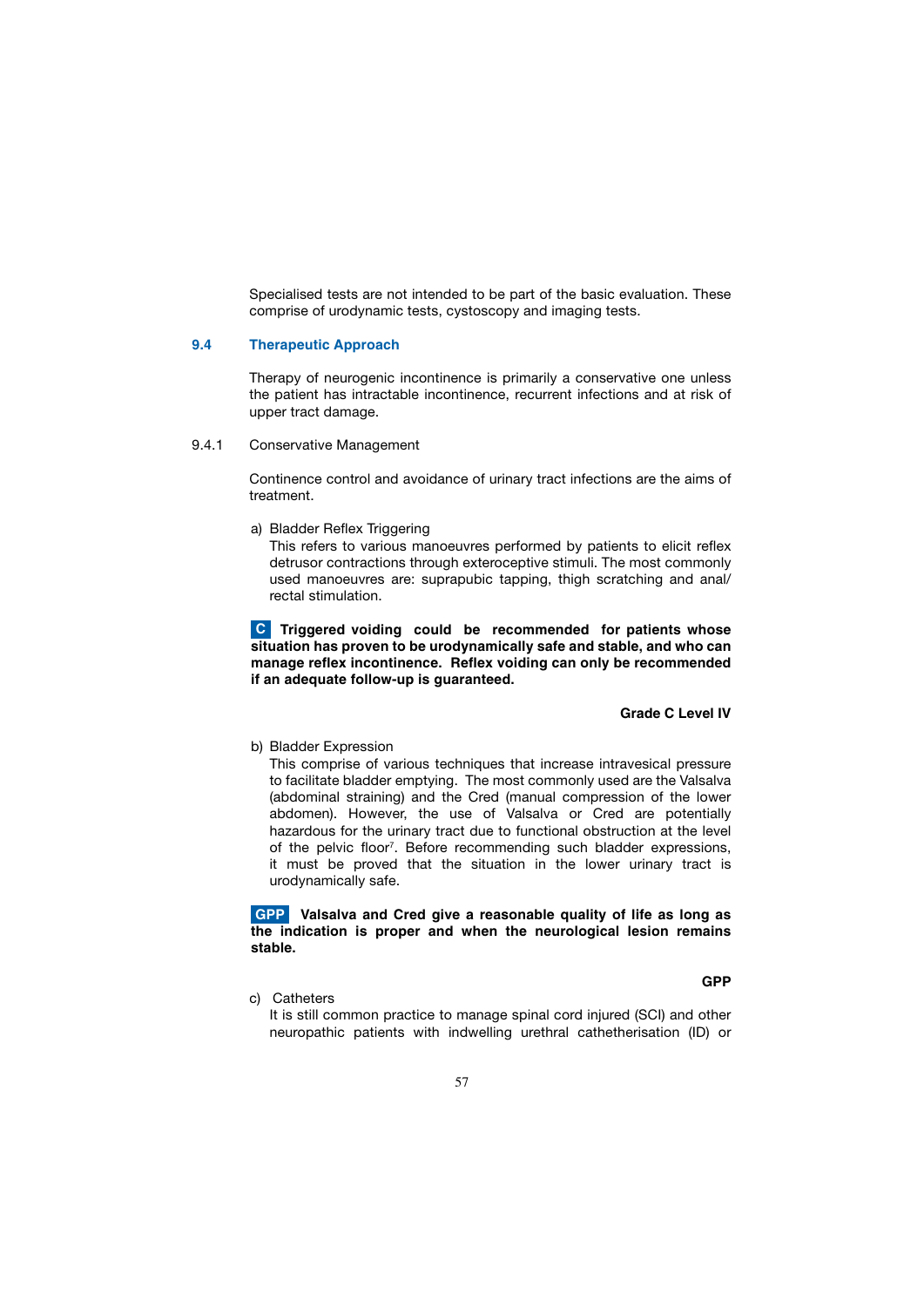suprapubic catheterisation (SC). However, such indwelling catheters are associated with various complications such as urethral trauma and bleeding, urethritis, fistula, bladder stones, and recurrent UTI. Many of these complications were related to long-term usage<sup>10</sup>.

**C** Transurethral indwelling and suprapubic catheter are not **recommended as safe methods for long-term use in the neuropathic patients.** 

### **Grade C Level IV**

 Nowadays, clean intermittent catheterisation (CIC) is recommended for neuropathic patients. Many studies showed good results in continence with less complications and a better quality of life<sup>9-11</sup>.

**B** Intermittent (self-) catheterisation is the method of choice **nowadays to empty an unbalanced reflex bladder and to manage reflexincontinence.**

### **Grade B Level III**

 In neuropathic male patients, a condom catheter (CC) is also one of the choices to control incontinence<sup>12-15</sup>.

 **Long-term use may cause bacteriuria but it does not increase the C risk of UTI when compared to other methods of bladder management.** 

# **Grade C Level IV**

d) Pharmacotherapy

 Antimuscarinics are still the most widely used treatment for DH cases troubled by urge and urge incontinence<sup>16</sup>. In spinal DH where there is functional outflow obstruction due to detrusor-sphincter-dyssynergia (DSD), anti-muscarinics are used to suppress reflex detrusor activity completely and facilitate CIC<sup>17-18</sup>.

 **Bladder relaxant drugs, including oxybutynin and tolterodine Ahave a documented suppressive effect on incontinence by controlling overactive bladder, thereby improving storage function.** 

**Grade A Level 1b**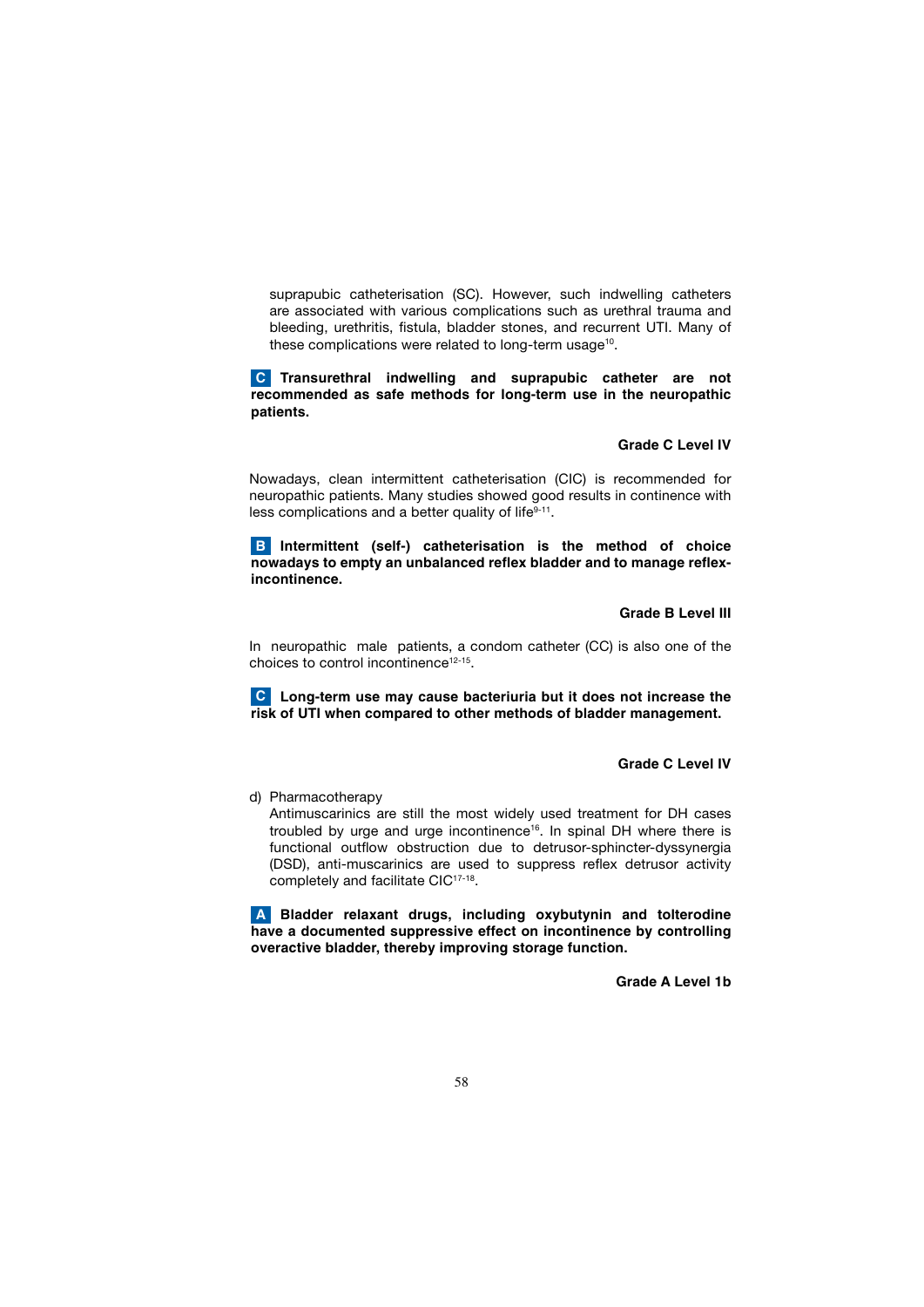Botulinum toxin A and the vanilloids, capsaicin and resiniferatoxin are recently discovered agents that activate nociceptive sensory nerve fibers through an ion channel<sup>19-22</sup>.

# **C** Intravesical RTX and botulinum toxin injection may be an alternative **for DH if conventional therapy fails.**

# **Grade C Level IV**

e) Electrical Neuromodulation

 Sacral nerve neuromodulation has been confirmed as a valuable treatment option to treat patients with symptoms of the overactive bladder when pharmacotherapy has been ineffective or caused intolerable side-effects<sup>23</sup>. It is not really known how neuromodulation works, but there is now evidence that neuromodulation works at the spinal and at the supraspinal  $level<sup>24</sup>$ .

 **If pharmacotherapy fails to relax the hyperreflexic detrusor, C electrical neuromodulation is an alternative in patients with incomplete lesions. However, non-invasive electrical neuromodulation should always be applied before invasive electrical neuro-modulation (sacral nerve stimulation of S3) is considered.** 

 **Grade C Level IV**

9.4.2 Surgical Management

 Surgery may correct the incontinence in many patients but is usually indicated only after all conservative therapies have been attempted and been ineffective. This is justified in those with low compliant bladders at risk of upper tract damage, and those with recurrent infections and intractable incontinence. In addition, other issues to be considered are social circumstances, degree of disability, cost effectiveness, technical difficulty and potential complications.

The type of surgery depends on the clinical lesion:

a) Failure to Empty

 Stimulation of the anterior sacral roots, mainly S3 and S4, results in bladder contraction with simultaneous activation of the urethral sphincter and pelvic floor.

 **Adding posterior rhizotomy promotes detrusor arreflexia and normal C compliance, thus avoiding reflex incontinence. With this technique more**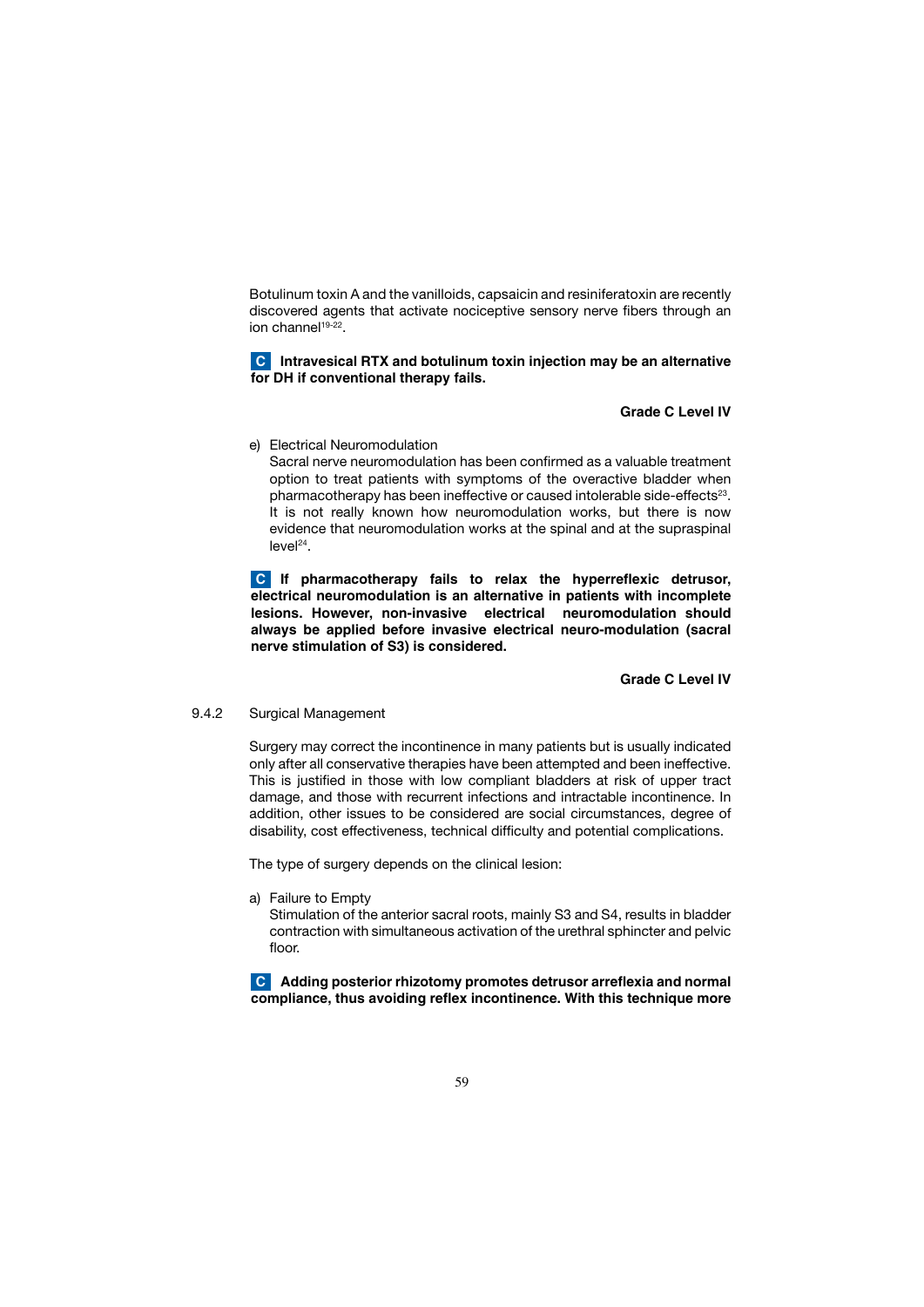**than 80% of the patients were able to achieve sufficient intravesical pressure to produce efficient voiding25-27.**

# **Grade C Level IV**

 Endoscopic incision of the male external sphincter is a procedure that helps decrease urinary outlet resistance due to detrusor-sphincter dyssynergia (DSD). The goal is to reduce the intravesical voiding pressure that results from the detrusor contracting against a dyssynergically contracted external urethral sphincter<sup>28, 29</sup>.

**C** In the male patient with functional outlet resistance due to DSD, **transurethral external sphincterotomy can be performed to promote bladder emptying.** 

# **Grade C Level IV**

 Botulinum-A toxin injected into the sphincter endoscopically is a new alternative to conventional sphincterotomy, and has been shown to be effective by some authors $30,31$ .

b) Failure to Store

 In detrusor overactivity, surgery is aimed at enlarging the bladder capacity and in doing so, reduce the detrusor contractility. These procedures are enterocystoplasty, gastrocystoplasty, autoaugmentation, and ureterocystoplasty.

 **Although the levels of evidence are relatively poor for C enterocystoplasty, these being multiple series describing retrospective results of this procedure, the results are uniformly good in terms of continence and improvement or stabilisation of upper tracts. Many studies also confirm the associated enhancement of urodynamic**  storage characteristics<sup>32-35</sup>.

### **Grade C Level IV**

 In patients with sphincteric incontinence, the artificial urinary sphincter (AUS) is a device that gives the patient better continence control.

 **The AUS is commonly used in patients with congenital neurological C disease, e.g. spina bifida with a success rate of 70% to 95% and a revision rate between 16% and 18%34, 35. The reported continence rate is**  generally high with few complications<sup>36, 37</sup>.

 **Grade C Level IV**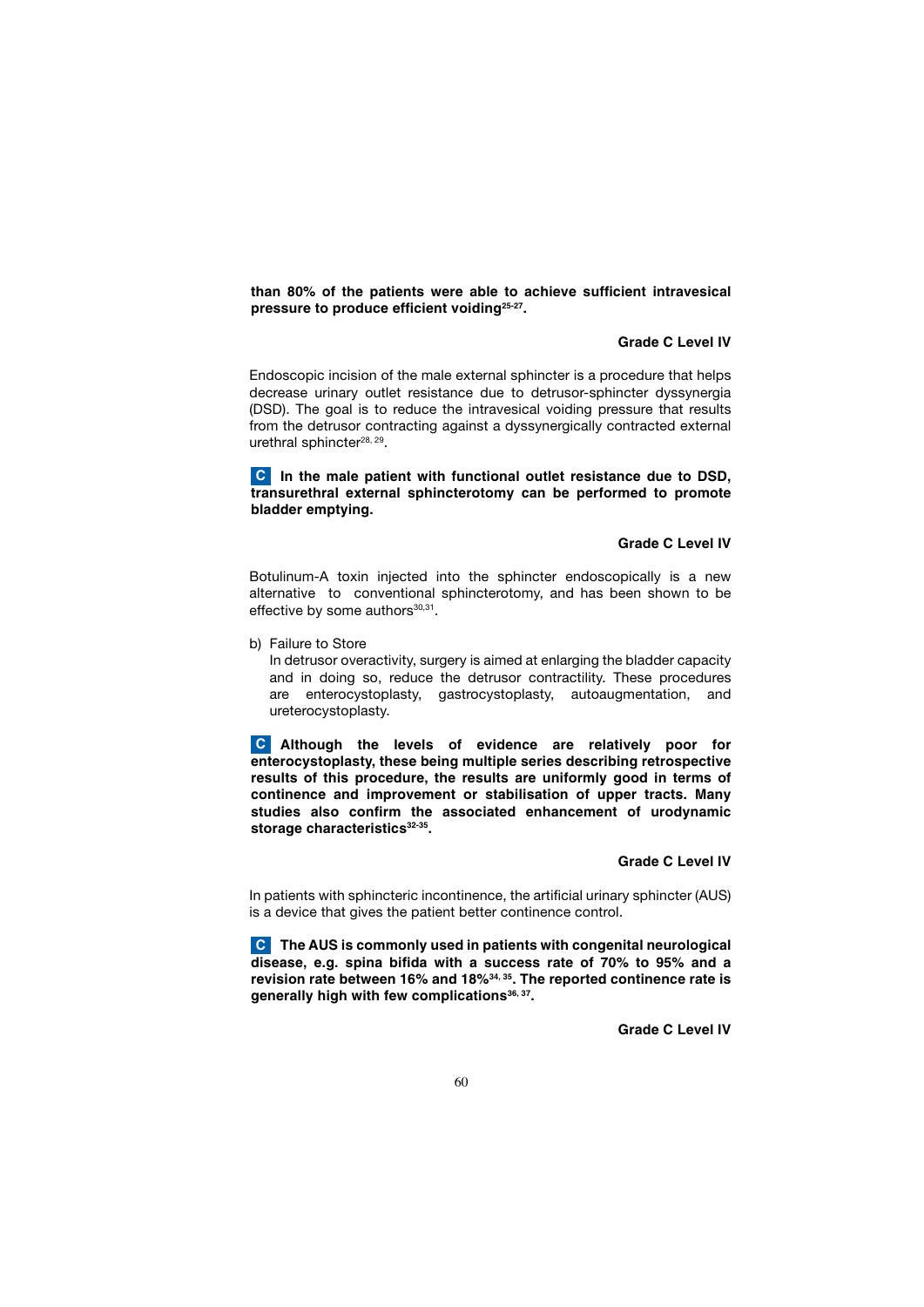The use of pubovaginal slings is established in the neurological female patient as an alternative to the artificial urinary sphincter<sup>38, 39</sup>.

 Periurethral injection materials to provide bulk for urethral closure and continence has been tried on children with neurogenic vesico-urethral dysfunction<sup>40-42</sup>. At present there are no studies reporting the use of bulking agents in the adult neurogenic population.

 **The continence rates achieved in children ranges from 30% to 80% C in the short term and 30% to 40% in the long-term.** 

# **Grade C Level IV**

 Finally, surgery to circumvent the bladder can be done. Although less frequently used, continent or non-continent urinary diversion is an acceptable treatment for selected cases of neurogenic voiding dysfunction patients<sup>43</sup>.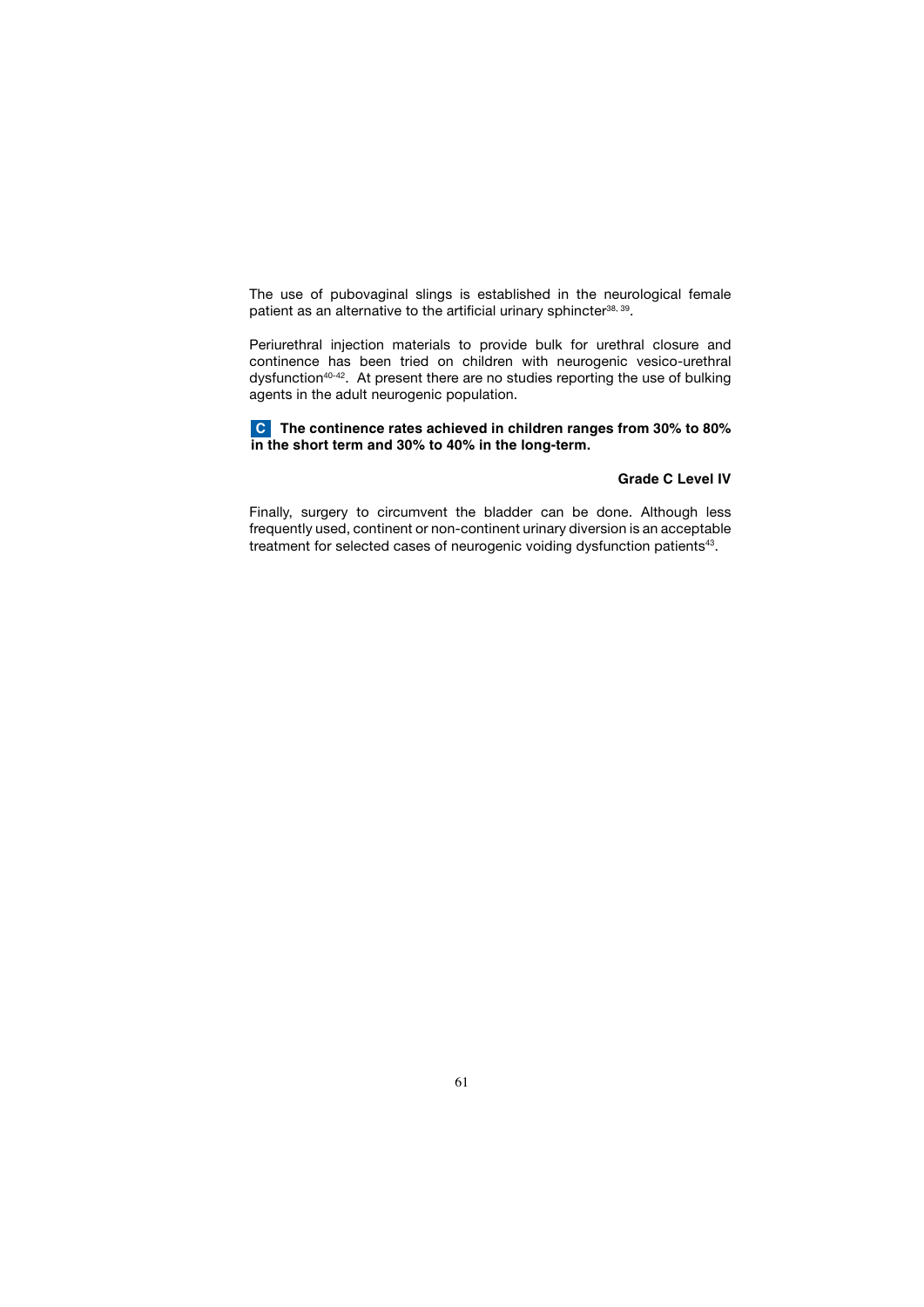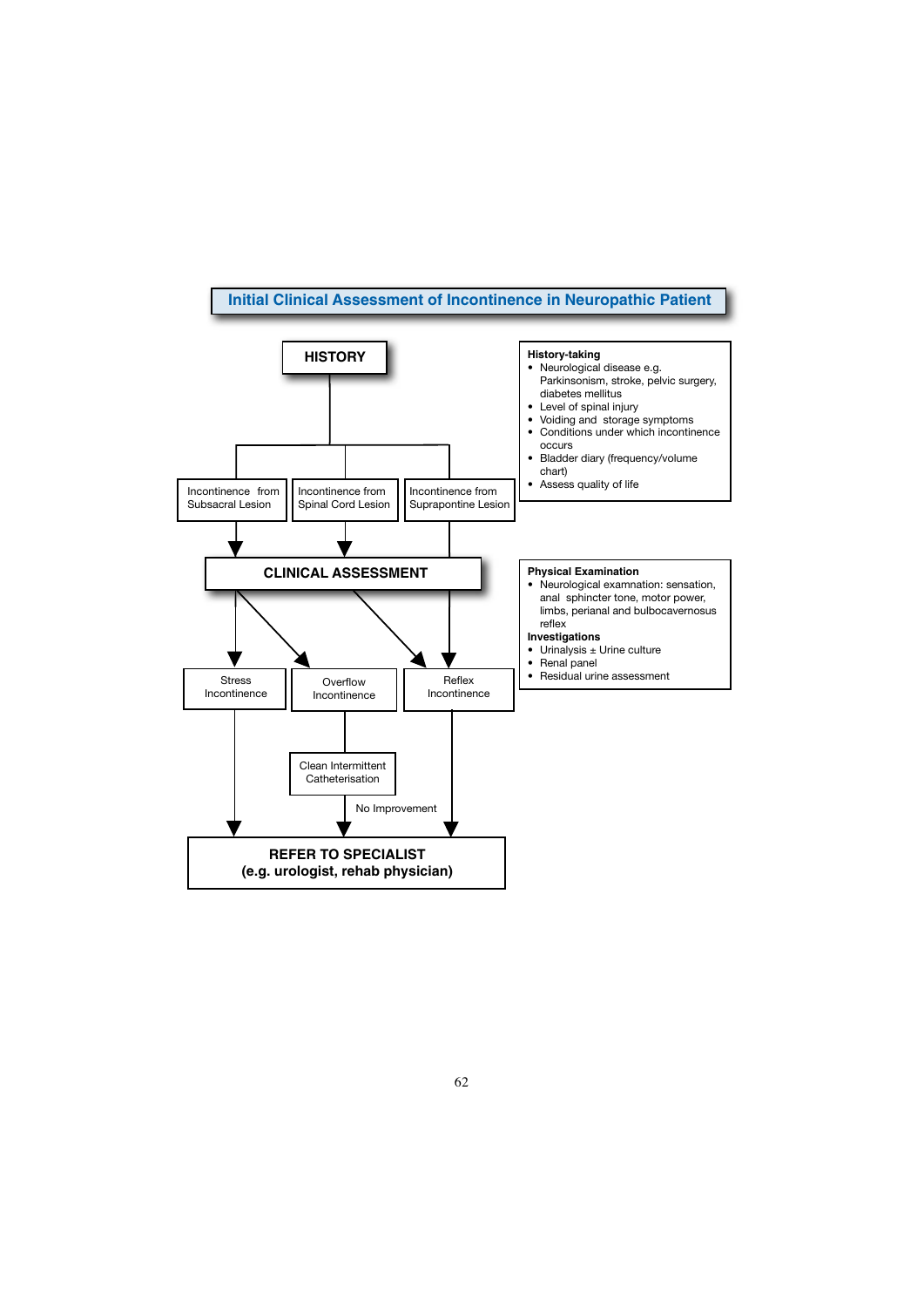### **References**

- 1. Brocklehurst JC, Andrews K, Richards B, et al. Incidence and correlates of incontinence in stroke patients. J Am Geriatric Soc 1985; 33:540-542.
- 2. Tsuchida S, Noto H, Yamaguchi O, Itoh M. Urodynamic studies on hemiplegic patients after cerebrovascular accident. Urology 1983; 21:315-318
- 3. Watanabe T, Rivas DA, Chancellor MB. Urodynamics of spinal cord injury. Urol Clin NA 1996; 23:459-473.<br>4. Goldstein I. Siroky M
- 4. Goldstein I, Siroky MB, Sax DS, Krane RJ. Neurourologic abnormalities in multiple sclerosis. J Urol 1982; 128:541-545.
- 5. Weinstein MS, Cardenas DD, O Shaughnessy EJ, Catanzaro ML. Carbon dioxide cystometry and postural changes in patients with multiple sclerosis. Arch Phys Med Rehabil 1988; 69: 923-927.
- 6. Sirls LT, Zimmern PE, Leach GE. Role of limited evaluation and aggressive medical management in multiple sclerosis: A review of 113 patients. J Urol 1994; 151: 946-950.
- 7. Gonor SE, Carroll DJ, Metcalfe JB. Vesical dysfunction in multiple sclerosis. Urology 1985; 25:429-431
- 8. Blaivas JG, Chancellor MB. Cauda equina and pelvic plexus injury. In Practical Neurourology-Genitourinary Complications in neurologic disease. Boston, Butterworth-Heinemann, pp 155-163, 1995
- 9. Madersbacher H, Weissteiner G. Intermittent self-catheterisation, an alternative in the treatment of neurogenic urinary incontinence in women. Eur Urol 1977; 3: 82-84.<br>10. Weld
- Weld KJ, Dmochowski PR. Effect of bladder management on urological complications in spinal cord injured patients. J Urol, 2000; 163:768-772.
- 11. Maynard F, Diokno A. Urinary infection and complications during clean intermittent catheterisation following spinal cord injury. J Urol; 1984;132: 943-946.<br>The Diokno AC Sonda LP Hollander JB Lapides J Fate of patients
- Diokno AC, Sonda LP, Hollander JB, Lapides J. Fate of patients started on clean intermittent self-catheterisation 10 years ago. J Urol 1983;129:1120-1122.
- 13. Sutton G, Shah S, Hill V. Clean intermittent self-catheterisation for quadriplegic patients – a five-year follow up. Paraplegia 1991;29:542-549.
- 14. Hirsch DD, Fainstein V, Musher DM. Do condom catheter collecting system cause urinary tract infection? JAMA 1979; 242(4): 340-341.
- 15. Sotolongo JR, Koleilat N. Significance of aymptomatic bacteriuria in spinal cord injury patients on condom catheter. J Urol 1990; 143: 979-980.
- 16. Anderson, RU, Mobley, D, Blank, B, Saltzstein, D, Susset, J, Brown, JS: Once a day controlled versus immediate release oxybutynin chloride for urge incontinence. J. Urol.1999; 161:1809-1812.<br>17. Diokno A. Ingber M. Oxybutynin in detrus
- Diokno A, Ingber M. Oxybutynin in detrusor overactivity. Urol Clin North Am 2006; 33(4): 439-445.<br>18. Ethans KD, Na
- Ethans KD, Nance PW, Bard RJ, Casey AR, Schryvers OI. Efficacy and safety of tolterodine in people with neurogenic detrusor overactivity. J Spinal Cord Med 2004; 27(3): 214-218.
- 19. Caterina MJ, Schumacher MA, Tominaga M, Rosen TA, Levine JD, Julius D: The capsaicin receptor: A heat-activated ion channel in the pain pathway. Nature 1997;389: 816-824.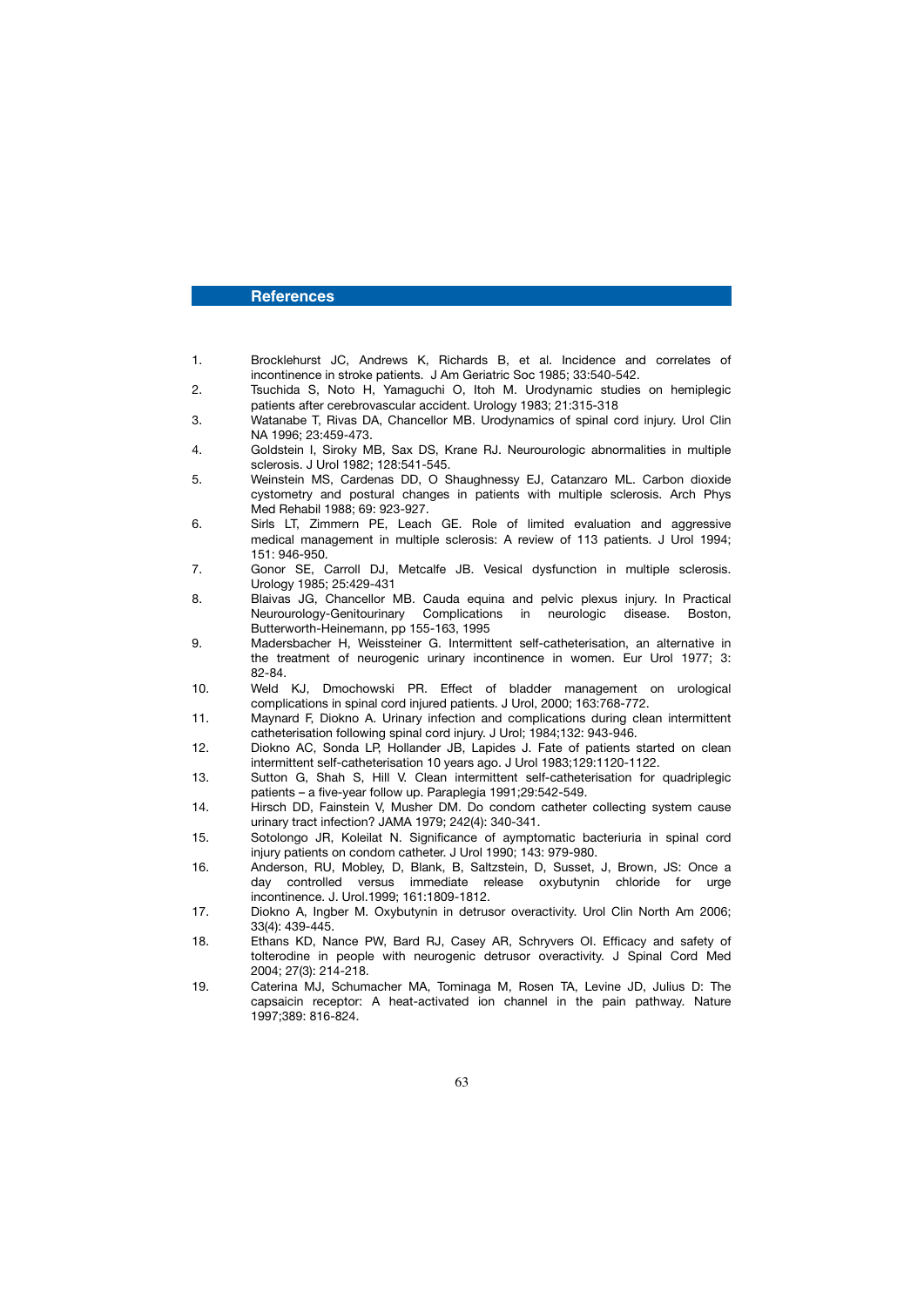- 20. Reitz A, Stohrer M, Kramer G, Del Popolo G, Chartier-Kastler G, Pannet J et al. European experience of 200 cases treated with botulinum-A toxin injections into the detrusor muscle for urinary incontinence due to neurogenic detrusor overactivity. Eur Urol 2004; 45(4):510-515.
- 21. Karsenty G, Reitz A, Lindemann G, Boy S, Schurch B. Persistence of therapeutic effect after repeated injections of botulinum toxin type A to treat incontinence due to neurogenic detrusor overactivity. Urology 2006; 68(6): 1193-1197.<br>Phelan MW, Franks M, Somogyi GT, Yokovama, T, Fraser
- Phelan MW, Franks M, Somogyi GT, Yokoyama T, Fraser MO, Lavelle JP, Yoshimura N: Chancellor MB: Botulinum toxin urethral sphincter injection to restore bladder emptying in men and women with voiding dysfunction. J. Urol 2001;165: 1107-1110.
- 23. Schmidt RA, Doggweiler R. Neurostimulation and neuromodulation: A guide to selecting the right urologic patient. Eur Urol. 1998; 34 Suppl 1:23-26.
- 24. Bemelmans BL, Mundy AR, Graggs MD. Neuromodulation by implant for treating lower urinary tract symptoms and dysfunction. Eur Urol 1999; 36: 81-91.
- 25. Rijkhoff, N,, Wijkstra, H., Van Kerrebroeck, P., Debruyne, F.. Selective detrusor activation by sacral ventral nerve-root stimulation: Results of intraoperative testing in humans during implantation of a Finetech-Brindley system. World J Urol 1998;16: 337-341.<br>26. Egon. C
- Egon, G., Barat, M., Colombel,.P., Visentin, C., Isambert, J., Guerin, J.. Implantation of anterior sacral root stimulation combined with posterior sacral rhizotomy in spinal cord injury patients. World J Urol 1998; 16: 342-349.
- 27. Schurch, B., Rodic, B, Jeanmond D. Posterior sacral rhizotomy and intradural sacral root stimulation for treatment of the spastic bladder in spinal cord injury patients. J. Urol 1997; 157 (2): 610-614.
- 28. Juma, S, Mostafavi, M, Joseph A.: Sphincterotomy: Long-term complications and warning signs. Neurourol. Urodyn. 1995;14 (1):33-41.
- 29. Noll, F, Sauerwein, D, Stohrer, M.: Transurethral sphincterotomy in quadriplegic patients: Long-term-follow-up. Neurourol. Urodyn., 1995; 14(4):35l-8.
- 30. Petit, H, Wiart, L., Gaujard, E., Le Breton, F., Ferriere, JM, Lagueny, A., Joseph, PA, Barat, M.: Botulinum – A toxin treatment for detrusor-sphincter dyssynergia in spinal cord disease. Spinal Cord 1998; 36(2):9l-94.<br>31. Schurch, B, Hauri, D, Rodic, B, Curt, A, Meyer, I
- Schurch, B, Hauri, D, Rodic, B, Curt, A, Meyer, M, Rossier, AB.: Botulinum-A toxin as a treatment of detrusor-sphincter dyssynergia: A prospective study in 24 spinal cord injury patients. J. Urol. 1996; 155:1023-1029.
- 32. Hasan ST, Marshall C, Robson WA, Neal DE. Clinical outcome and quality of life following enterocystoplasty for idiopathic detrusor instability and neurogenic bladder dysfunction. Br J Urol. 1995; 76(5):551-557.
- 33. Mast P, Hoebeke P, Wyndaele JJ, Oosterlinck W, Everaert K. Experience with augmentation cystoplasty. A review. Paraplegia 1995; 33(10):560-4.
- Khoury JM, Webster GD. Evaluation of augmentation cystoplasty for severe neuropathic bladder using the hostility score. Dev Med Child Neurol.1992; 34(5):441-7.<br>35. Badomski
- 35. Radomski SB, Herschorn S, Stone AR, Urodynamic comparison of ileum v. sigmoid in augmentation cystoplasty for neurogenic bladder dysfunction. Neurourol. Urodyn 1995;14: 231-237.
- 36. Elliot DS and Barret DM. Mayo Clinic Long-term analysis of the functional durability of the AMS 800 artificial urinary sphincter. A review of 323 cases. J. Urol.1998; 159:1206-1208.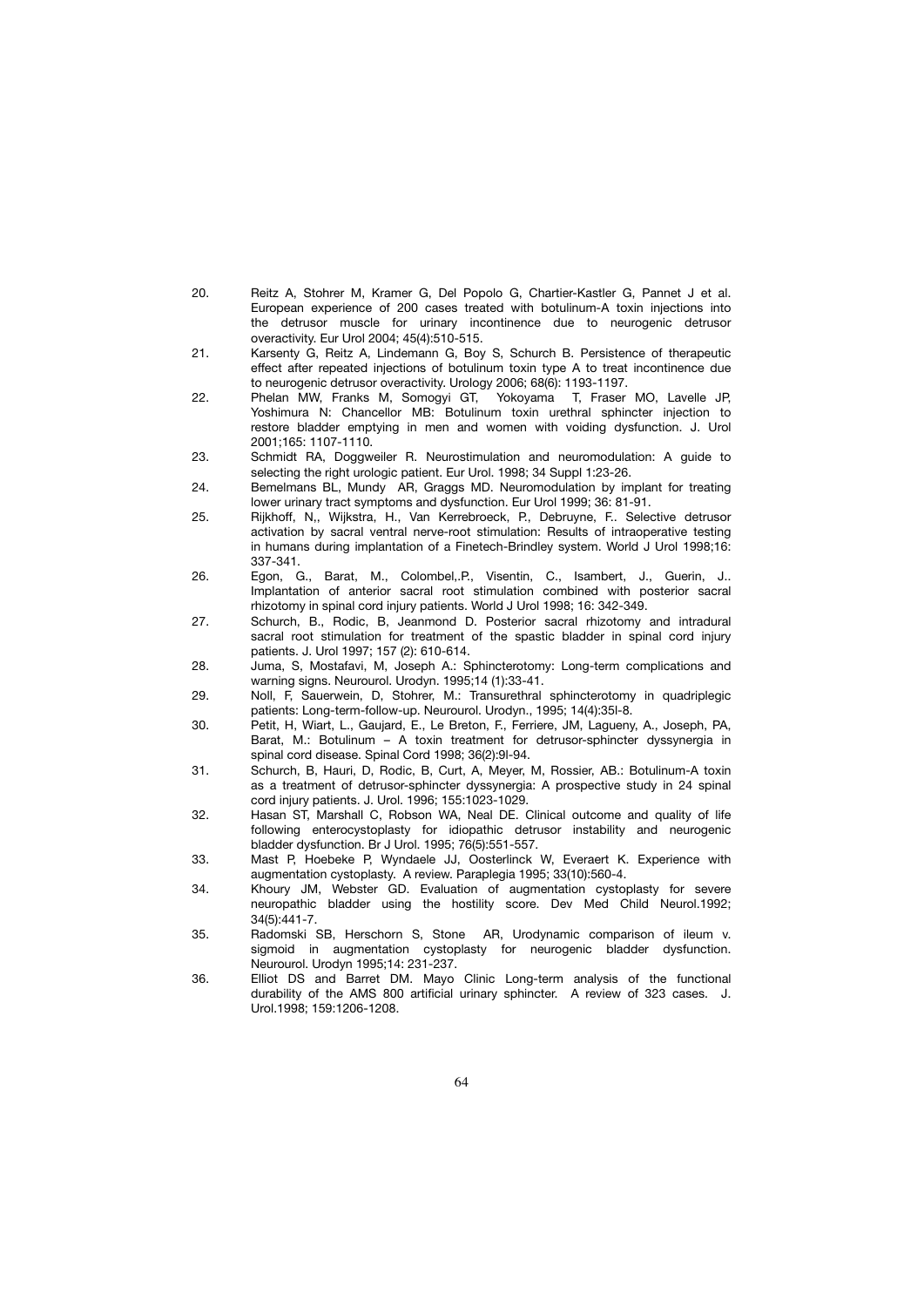- 37. Venn SN; Greenwell TJ and Mundy AR. The long-term outcome of artificial urinary sphincters. J. Urol 2000;164: 702- 707.<br>38. Gormlev EA : Bloom DA : McGuire
- Gormley EA ; Bloom DA ; McGuire EJ; Ritchey MI. Pubovaginal slings for the management of urinary incontinence in female adolescents. J. Urol.1994;152: 822-825.<br>:39. Raz S:
- Raz S; Ehrlich RM; Zeidman EJ; Alarcon A and McLaughlin S. Surgical treatment of the incontinent female patient with myelomeningocele. J. Urol 1998;139: 524-527.
- 40. Chernoff A, Horowitz M, Combs A. Periurethral collagen injection for the treatment of urinary incontinence in children. J. Urol. 1997; 157,157:2303-2305.
- 41. Kassouf W; Capolicchio G; Berardinucci G; Corcos J. Collagen injection for the treatment of urinary incontinence in children. J. Urol 2001; 165:1666-1668.
- 42. Guys JM, Fakhro A; Louis-Borrione C; Prost J; Hautier A. Endoscopic treatment of urinary incontinence: long-term evaluation of the results. J. Urol 2001;165: 2389-2391.<br>43. Lemelle JL, Guillemin
- Lemelle JL, Guillemin F, Aubert D, Guys JM, Lottmann H, Lortat-Jacob S et al. A multicenter evaluation of urinary incontinence management and outcome in spina bifida. J Urol 2006: 175(1); 208-212.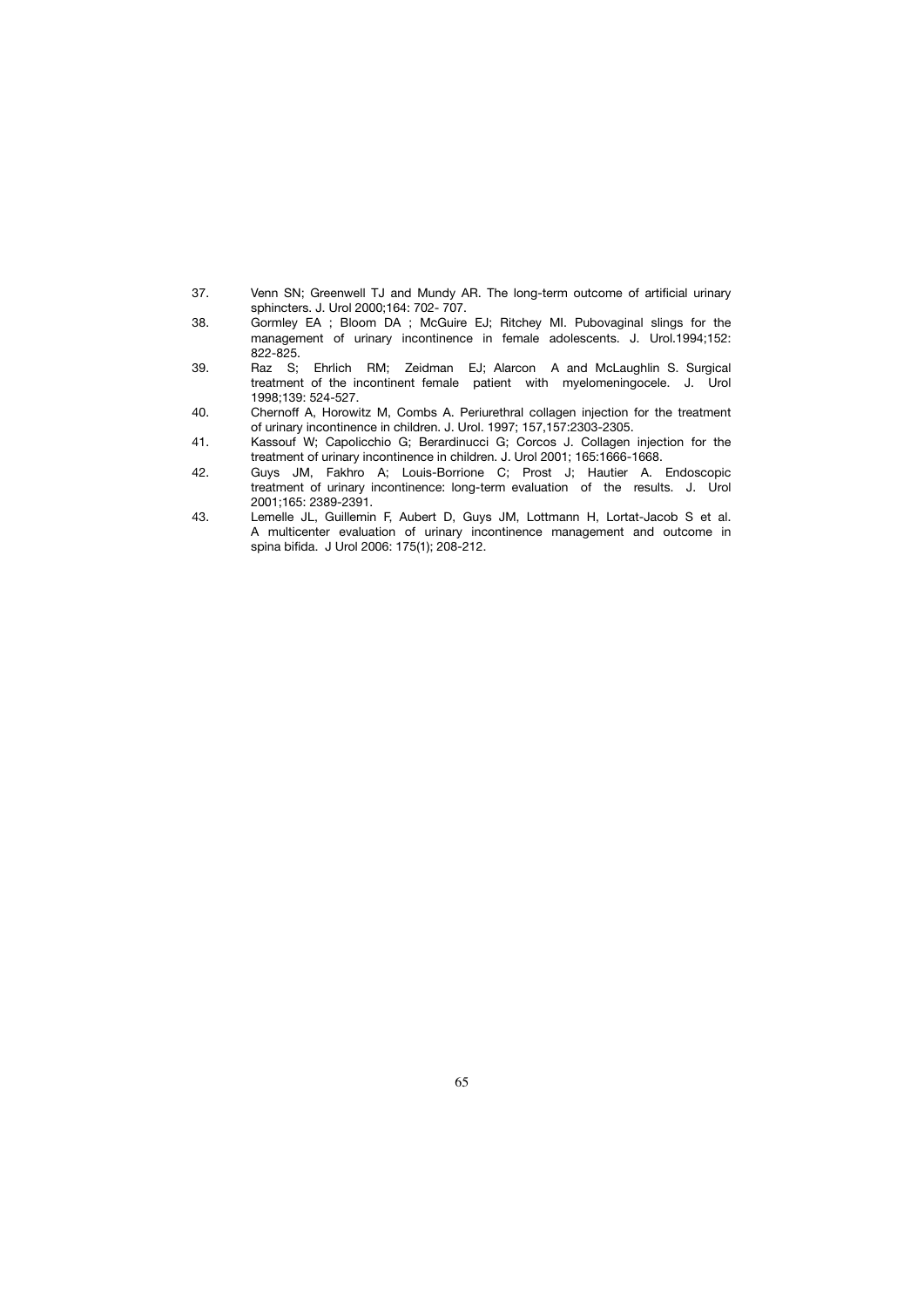## **Annex 1 – Pelvic Floor Muscle Rehabilitation**

 Pelvic floor muscle training (PFMT) aims to strengthen the periurethral and perivaginal muscles as it is these muscles that perform anticipatory and voluntary closure of the urethra and support of the viscera. Some studies showed a relationship between changes in various pelvic floor muscle (PFM) strength such as anal sphincter strength or maximum urethral closure pressure, and reduction in incontinence<sup>1-3</sup>. Patients should be taught to contract the PFM before and during situations when leakage occurs, to condition the PFM to contract with increases in intra-abdominal pressures.

 **PFMT are the first-line conservative management programmes for A women with stress, urge, and mixed urinary incontinence. The treatment effect might be greater in younger women (in their 40's and 50's) with stress urinary incontinence who participate in a supervised PFMT programme for at least 3 months4 .**

 **Grade A, Level Ia**

 **They are also effective in reducing incontinence following prostatic C** surgery in men<sup>5</sup>.

#### **Grade C, Level IV**

 **Pelvic floor muscle rehabilitation and bladder inhibition using A biofeedback therapy are recommended for patients with stress, urge**  incontinence, and mixed urinary incontinence<sup>6</sup>.

#### **Grade A, Level Ia**

 The pelvic floor muscle exercise is performed at a basic and advance level. The first step is to re-educate and establish better awareness of the PFM function. PFM exercises are performed by the "forward pull" and "upward lift" of the perivaginal muscle and anal sphincter as if to control urination or defecation with minimal contraction of the abdominal, buttock, or inner thigh muscles.

 The health care provider must teach the patient the correct method of distinguishing and contracting the pelvic floor muscle through education and vaginal examination. Palpation, verbal feedback, vaginal weights and biofeedback are used to ensure accurate performance of the muscle contraction. During PFMT, both "quick" and 'held' (sustained) contractions are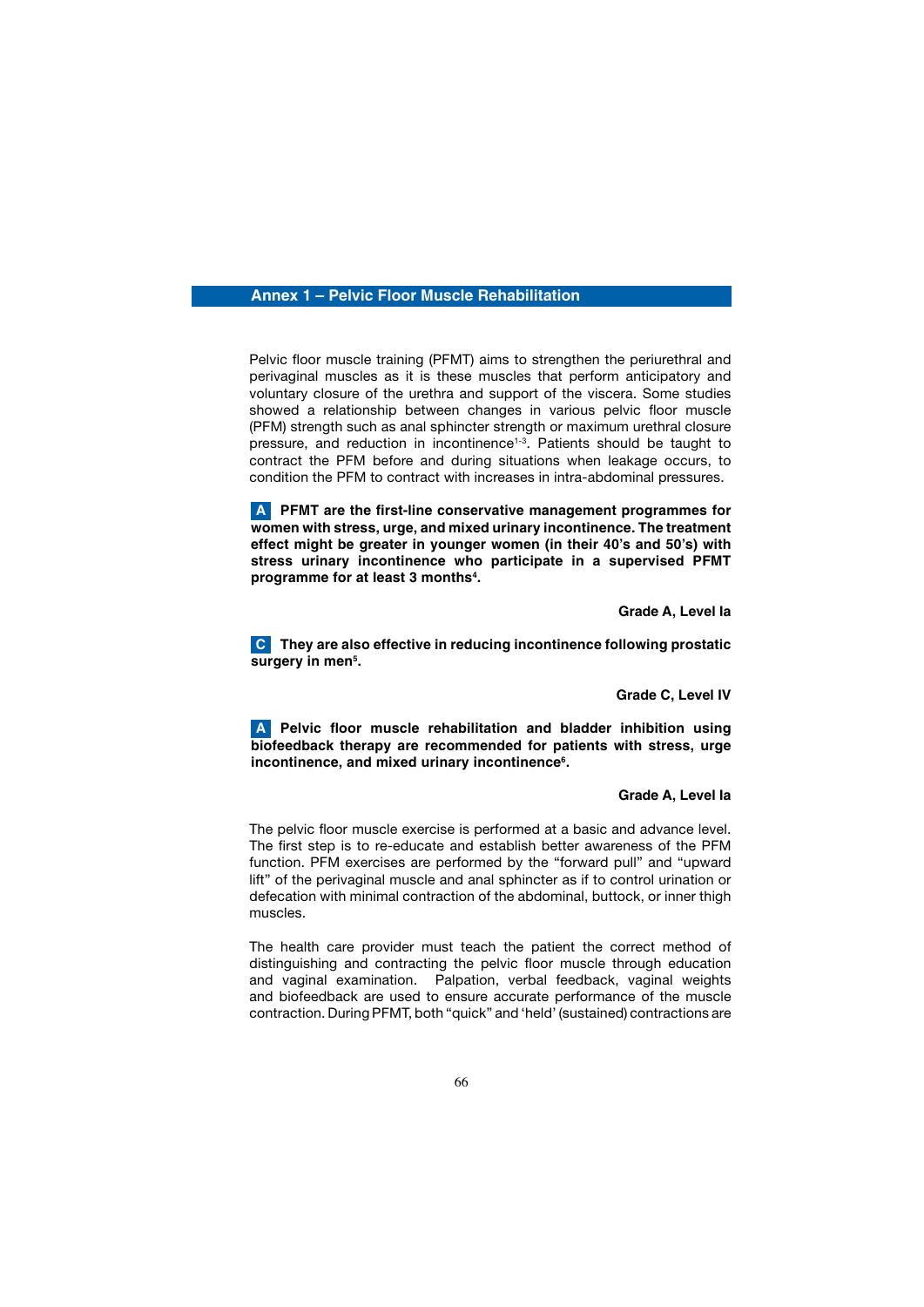recommended to achieve the most effective results<sup>1,7,8</sup>. The PFM contraction is sustained for at least 10 seconds with equal or more rest period depending on the level of exercise.

 PFMT need to be performed for at least 3 months for improvement. The elderly person or persons with weak PFM may require a longer training period.

 **Pessaries are recommended for women who have symptomatic C pelvic organ prolapse with severe medical conditions, declined surgery, awaiting for surgery or previous failed surgical treatment. However, data is not available to recommend or discourage the use of pessaries**  for the treatment of urinary incontinence in women<sup>9</sup>.

 **Grade C, Level IV**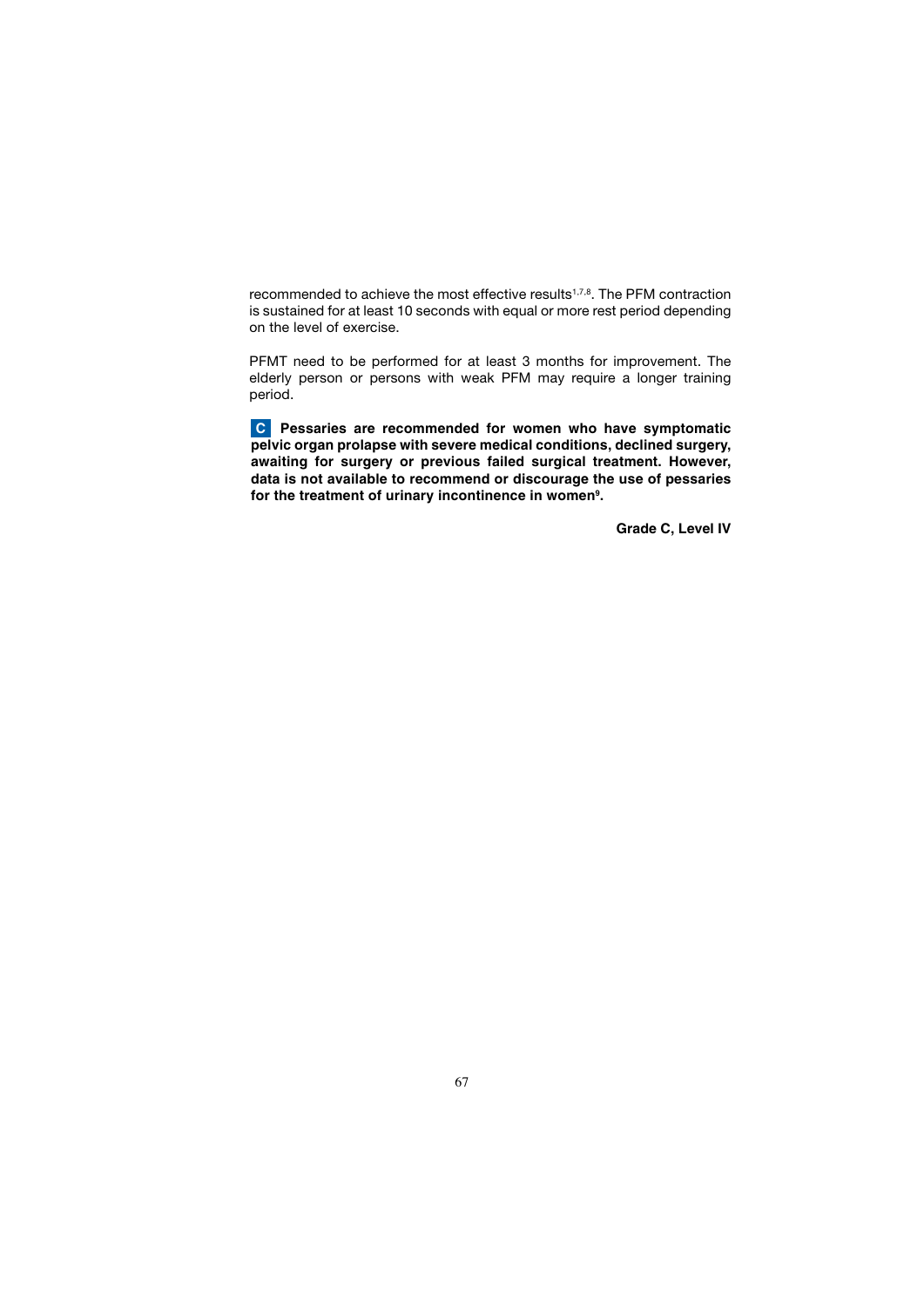## **Annex 2 – Catheter Care**

## **Intermittent Urinary Catheterisation**

 Intermittent catheterisation is recommended as a supportive measure for patients with spinal cord injury, persistent UI, chronic urinary retention due to underactive or partially obstructed bladder.

(D/4 – Fantl et al, 1996)

#### **Rationale**

- Intermittent catheterisation prevents the bladder from becoming overly distended. It helps to reduce infection and minimise UI.
- Overly distended bladder may have high intra-vesical pressure which can cause damage to the upper urinary tract as a result of reflux to the kidneys.

(Fantl et al, 1996)

#### **Note**

• Intermittent catheterisation can be performed by patient or caregiver. It involves passing a catheter into the bladder every 3 to 6 hours.

(Fantl et al, 1996)

#### **Indwelling Urinary Catheterisation**

 An indwelling catheter is recommended for a patient with an obstructive cause whether other interventions are not feasible. It is also useful for the terminally ill; or patients with pressure ulcers, or for severely impaired individuals for whom alternative interventions are not an option. It may also be used when a caregiver is not available for other supportive measures.

(D/4 – Fantl et al, 1996)

The patient is assessed periodically for voiding trials or bladder training.

(D/4 – Fantl et al, 1996)

#### **Rationale**

• An indwelling catheter aids in monitoring fluid balance. It also prevents wetting of clothes and bed linen, thus reducing the frequency of clothes and linen. An indwelling catheter minimises pain from intermittent catheterisation, disruption to the patient and lessens skin irritation and the risk of developing pressure ulcers.

(Fantl et al, 1996)

*Extracted from: MOH Nursing Clinical Practice Guidelines 1 / 2003. Nursing Management of Patients with Urinary Incontinence. 2003. Ministry of Health, Singapore.*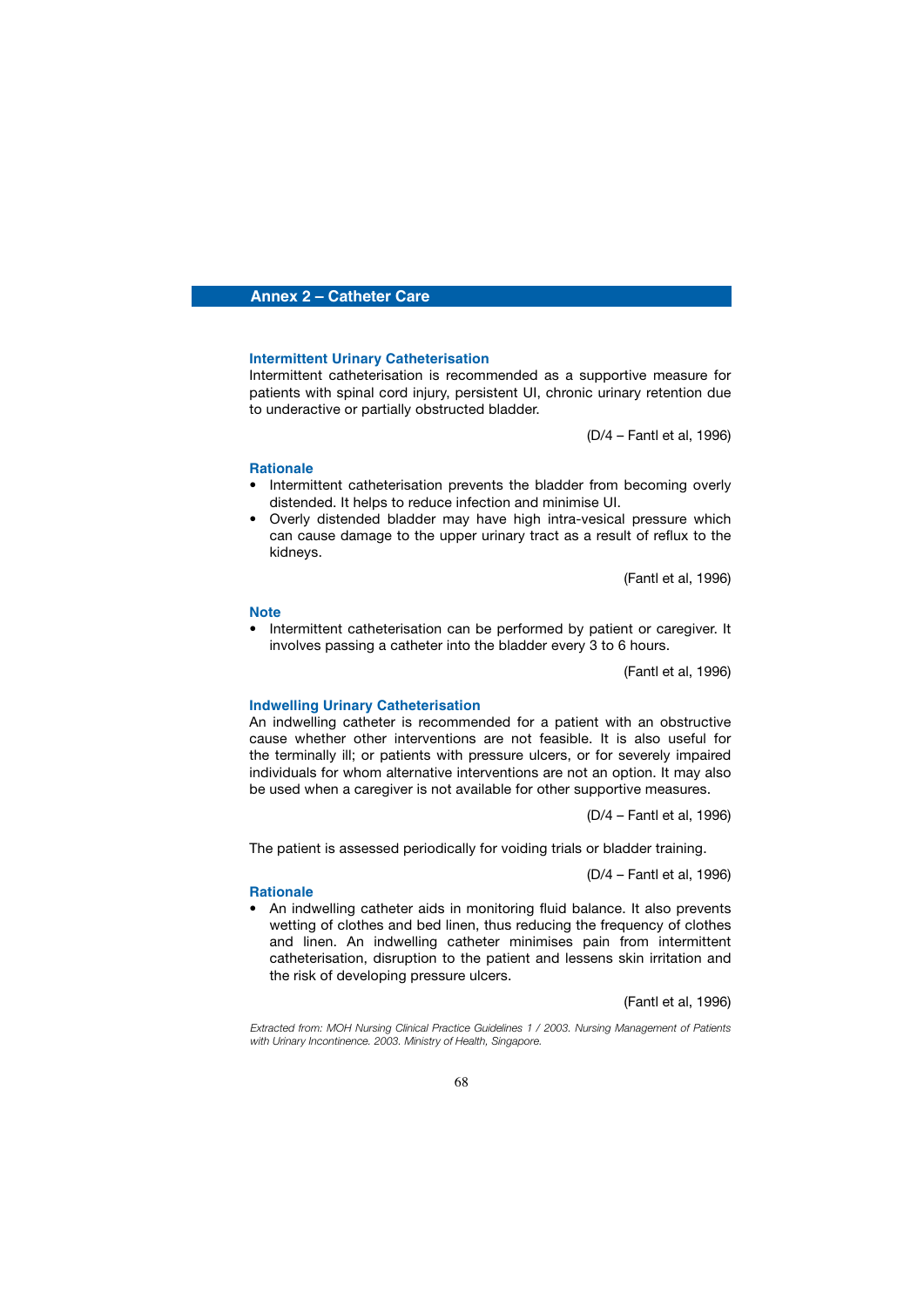## **Annex 3 – Other Measures and Supportive Care**

### **External Collection Systems**

 The uro-sheath is recommended for an incontinent man, who can adequately empty his bladder and has intact penile skin, and in whom other therapies have failed or are not appropriate.

(D/4 – Fantl et al, 1996)

## **Rationale**

The uro-sheath drains the urine and keeps the skin dry. However, improper or prolonged use of uro-sheaths can cause contact dermatitis, maceration of the penis, ischemia and penile constriction.

(Fantl et al 1996, Ouslander et al 1987, Jayachandran et al 1985)

## **Absorbent Products**

 Absorbent products are recommended during evaluation, as an adjunct to other therapies, and for long-term care of patients with chronic, intractable UI.

(D/4 – Fantl et al, 1996)

## **Rationale**

• Absorbent products are helpful during assessment and treatment of UI. However, early dependence of absorbent products may be a deterrent to continence and removes the wearer's motivation to seek professional help. Improper use of absorbent products may contribute to skin breakdown and UTI.

(Starer & Libow, 1985; Fantl et al, 1996)

## **Skin Care**

 Inspect genitor-perineal area daily. Identify signs of contact dermatitis and skin excoriation.

(D/4 – Fantl et al, 1996)

Cleanse skin immediately after urine leakage.

(D/4 – Fantl et al, 1996)

Use appropriate skin cleansers and barrier creams.

( Fantl et al, 1996)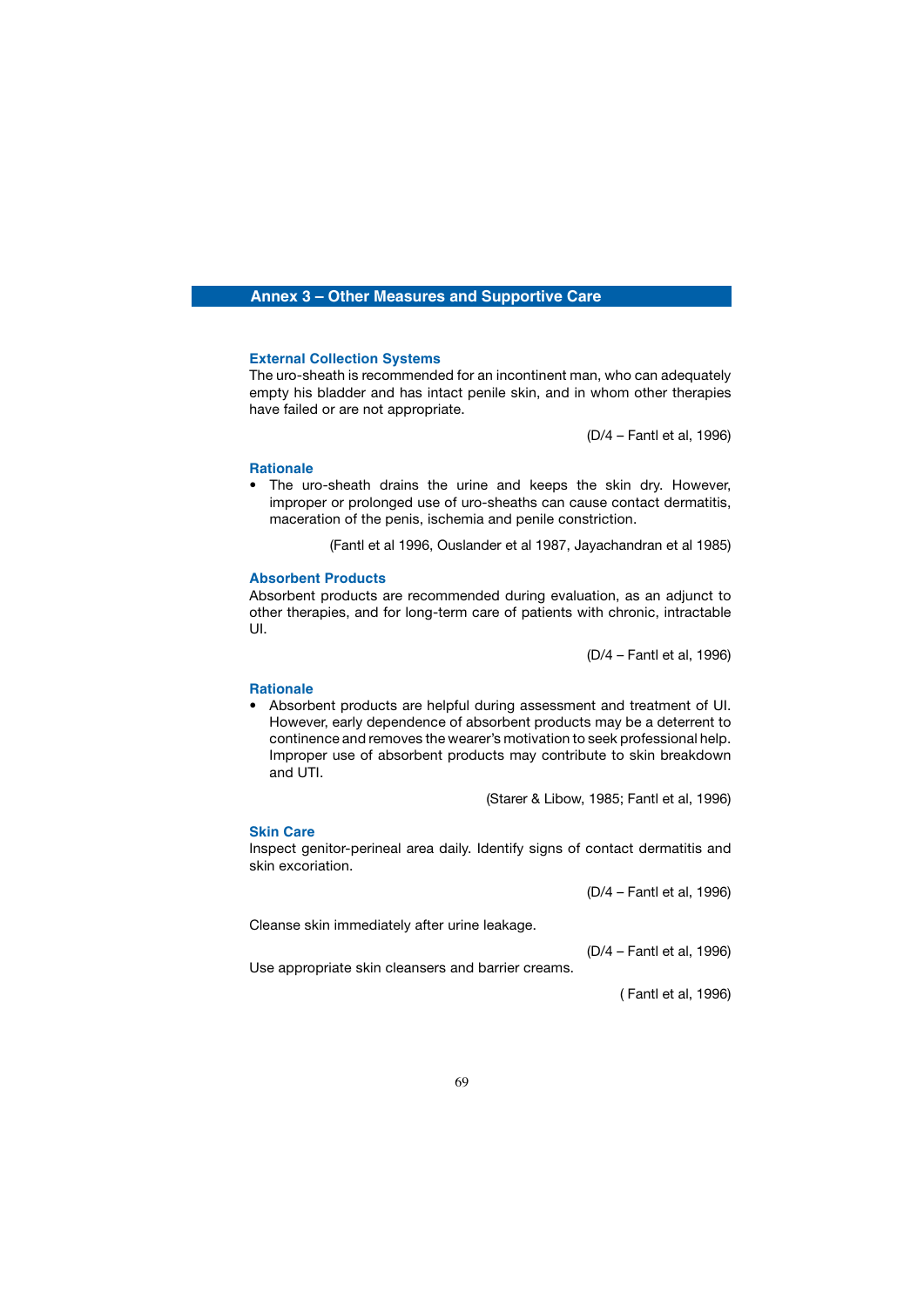## **Rationale**

Good skin care promotes skin integrity and prevents skin breakdown.

(Fantl et al, 1996)

## **Dietary and Fluid Management**

 Encourage adequate fluid and fibre intake. Discourage consumption of caffeinated products such as coffee, tea, colas and chocolate.

(D/4; Fantl et al, 1996)

## **Rationale**

 Inadequate fluid intake contributes to constipation. Elimination of bowel impaction and consequent pressure on the bladder and urethra are often necessary first steps in the treatment of chronic UI.

(Fantl et al, 1996)

 Eliminating dietary caffeine such as coffee, tea, colas and chocolate is particularly important for persons with urge UI and frequency of urination.

(Creighton and Stanton, 1990).

*Extracted from: MOH Nursing Clinical Practice Guidelines 1 / 2003. Nursing Management of Patients with Urinary Incontinence. 2003. Ministry of Health, Singapore.*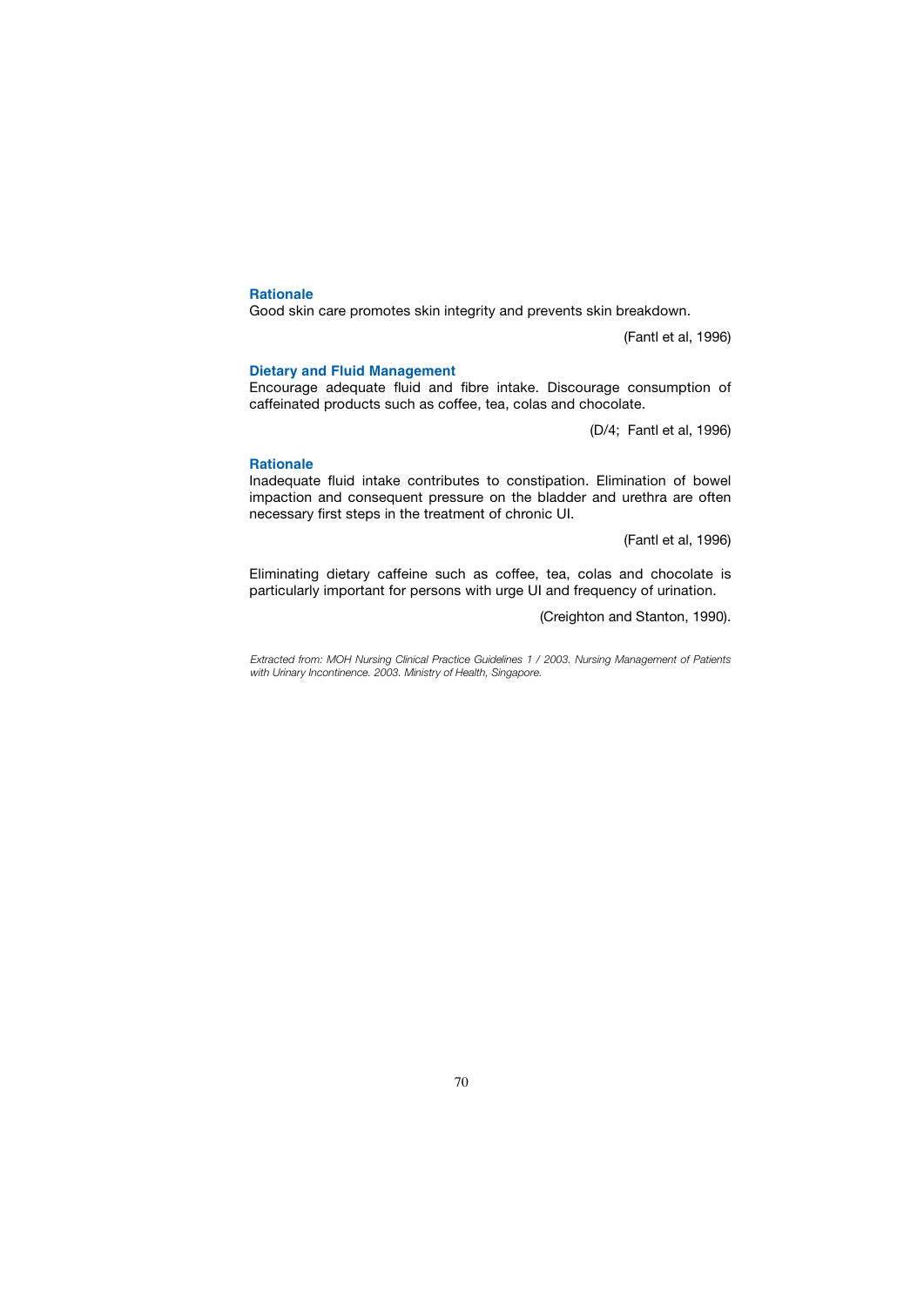# **Annex 4 – Bladder Chart**

| <b>NAMF</b><br>NRIC. | DATE<br>design and the company of the |                                                                                        |                                                 |                 |                 |                 |                                                                                                  |                 |                                                  |  |
|----------------------|---------------------------------------|----------------------------------------------------------------------------------------|-------------------------------------------------|-----------------|-----------------|-----------------|--------------------------------------------------------------------------------------------------|-----------------|--------------------------------------------------|--|
|                      | DAY <sub>1</sub>                      |                                                                                        | DAY 2                                           |                 | DAY 3           |                 | DAY 4                                                                                            |                 | <b>SLEEPING TIME:</b>                            |  |
| <b>TIMF</b>          | Urine<br>Passed                       | Fluids<br>Taken                                                                        | Urine<br>Passed                                 | Fluids<br>Taken | Urine<br>Passed | Fluids<br>Taken | Urine<br>Passed                                                                                  | Fluids<br>Taken | Range:                                           |  |
| 6 AM                 |                                       |                                                                                        |                                                 |                 |                 |                 |                                                                                                  |                 | Amount and types of Fluids taken                 |  |
| 7 AM                 |                                       |                                                                                        |                                                 |                 |                 |                 |                                                                                                  |                 | Total:                                           |  |
| 8 AM                 |                                       |                                                                                        |                                                 |                 |                 |                 |                                                                                                  |                 |                                                  |  |
| 9 AM                 |                                       |                                                                                        |                                                 |                 |                 |                 |                                                                                                  |                 | Frequency:                                       |  |
| 10 AM                |                                       |                                                                                        |                                                 |                 |                 |                 |                                                                                                  |                 | Daytime:                                         |  |
| <b>11 AM</b>         |                                       |                                                                                        |                                                 |                 |                 |                 |                                                                                                  |                 | Nocturia:                                        |  |
| <b>12 NN</b>         |                                       |                                                                                        |                                                 |                 |                 |                 |                                                                                                  |                 |                                                  |  |
| 1 PM                 |                                       |                                                                                        |                                                 |                 |                 |                 |                                                                                                  |                 | Range:                                           |  |
| 2 PM                 |                                       |                                                                                        |                                                 |                 |                 |                 |                                                                                                  |                 | Amount of urine voided:                          |  |
| 3 PM                 |                                       |                                                                                        |                                                 |                 |                 |                 |                                                                                                  |                 | Total:                                           |  |
| 4 PM                 |                                       |                                                                                        |                                                 |                 |                 |                 |                                                                                                  |                 | Each time: Minimum volume:                       |  |
| 5 PM                 |                                       |                                                                                        |                                                 |                 |                 |                 |                                                                                                  |                 | Fach time: Maximum volume:                       |  |
| 6 PM                 |                                       |                                                                                        |                                                 |                 |                 |                 |                                                                                                  |                 |                                                  |  |
| 7 PM                 |                                       |                                                                                        |                                                 |                 |                 |                 |                                                                                                  |                 |                                                  |  |
| 8 PM                 |                                       |                                                                                        |                                                 |                 |                 |                 |                                                                                                  |                 | Interval time between voiding:                   |  |
| 9 PM                 |                                       |                                                                                        |                                                 |                 |                 |                 |                                                                                                  |                 |                                                  |  |
| <b>10 PM</b>         |                                       |                                                                                        |                                                 |                 |                 |                 |                                                                                                  |                 |                                                  |  |
| 11 PM                |                                       |                                                                                        |                                                 |                 |                 |                 |                                                                                                  |                 |                                                  |  |
| <b>12 MN</b>         |                                       |                                                                                        |                                                 |                 |                 |                 |                                                                                                  |                 | Incontinent episodes:                            |  |
| 1 AM                 |                                       |                                                                                        |                                                 |                 |                 |                 |                                                                                                  |                 |                                                  |  |
| 2 AM                 |                                       |                                                                                        |                                                 |                 |                 |                 |                                                                                                  |                 |                                                  |  |
| 3 AM                 |                                       |                                                                                        |                                                 |                 |                 |                 |                                                                                                  |                 | Amount of pad used:                              |  |
| 4 AM                 |                                       |                                                                                        |                                                 |                 |                 |                 |                                                                                                  |                 |                                                  |  |
| 5 AM                 |                                       |                                                                                        |                                                 |                 |                 |                 |                                                                                                  |                 |                                                  |  |
|                      |                                       |                                                                                        | <b>Continence Chart</b>                         |                 |                 |                 |                                                                                                  |                 | <b>Bladder Chart</b>                             |  |
| <b>INSTRUCTIONS:</b> |                                       |                                                                                        |                                                 |                 |                 |                 |                                                                                                  |                 |                                                  |  |
|                      |                                       |                                                                                        |                                                 |                 |                 |                 | INSTRUCTIONS:<br>Each time you pass urine, measure the amount<br>(1)<br>and record in ml. or oz. |                 |                                                  |  |
| (1)<br>(2)           |                                       | Tick $(\checkmark)$ each time you pass urine<br>Cross $(x)$ each time you wet yourself |                                                 |                 |                 |                 |                                                                                                  |                 |                                                  |  |
| (3)                  |                                       | If you pass urine at 10.05 AM and 10.50 AM and wet                                     |                                                 |                 |                 |                 | Cross (x) each time you wet yourself<br>(2)                                                      |                 |                                                  |  |
|                      |                                       |                                                                                        | yourself at 10.30 AM. enter √x √in the 10.00 AM |                 |                 |                 | (3)                                                                                              |                 | Measure and record each time you drink, and what |  |
| (4)                  | space                                 | Write $(\checkmark)$ each time you take a cup of drink                                 |                                                 |                 |                 |                 |                                                                                                  |                 | kind of drinks/fluids taken                      |  |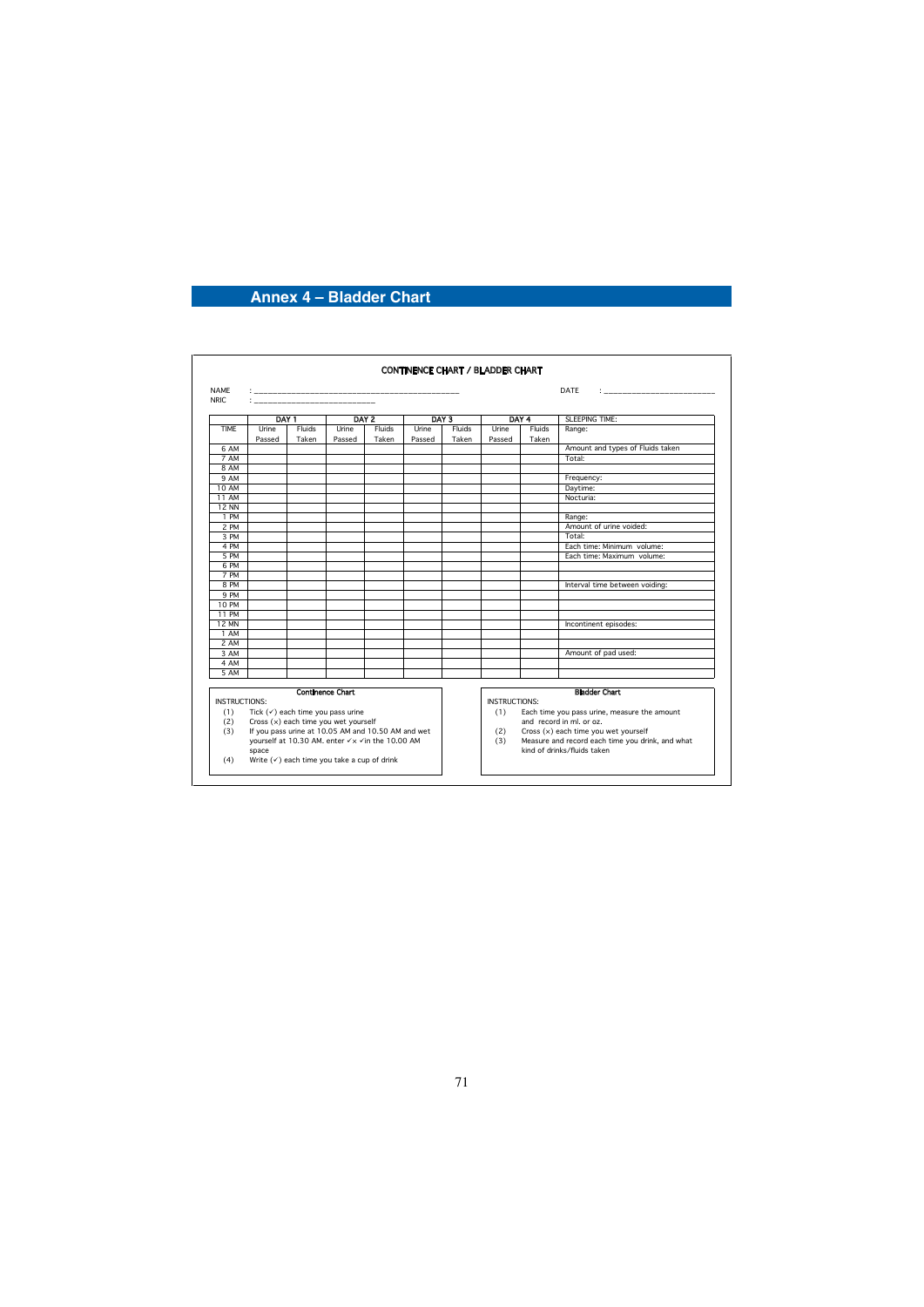## **References**

- 1. Benvenuti F, Caputo GM, Bandinelli S, Mayer F, Biagini C, Sommavilla A. Re-educative treatment of female genuine stress incontinence. Am J Phys Ther 1987; 66: 155-68.
- 2. Ferguson KL, McKey PL, Bishop KR, Kloen P, Verheul JB, Dougherty MC. Stress urinary incontinence: Effect of pelvic muscle exercise Obstet Gynecol. 1990 Apr;75(4):671-5.
- 3. Bo K. Functional aspects of the striated muscles within and around the female urethra. Scand J Urol Nephrol Suppl. 1995;175: 27-35.
- Hay-Smith EJ, Dumoulin C. Pelvic floor muscle training versus no treatment, or inactive control treatments, for urinary incontinence in women. Cochrane Database Syst Rev 2006; (1):CD005654.
- 5. Hunter K, Glazener C, Moore K. Conservative management for postprostatectomy urinary incontinence. Cochrane Database Syst Rev. 2007 Apr 18;(2):CD001843.
- 6. Weatherall M. Biofeedback or pelvic floor muscle exercises for female genuine stress incontinence: A meta-analysis of trials identified in a systematic review. BJU Int 1999; 83: 1015-1016.
- 7. Berghmans LC, Hendriks HJ, Bo K, Hay-Smith EJ, de Bie RA, van Waalwijk van, et al. Conservative treatment of stress urinary incontinence in women: A systematic review of randomised clinical trials. Br J Urol 1998; 82: 181-191.<br>R Wyman JF Fantl JA McClish DK Bump BC Comparative
- Wyman JF, Fantl JA, McClish DK, Bump RC. Comparative efficacy of behavioral interventions in the management of female urinary incontinence. Continence program for women research group. Am J Obstet Gynecol. 1998 Oct;179(4):999-1007.
- 9. Wever AM, Richter HE. Pelvic organ prolapse. Obstet Gynecol 2005; 106: 615-634.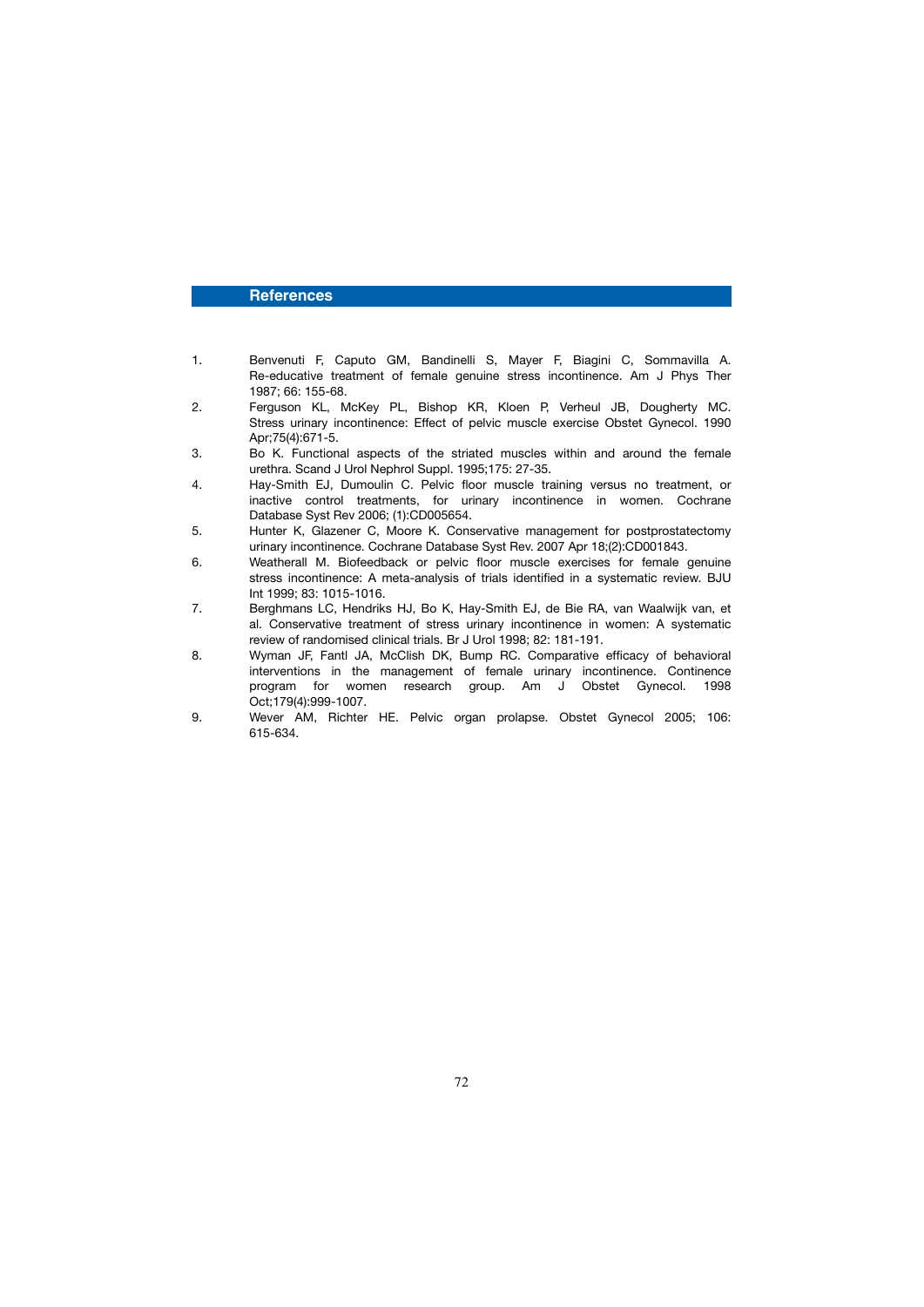## **10 Self-assessment (MCQs)**

After reading the Clinical Practice Guidelines, you can claim one CME point under Category III (Self-Study) of the SMC Online CME System. We also encourage you to evaluate whether you have mastered the key points in the Guidelines by completing this set of multiple choice questions. This is an extension of the learning process and is not intended to "judge" your knowledge and is not compulsory. The answers can be found at the end of the questionnaire.

## **Instruction: Choose the best answer**

- 1. Most children should achieve nighttime bladder control by the age of
	- A. 2 years
	- B. 3 years
	- C. 4 years
	- D. 5 years
- 2. The following are acceptable treatment options for nocturnal enuresis except
	- A. desmopressin
	- B. tolterodine
	- C. alarm
	- D. imipramine
- 3. The following are acceptable therapeutic options for men with urinary incontinence except
	- A. urethral massage for post-micturition dribble
	- B. anti-cholinergics for urge incontinence
	- C. pelvic floor exercises for post-prostatectomy incontinence
	- D. augmentation cystoplasty for post-prostatectomy incontinence
- 4. The following are acceptable therapeutic options for women with urinary incontinence except
	- A. pelvic floor exercises for stress incontinence
	- B. pubovaginal slings for stress incontinence
	- C. systemic oestrogen for urge incontinence
	- D. bladder training for mixed incontinence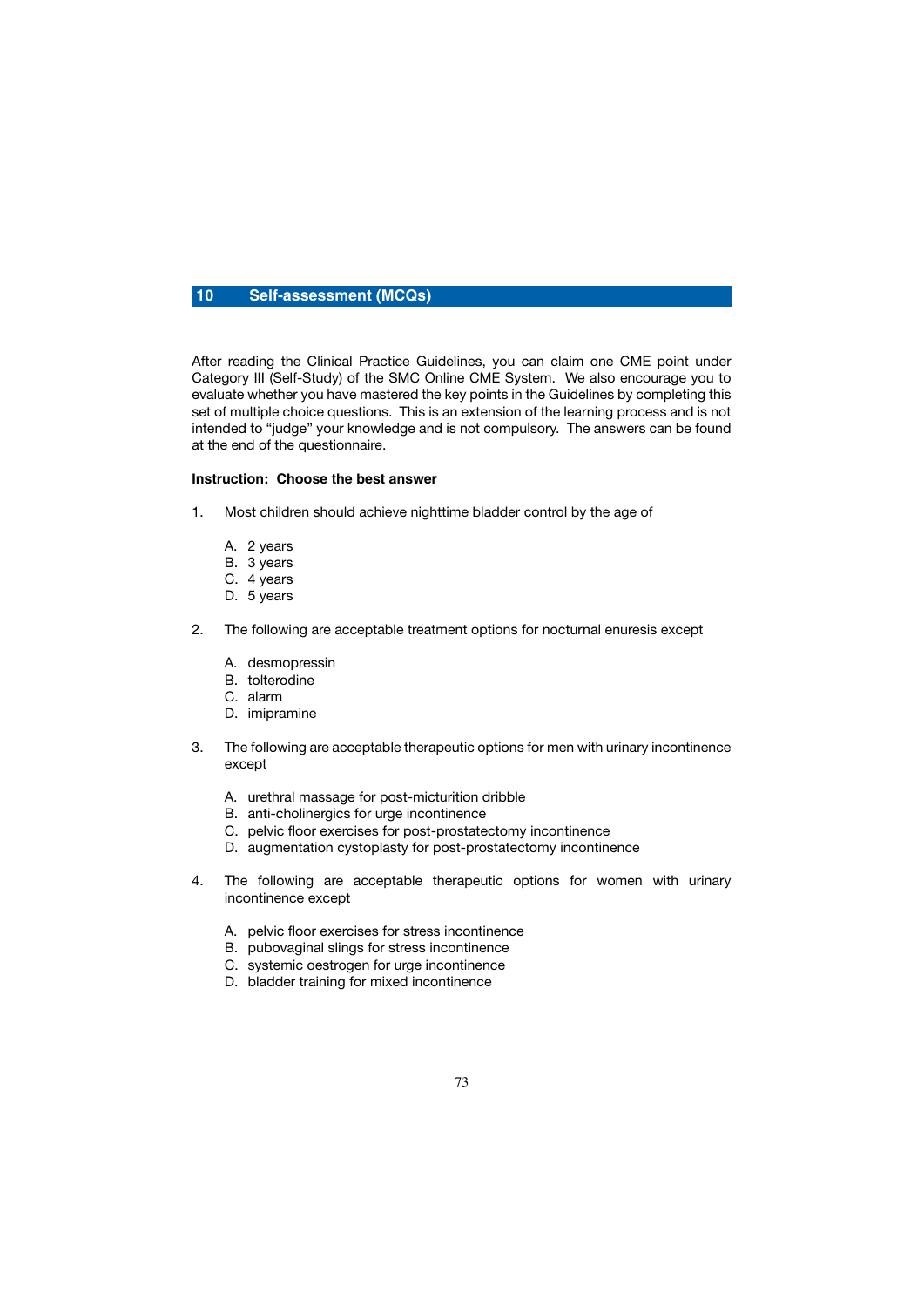- 5. One of the following is not a transient cause for incontinence in the frail-elderly
	- A. delirium
	- B. anatomic hypermobility
	- C. infection
	- D. atrophic vaginitis
- 6. In the frail-elderly, which of the following drugs does not cause overflow incontinence?
	- A. desmopressin
	- B. oxybutynin
	- C. atenolol
	- D. valium
- 7. Which of the following is the safest method of managing neurogenic incontinence?
	- A. intermittent self-catheterisation
	- B. indwelling catheterisation
	- C. suprapubic catheterisation
	- D. bladder compression
- 8. Pelvic floor muscle training is recommended for the following types of incontinence except
	- A. stress incontinence
	- B. urge incontinence
	- C. overflow incontinence
	- D. mixed incontinence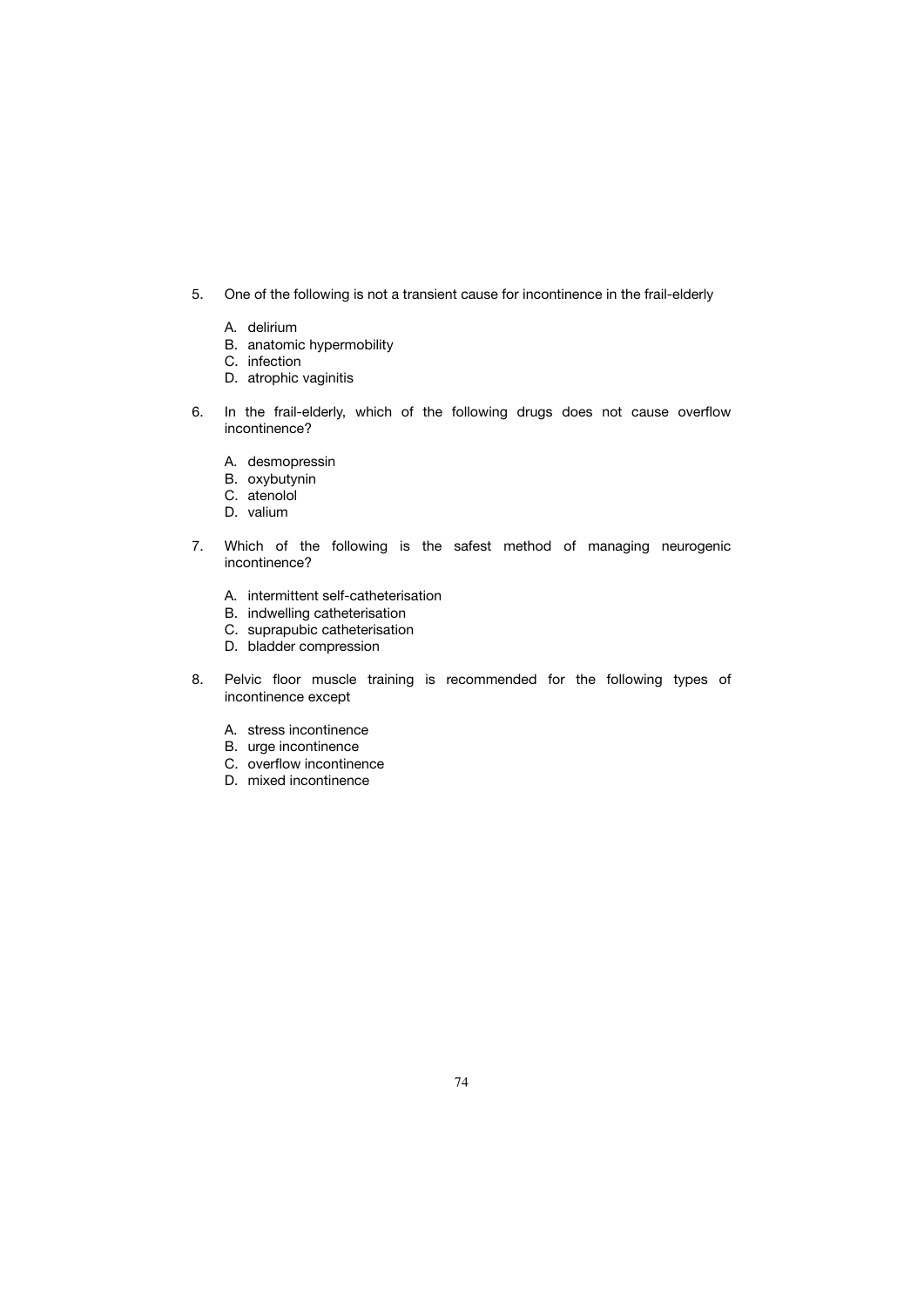## **Answers to MCQs**

|                | Qn Answer |
|----------------|-----------|
| 1              | D         |
| 2              | D         |
| 3              | D         |
| 4              | Ć         |
| 5              | B         |
| 6              | А         |
| $\overline{7}$ | А         |
| 8              | C         |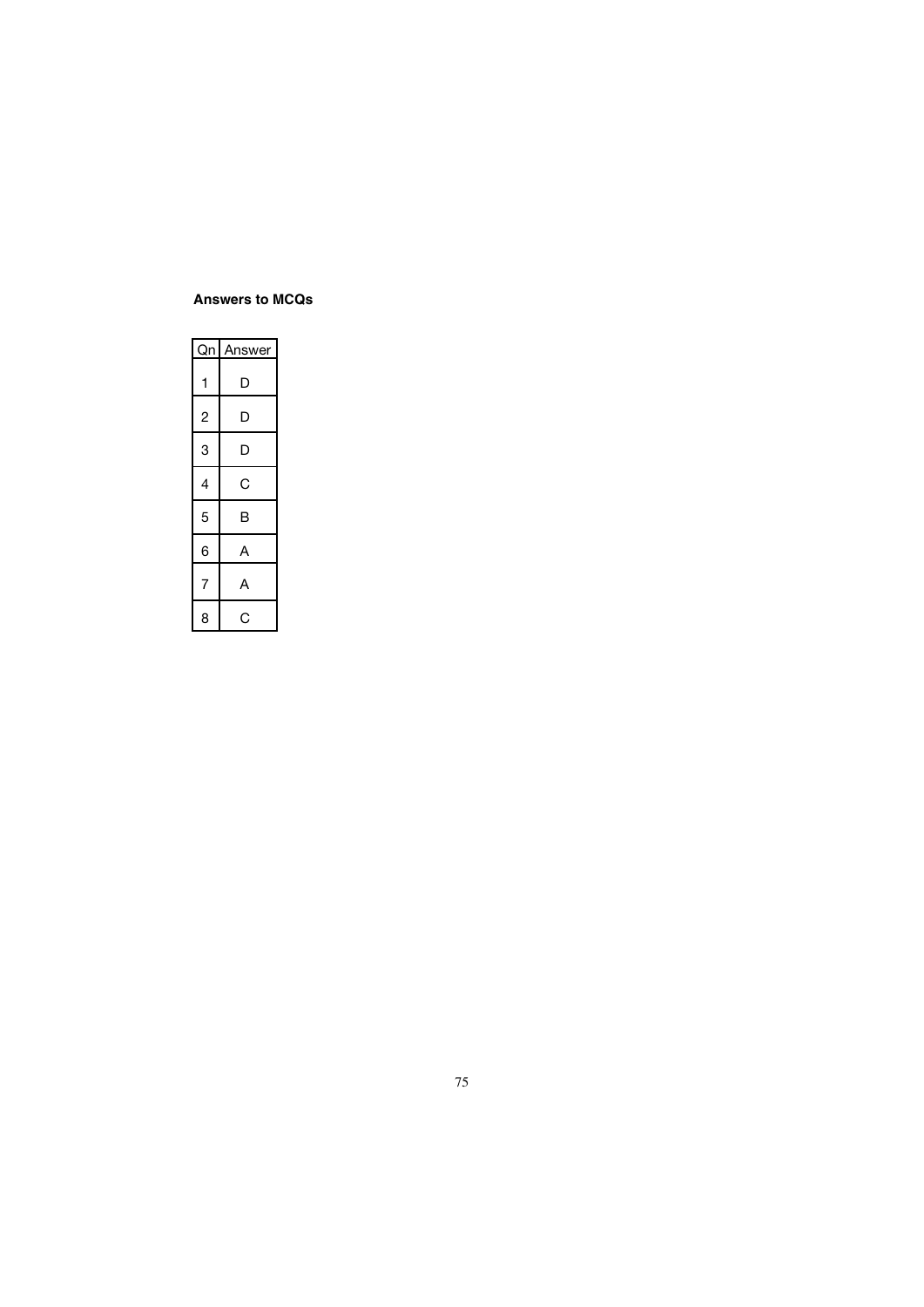## **11 Workgroup Members**

The members of the workgroup who were appointed in their personal professional capacity are:

Chairman: A/Prof Chin Chong Min Members: Prof Peter Lim Huat Chye Dr David Consigliere Dr William Han How Chuan Dr Ee Chye Hua Dr Ding Yew Yoong Dr Anette Jacobsen Dr Chao Sin Ming Ms June Chew Chai Hoon NC Tan Sok Eng Ms Rani Vadiveloo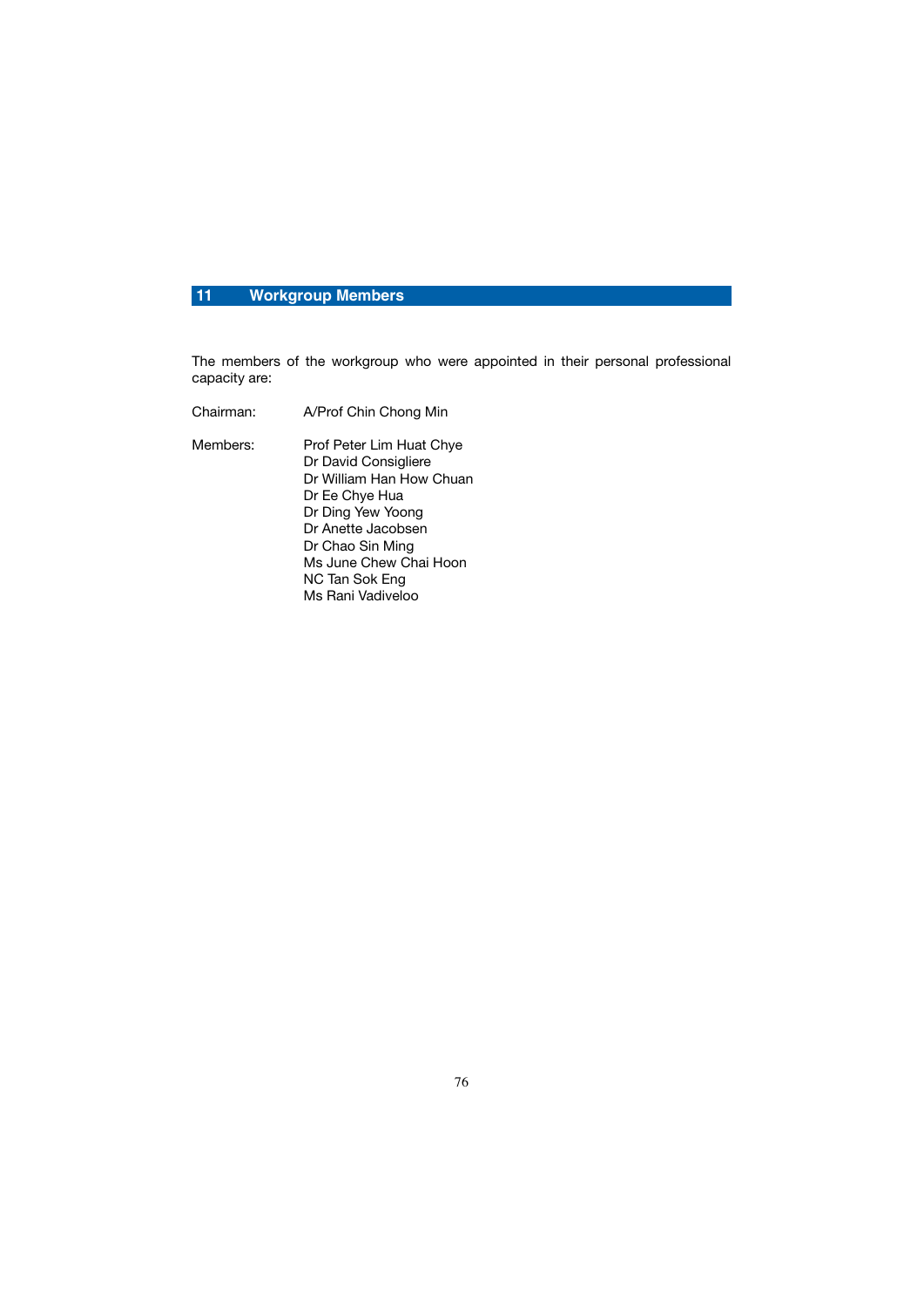# **12 Partners**



Obstetrical & Gynaecological Society of Singapore

Singapore Urological Association

Society for Geriatric Medicine, Singapore



Singapore Paediatric Society